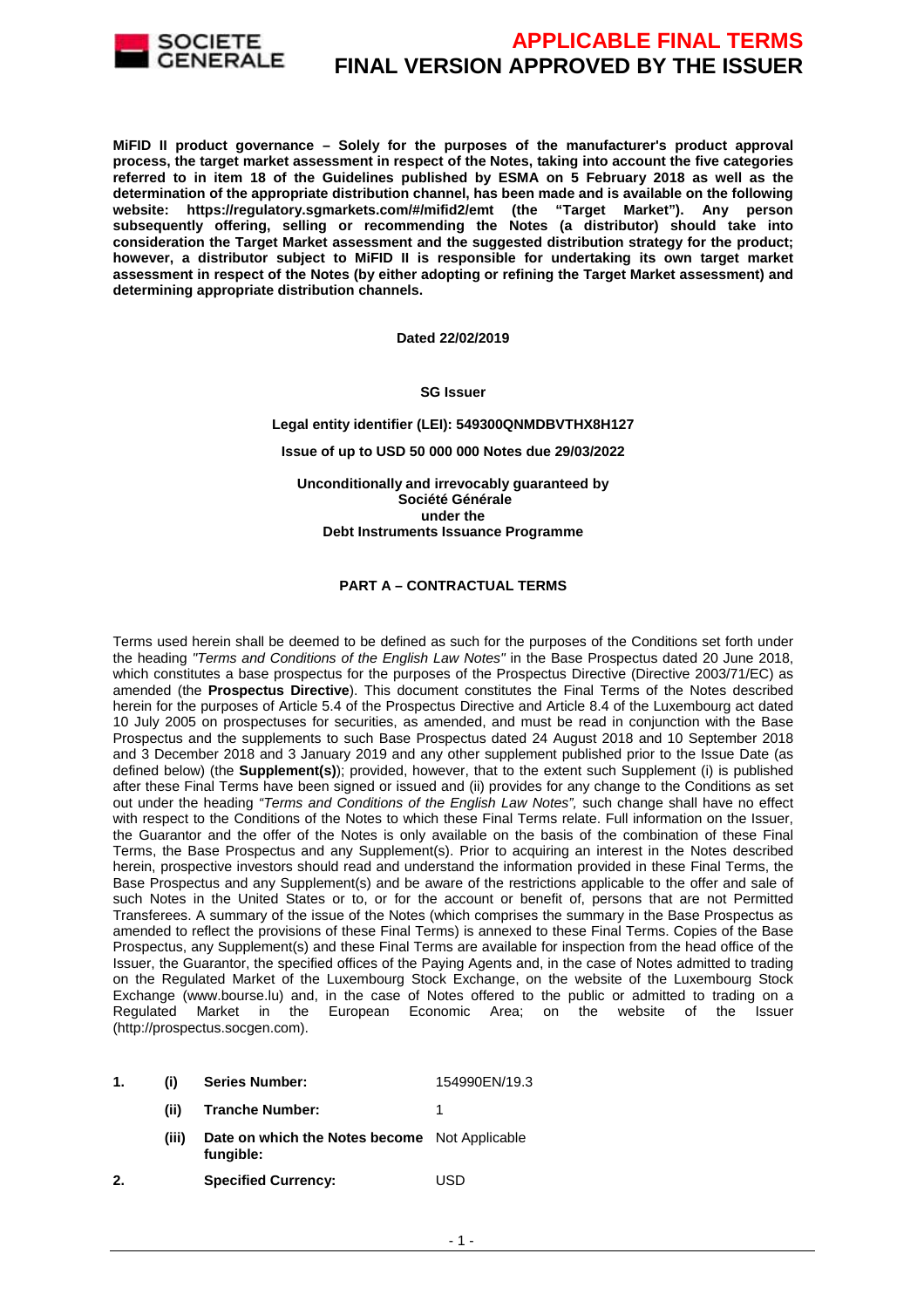

| 3.  |       | <b>Aggregate Nominal Amount:</b>                                          |                                                                                                                                                                                                                                      |
|-----|-------|---------------------------------------------------------------------------|--------------------------------------------------------------------------------------------------------------------------------------------------------------------------------------------------------------------------------------|
|     | (i)   | - Tranche:                                                                | Up to USD 50 000 000                                                                                                                                                                                                                 |
|     | (ii)  | - Series:                                                                 | Up to USD 50 000 000                                                                                                                                                                                                                 |
| 4.  |       | <b>Issue Price:</b>                                                       | 100% of the Aggregate Nominal Amount                                                                                                                                                                                                 |
| 5.  |       | <b>Specified Denomination(s):</b>                                         | USD 2000                                                                                                                                                                                                                             |
| 6.  | (i)   | <b>Issue Date:</b><br>(DD/MM/YYYY)                                        | 29/03/2019                                                                                                                                                                                                                           |
|     | (ii)  | <b>Interest Commencement Date:</b>                                        | <b>Issue Date</b>                                                                                                                                                                                                                    |
| 7.  |       | <b>Maturity Date:</b><br>(DD/MM/YYYY)                                     | 29/03/2022                                                                                                                                                                                                                           |
| 8.  |       | <b>Governing law:</b>                                                     | English law                                                                                                                                                                                                                          |
| 9.  | (i)   | <b>Status of the Notes:</b>                                               | Unsecured                                                                                                                                                                                                                            |
|     | (ii)  | Date of corporate authorisation<br>obtained for the issuance of<br>Notes: | Not Applicable                                                                                                                                                                                                                       |
|     | (iii) | <b>Type of Structured Notes:</b>                                          | <b>Index Linked Notes</b>                                                                                                                                                                                                            |
|     |       |                                                                           | The provisions of the following Additional Terms and<br>Conditions apply:<br>Additional Terms and Conditions for Index Linked Notes                                                                                                  |
|     | (iv)  | <b>Reference of the Product</b>                                           | 3.3.2 with Option 0 applicable as described in the<br>Additional Terms and Conditions relating to Formulae                                                                                                                           |
|     |       |                                                                           | With Add-on relating to Automatic Early Redemption<br>applicable pursuant to Condition 1.4.1 of the Additional<br>Terms and Conditions relating to Formulae: the<br>"Automatic Early Redemption" is modified as "Not<br>Applicable". |
| 10. |       | <b>Interest Basis:</b>                                                    | See section "PROVISIONS RELATING TO INTEREST<br>(IF ANY) PAYABLE" below.                                                                                                                                                             |
| 11. |       | <b>Redemption/Payment Basis:</b>                                          | "PROVISIONS<br><b>RELATING</b><br>TO<br>See<br>section<br>REDEMPTION" below.                                                                                                                                                         |
| 12. |       | Issuer's/Noteholders'<br>redemption option:                               | "PROVISIONS<br><b>RELATING</b><br>TO<br>See<br>section<br>REDEMPTION" below.                                                                                                                                                         |

### **PROVISIONS RELATING TO INTEREST (IF ANY) PAYABLE**

| 13. |       | <b>Fixed Rate Note Provisions:</b>                                        | Applicable as per Condition 3.1 of the General Terms and<br>Conditions                                                                                                                |
|-----|-------|---------------------------------------------------------------------------|---------------------------------------------------------------------------------------------------------------------------------------------------------------------------------------|
|     | (i)   | Rate(s) of Interest:                                                      | 2% per annum payable annually in arrear                                                                                                                                               |
|     | (ii)  | Specified Period(s) / Interest<br><b>Payment Date(s):</b><br>(DD/MM/YYYY) | 29/03/2020; 29/03/2021                                                                                                                                                                |
|     | (iii) | <b>Business Day Convention:</b>                                           | Following Business Day Convention (unadjusted)                                                                                                                                        |
|     | (iv)  | <b>Fixed Coupon Amount:</b>                                               | Unless previously redeemed, on each Interest Payment<br>Date, the Issuer shall pay to the Noteholders, for each<br>Note, an amount determined by the Calculation Agent as<br>follows: |
|     |       |                                                                           | Rate of Interest x Specified Denomination x Day Count                                                                                                                                 |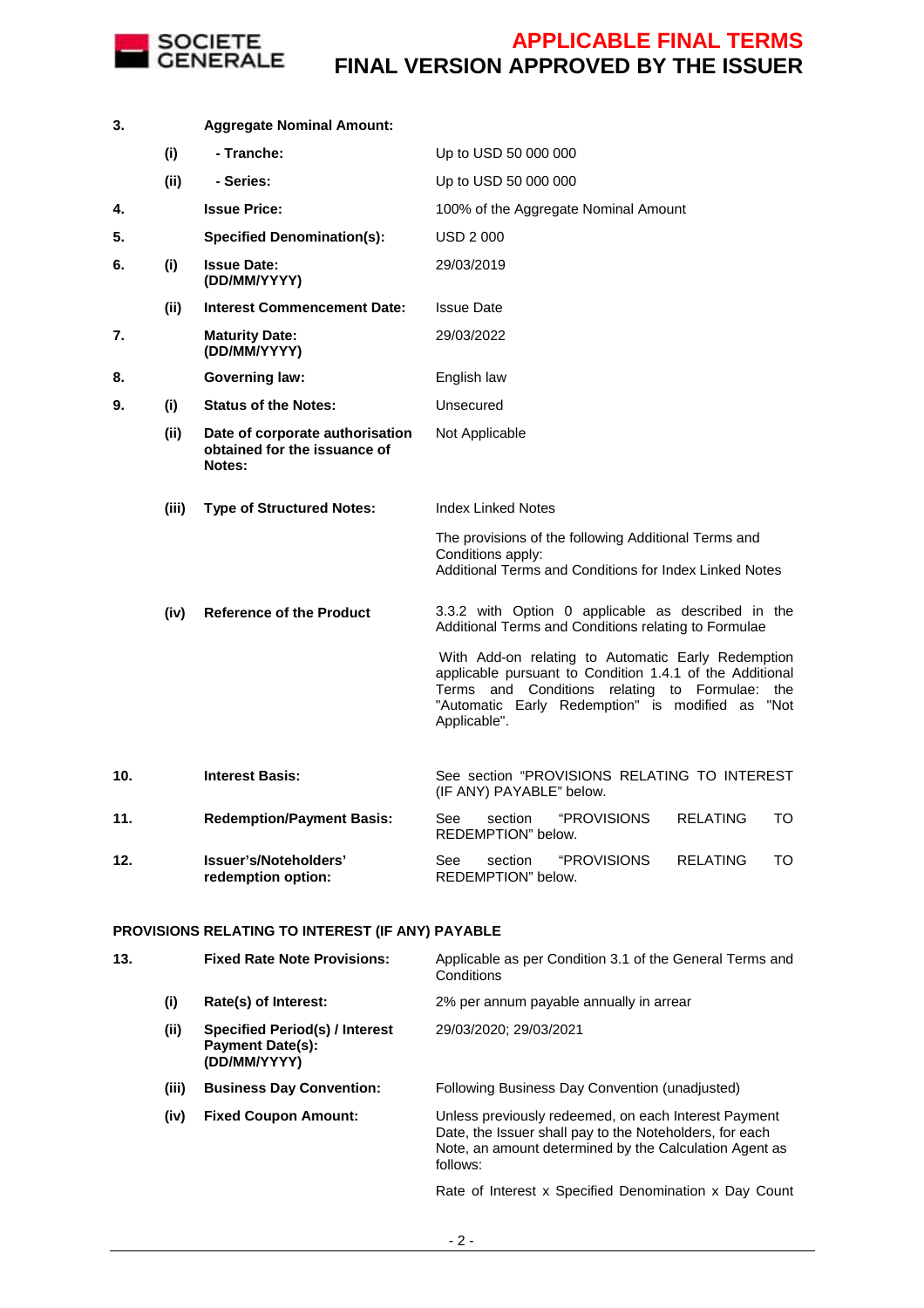

|     |       |                                                                | Fraction                                                                                                                                                                                                                                                                           |
|-----|-------|----------------------------------------------------------------|------------------------------------------------------------------------------------------------------------------------------------------------------------------------------------------------------------------------------------------------------------------------------------|
|     | (v)   | <b>Day Count Fraction:</b>                                     | Actual/Actual (ISDA)                                                                                                                                                                                                                                                               |
|     | (vi)  | <b>Broken Amount(s):</b>                                       | In case of a long or short Interest Period (with regard to<br>paragraph 13(ii) "Specified Period(s)/Interest Payment<br>Date(s)" above), the amount of interest will be calculated<br>in accordance with the formula specified in paragraph<br>13(iv) "Fixed Coupon Amount" above. |
|     | (vii) | <b>Determination Date(s):</b>                                  | Not Applicable                                                                                                                                                                                                                                                                     |
| 14. |       | <b>Floating Rate Note Provisions:</b>                          | Not Applicable                                                                                                                                                                                                                                                                     |
| 15. |       | <b>Structured Interest Note</b><br><b>Provisions:</b>          | Applicable as per Condition 3.3 of the General Terms and<br>Conditions                                                                                                                                                                                                             |
|     | (i)   | <b>Structured Interest Amount(s):</b>                          | Unless previously redeemed, on the Interest Payment<br>Date(i) $(i = 1)$ , the Issuer shall pay to the Noteholders, for<br>each Note, an amount determined by the Calculation<br>Agent as follows:                                                                                 |
|     |       |                                                                | Scenario 1:                                                                                                                                                                                                                                                                        |
|     |       |                                                                | If on Valuation Date(i), Performance(i) is higher than 0%,<br>then:                                                                                                                                                                                                                |
|     |       |                                                                | Structured Interest Amount(i) = Specified Denomination x<br>Performance(i)                                                                                                                                                                                                         |
|     |       |                                                                | Scenario 2:                                                                                                                                                                                                                                                                        |
|     |       |                                                                | If on Valuation Date(i), Performance(i) is lower than or<br>equal to 0%, then:                                                                                                                                                                                                     |
|     |       |                                                                | Structured Interest Amount(i) = 0 (zero)                                                                                                                                                                                                                                           |
|     |       |                                                                | Definitions relating to the Structured Interest Amount are<br>set out in paragraph 27(ii)" Definitions relating to the<br>Product"                                                                                                                                                 |
|     | (ii)  | <b>Specified Period(s)/Interest</b><br><b>Payment Date(s):</b> | Interest Payment Date(1): the Maturity Date                                                                                                                                                                                                                                        |
|     | (iii) | <b>Business Day</b><br><b>Convention:</b>                      | Following Business Day Convention (unadjusted)                                                                                                                                                                                                                                     |
|     | (iv)  | <b>Day Count Fraction:</b>                                     | Not Applicable                                                                                                                                                                                                                                                                     |
|     | (v)   | <b>Business Centre(s):</b>                                     | New York, TARGET2                                                                                                                                                                                                                                                                  |
| 16. |       | <b>Zero Coupon Note Provisions:</b>                            | Not Applicable                                                                                                                                                                                                                                                                     |
|     |       | PROVISIONS RELATING TO REDEMPTION                              |                                                                                                                                                                                                                                                                                    |

#### **17. Redemption at the option of the Issuer:** Not Applicable **18. Redemption at the option of the Noteholders:** Not Applicable **19. Automatic Early Redemption:** Not Applicable **20. Final Redemption Amount:** Unless previously redeemed, the Issuer shall redeem the Notes on the Maturity Date, in accordance with the following provisions in respect of each Note: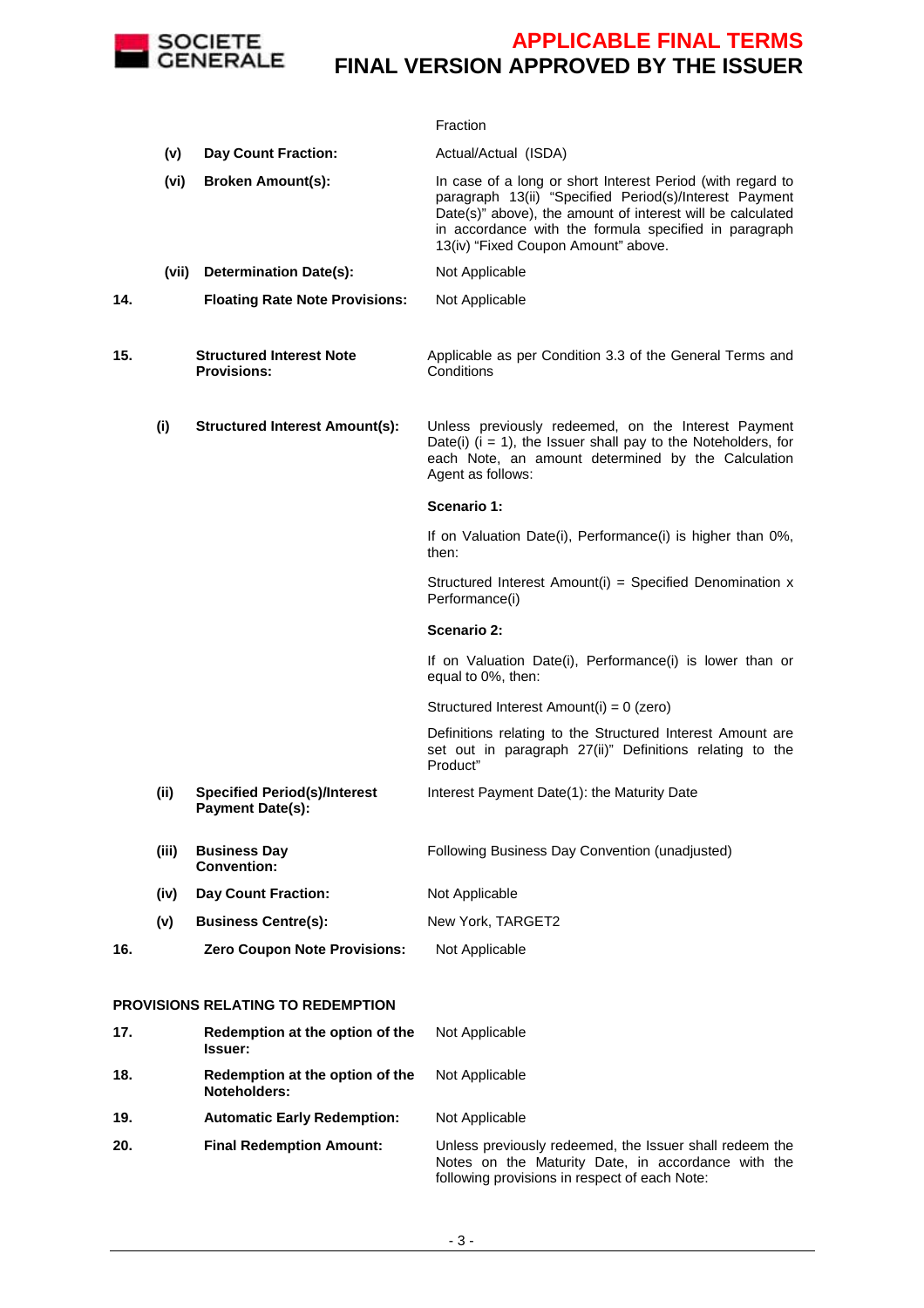

Final Redemption Amount = Specified Denomination  $x$ 100%

| 21. | <b>Physical Delivery Notes</b><br><b>Provisions:</b>                                                                                                                                                                                                   | Not Applicable                        |
|-----|--------------------------------------------------------------------------------------------------------------------------------------------------------------------------------------------------------------------------------------------------------|---------------------------------------|
| 22. | <b>Credit Linked Notes Provisions:</b>                                                                                                                                                                                                                 | Not Applicable                        |
| 23. | <b>Bond Linked Notes Provisions:</b>                                                                                                                                                                                                                   | Not Applicable                        |
| 24. | Trigger redemption at the option<br>of the Issuer:                                                                                                                                                                                                     | Not Applicable                        |
| 25. | <b>Early Redemption for tax</b><br>reasons, special tax reasons,<br>regulatory reasons, Force<br>Majeure Event, Event of Default,<br>or at the option of the<br><b>Calculation Agent pursuant to</b><br>the Additional Terms and<br><b>Conditions:</b> | Early Redemption Amount: Market Value |

#### **PROVISIONS APPLICABLE TO THE UNDERLYING(S) IF ANY**

**26. (i) Underlying(s):** The following Index as defined below:

| <b>Index Name</b>                                          | <b>Bloomberg Ticker</b> | <b>Index Sponsor</b> | <b>Exchange</b>                                                                                                                                              | Website           |
|------------------------------------------------------------|-------------------------|----------------------|--------------------------------------------------------------------------------------------------------------------------------------------------------------|-------------------|
| Solactive Sustainable<br>Development Goals Impact<br>Index | <b>SOLSDG</b>           | Solactive AG         | Each<br>exchange on<br>which<br>securities<br>comprised in<br>the Index are<br>traded, from<br>time to time,<br>as<br>determined<br>by the Index<br>Sponsor. | www.solactive.com |
| $\cdots$<br>$\cdots$                                       |                         |                      |                                                                                                                                                              |                   |

- **(ii) Information relating to the past and future performances of the Underlying(s) and volatility:** The information relating to the past and future performances of the Underlying(s) and volatility are available on the source specified in the table above.
- **(iii) Provisions relating, amongst others, to the Market Disruption Event(s) and/or Extraordinary Event(s) and/or any additional disruption event(s) as described in the relevant Additional Terms and Conditions:** The provisions of the following Additional Terms and Conditions apply: Additional Terms and Conditions for Index Linked Notes
- **(iv) Other information relating to the Underlying(s):**

Information or summaries of information included herein with respect to the Underlying(s), has been extracted from general databases released publicly or by any other available information.

Each of the Issuer and the Guarantor confirms that such information has been accurately reproduced and that, so far as it is aware and is able to ascertain from information published, no facts have been omitted which would render the reproduced information inaccurate or misleading.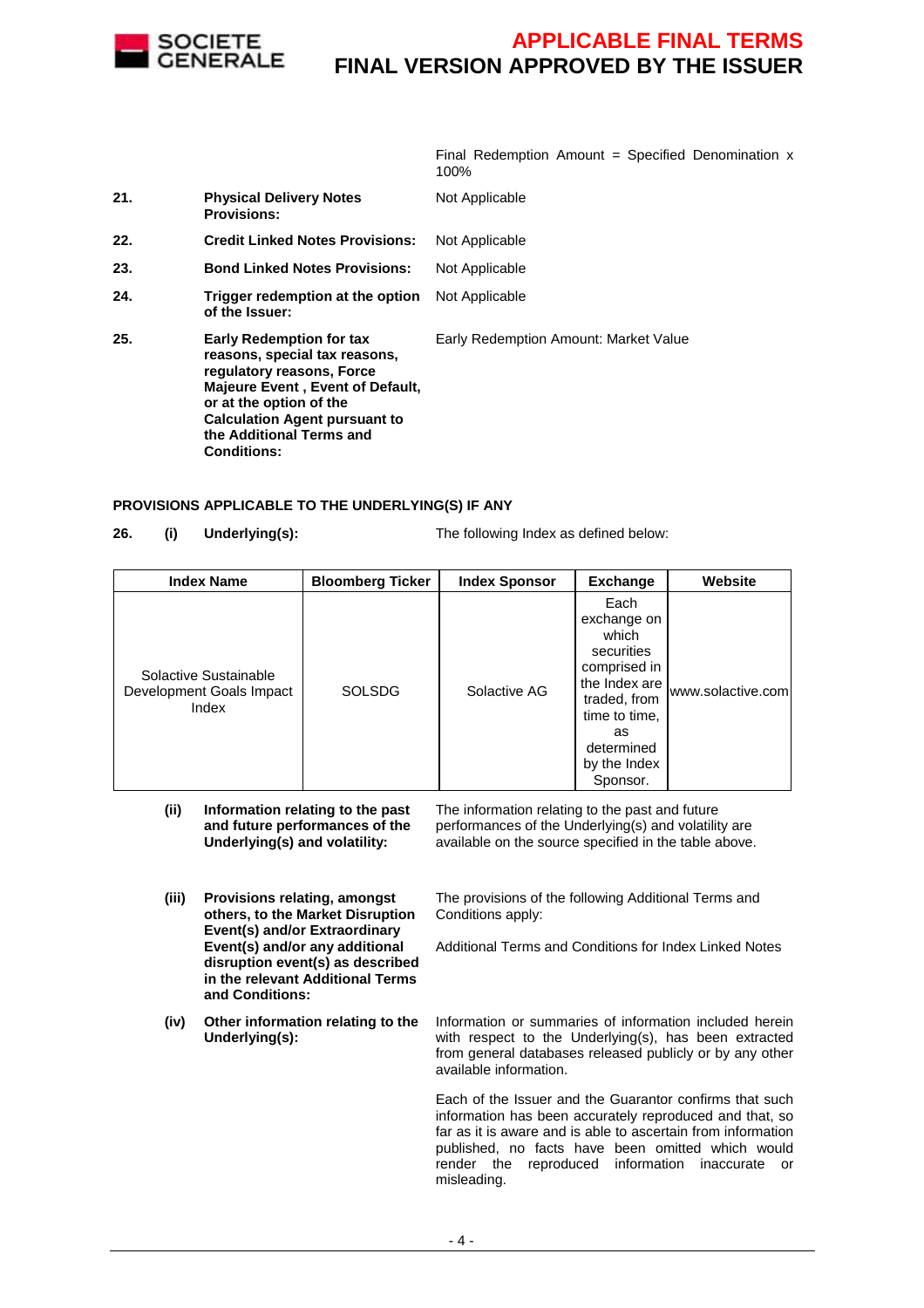

#### **DEFINITIONS APPLICABLE TO INTEREST (IF ANY), REDEMPTION AND THE UNDERLYING(S) IF ANY**

**27. (i) Definitions relating to date(s):** Applicable

|      | <b>Valuation Date(0):</b><br>(DD/MM/YYYY)      | 29/03/2019                                                                                                          |
|------|------------------------------------------------|---------------------------------------------------------------------------------------------------------------------|
|      | Valuation Date(i); $(i = 1)$<br>(DD/MM/YYYY)   | 22/03/2022                                                                                                          |
| (ii) | Definitions relating to the<br><b>Product:</b> | Applicable, subject to the provisions of Condition 4 of the<br>Additional Terms and Conditions relating to Formulae |
|      | Performance(i)<br>$(i = 1)$                    | means $(S(i) / S(0))$ - 100%                                                                                        |
|      |                                                |                                                                                                                     |

| – S(i)          | means in respect of any Valuation Date(i) the Closing |
|-----------------|-------------------------------------------------------|
| (i from 0 to 1) | Price of the Underlying                               |

#### **PROVISIONS RELATING TO SECURED NOTES**

**28. Secured Notes Provisions:** Not Applicable

#### **GENERAL PROVISIONS APPLICABLE TO THE NOTES**

| 29. |      | Provisions applicable to<br>payment date(s):                                                                  |                                                                                                                                           |
|-----|------|---------------------------------------------------------------------------------------------------------------|-------------------------------------------------------------------------------------------------------------------------------------------|
|     |      | - Payment Business Day:                                                                                       | <b>Following Payment Business Day</b>                                                                                                     |
|     |      | - Financial Centre(s):                                                                                        | New York, TARGET2                                                                                                                         |
| 30. |      | Form of the Notes:                                                                                            |                                                                                                                                           |
|     | (i)  | Form:                                                                                                         | Non-US Registered Global Note registered in the name of<br>a nominee for a common depositary for Euroclear and<br>Clearstream, Luxembourg |
|     | (ii) | New Global Note (NGN - bearer No<br>notes) / New Safekeeping<br><b>Structure (NSS - registered</b><br>notes): |                                                                                                                                           |
| 31. |      | <b>Redenomination:</b>                                                                                        | Not Applicable                                                                                                                            |
| 32. |      | <b>Consolidation:</b>                                                                                         | Not Applicable                                                                                                                            |
| 33. |      | <b>Partly Paid Notes Provisions:</b>                                                                          | Not Applicable                                                                                                                            |
| 34. |      | <b>Instalment Notes Provisions:</b>                                                                           | Not Applicable                                                                                                                            |
| 35. |      | Masse:                                                                                                        | Not Applicable                                                                                                                            |
| 36. |      | <b>Dual Currency Note Provisions:</b>                                                                         | Not Applicable                                                                                                                            |
| 37. |      | <b>Additional Amount Provisions</b><br>for Italian Certificates:                                              | Not Applicable                                                                                                                            |
| 38. |      | Interest Amount and/or the<br><b>Redemption Amount switch at</b><br>the option of the Issuer:                 | Not Applicable                                                                                                                            |
| 39. |      | <b>Portfolio Linked Notes</b><br><b>Provisions:</b>                                                           | Not Applicable                                                                                                                            |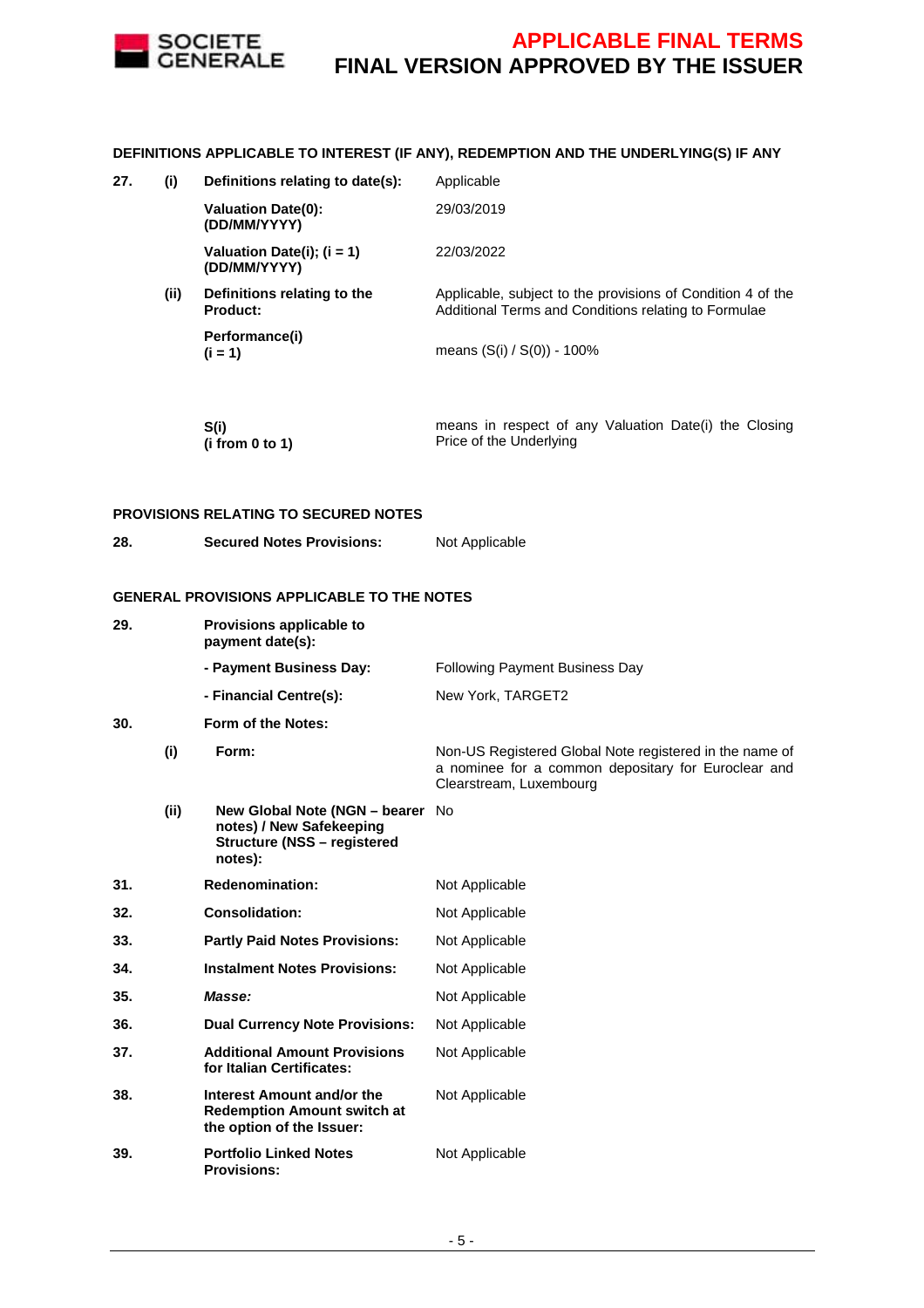

#### **PART B – OTHER INFORMATION**

#### **1. LISTING AND ADMISSION TO TRADING**

- **(i) Listing:** None
- **(ii) Admission to trading:** Application shall be made for the Notes to be admitted to trading on the Multilateral Trading Facility ("MTF") named EuroTLX organized and managed by EuroTLX Sim S.p.A. with effect from or as soon as practicable after the Issue Date. Société Générale, directly or through a third party appointed by it, will act as specialist for the Notes, in accordance with the rules and regulations of EuroTLX.

 **There can be no assurance that the listing and trading of the Notes will be approved with effect on the Issue Date or at all.**

- **(iii) Estimate of total**  Not Applicable **expenses related to admission to trading:**
- **(iv) Information required for Notes to be listed on SIX Swiss Exchange:** Not Applicable

#### **2. RATINGS**

The Notes to be issued have not been rated.

#### **3. INTERESTS OF NATURAL AND LEGAL PERSONS INVOLVED IN THE ISSUE/OFFER**

 Save for fees, if any, payable to the Dealer, and so far as the Issuer is aware, no person involved in the issue of the Notes has an interest material to the offer.

The Dealer and its affiliates have engaged, and may in the future engage, in investment banking and/or commercial banking transactions with, and may perform other services for, the Issuer and its affiliates in the ordinary course of business.

Société Générale will ensure the roles of provider of hedging instruments to the Issuer of the Notes and Calculation Agent of the Notes.

The possibility of conflicts of interest between the different roles of Société Générale on one hand, and between those of Société Générale in these roles and those of the Noteholders on the other hand cannot be excluded.

 Furthermore, given the banking activities of Société Générale, conflicts may arise between the interests of Société Générale acting in these capacities (including business relationship with the issuers of the financial instruments being underlyings of the Notes or possession of non public information in relation with them) and those of the Noteholders. Finally, the activities of Société Générale on the underlying financial instrument(s), on its proprietary account or on behalf of its customers, or the establishment of hedging transactions, may also have an impact on the price of these instruments and their liquidity, and thus may be in conflict with the interests of the Noteholders.

#### **4. REASONS FOR THE OFFER AND USE OF PROCEEDS, ESTIMATED NET PROCEEDS AND TOTAL EXPENSES**

#### **(i) Reasons for the offer and use of proceeds:** The net proceeds from each issue of Notes will be applied for the general financing purposes of the Société Générale Group, which include making a profit.

Société Générale commits to hold in its books an amount in Positive Impact Finance ("Positive Impact Finance") assets<sup>1</sup> equivalent to 100% of the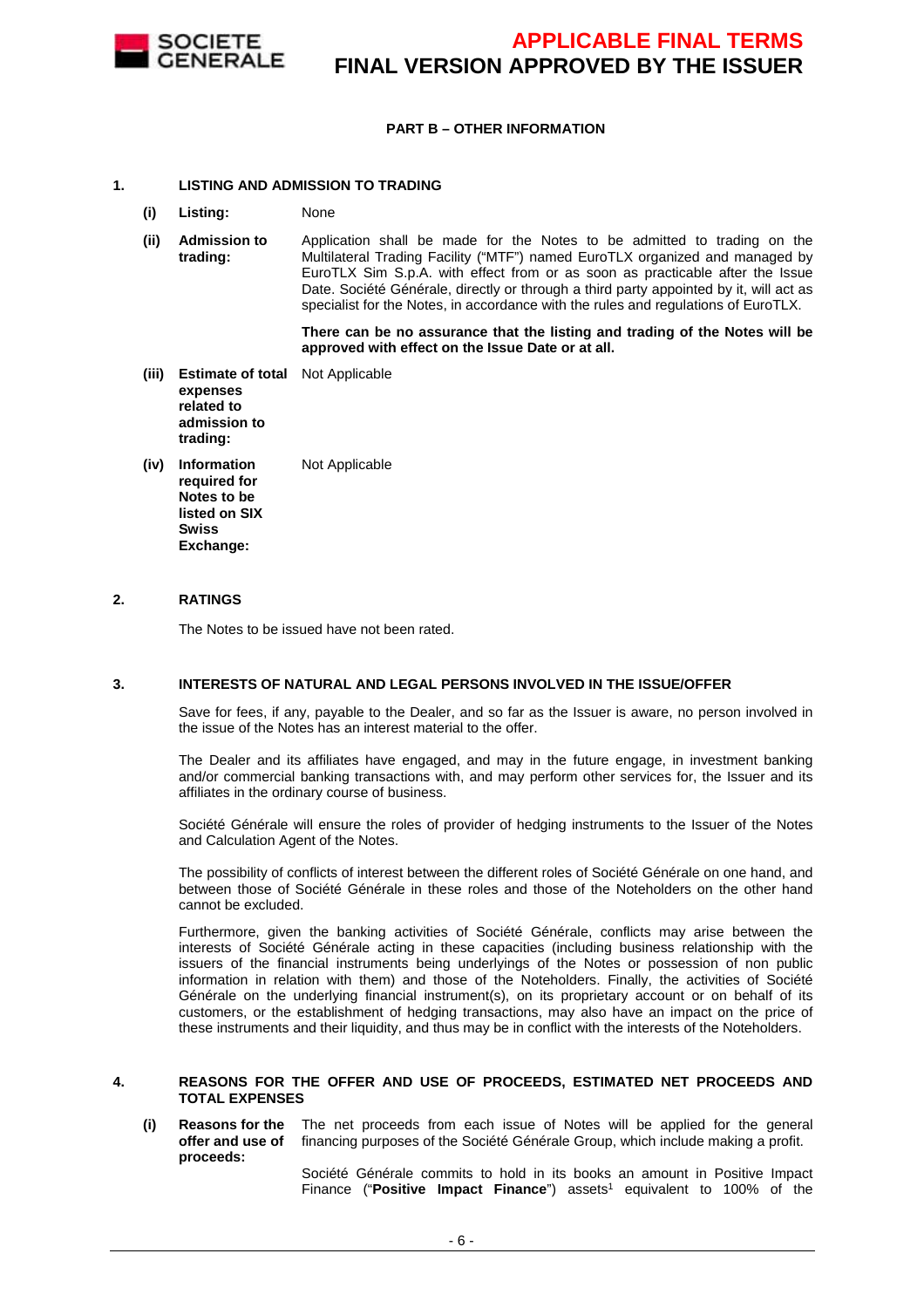

outstanding nominal amount of the Notes.

Société Générale commits to monitor its Positive Impact Finance assets through the stringent Société Générale Environmental & Social (E&S) risk management process, during the life of the Notes.

Vigeo Eiris was commissioned by Société Générale to conduct an independent assessment of the sustainable credentials of the Positive Impact Finance assets according to the Vigeo Eiris Environmental, Social and Governance (ESG) assessment methodology. Vigeo Eiris has confirmed the sustainable credentials of the Positive Impact Finance assets.

Société Générale will appoint Vigeo Eiris or a similar external ESG advisor to review on an annual basis the sustainable credentials of the Positive Impact Finance assets, until the maturity of the Notes. With,

Vigeo Eiris: expert in the assessment of companies and organizations with regard to their practices and performance on environmental, social and governance ("**ESG**") issues.

Positive Impact Finance: Positive Impact Finance is the one which serves to deliver a positive contribution to one or more of the three pillars of sustainable development (economic, environmental and social), once any potential negative impacts have been duly identified and mitigated.

<sup>1</sup>Conditions: In the event that any of the Positive Impact Finance assets currently attributed by Société Générale to this product are prepaid, sold, cease to exist or for whatever reason cannot be considered as attributable to the Notes, then Société Générale will, to the extent possible, replace such asset with another Positive Impact Finance asset.

- **(ii) Estimated net proceeds:** Not Applicable
- **(iii) Estimated total expenses:** Not Applicable
- **5. INDICATION OF YIELD** (Fixed Rate Notes only) Not Applicable
- **6. HISTORIC INTEREST RATES** (Floating Rate Notes only)

Not Applicable

#### **7. PERFORMANCE AND EFFECT ON VALUE OF INVESTMENT**

**(i) PERFORMANCE OF FORMULA, EXPLANATION OF EFFECT ON VALUE OF INVESTMENT**  (Structured Notes only)

.Not Applicable

**(ii) PERFORMANCE OF RATE(S) OF EXCHANGE AND EXPLANATION OF EFFECT ON VALUE OF INVESTMENT** (Dual Currency Notes only)

Not Applicable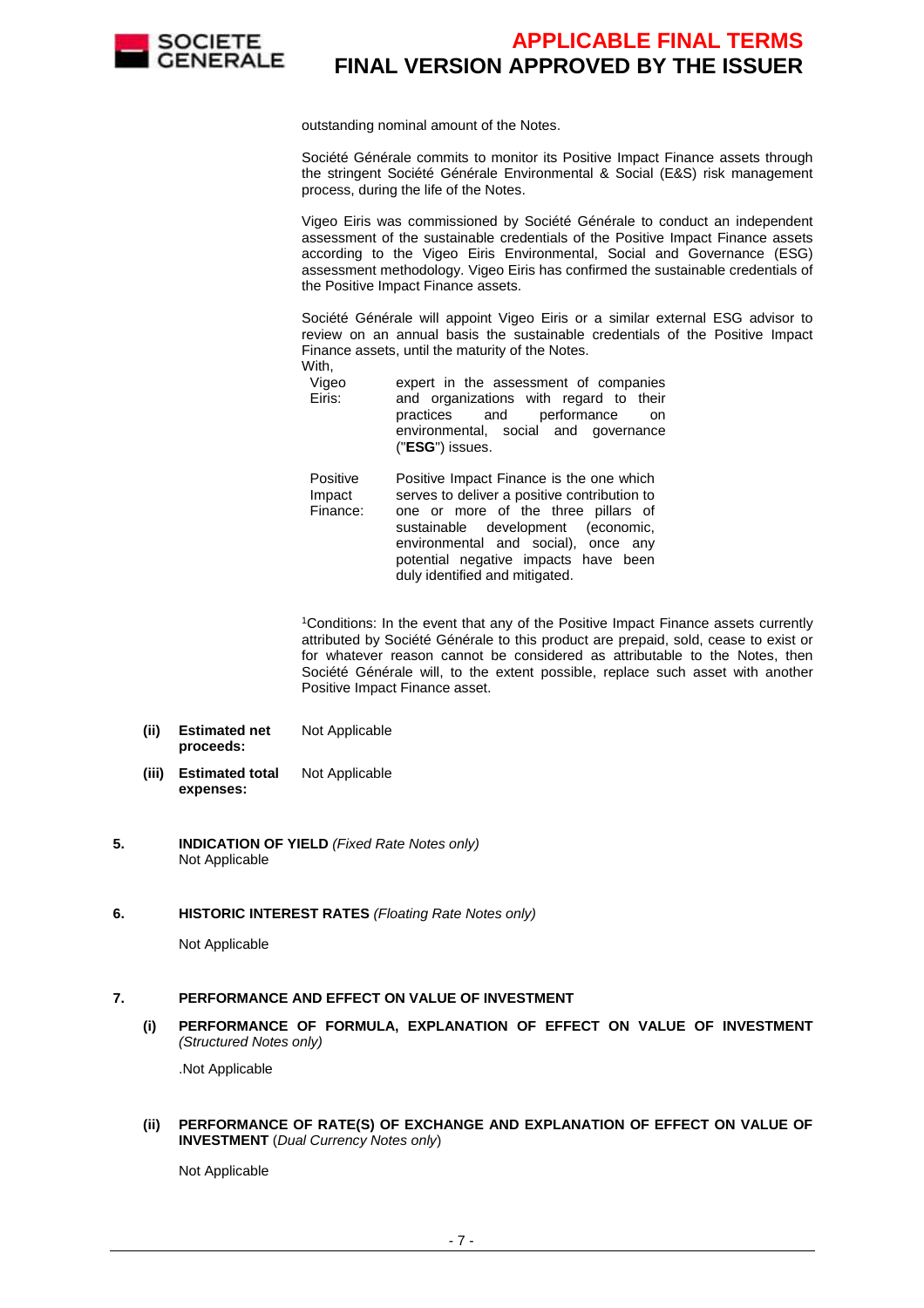

#### **8. OPERATIONAL INFORMATION (i) Security identification code(s): - ISIN code:** XS1907474099 **- Common code:** 190747409 **(ii) Clearing System(s):** Euroclear Bank S.A/N.V. (**Euroclear) /** Clearstream Banking société anonyme (**Clearstream, Luxembourg**) **(iii) Delivery of the Notes:** Delivery against payment **(iv) Calculation Agent:** Société Générale Tour Société Générale 17 Cours Valmy 92987 Paris La Défense Cedex France **(v) Paying Agent(s):** Société Générale Bank&Trust 11, avenue Emile Reuter 2420 Luxembourg Luxembourg **(vi) Eurosystem eligibility of the Notes:** No **(vii) Address and contact details of Société Générale for all administrative communications**  Name: Sales Support Services - Derivatives **relating to the Notes:** Société Générale Tour Société Générale 17 Cours Valmy 92987 Paris La Défense Cedex France Tel: +33 1 57 29 12 12 (Hotline) Email: clientsupport-deai@sgcib.com **9. DISTRIBUTION (i) Method of distribution:** Non-syndicated **- Dealer(s):** Société Générale Tour Société Générale 17 Cours Valmy 92987 Paris La Défense Cedex France Entity, other than the Dealer, that agreed to partially underwrite the issue on a firm commitment basis: MPS Capital Services Banca per le Imprese S.p.a. (**MPSCS**), with registered office at Via Leone Pancaldo, 4 50127 Florence and Offices at Viale Mazzini 23, 53100 Siena, Italy. MPSCS will receive from Société Générale an underwriting fee of 0.50% calculated on the amount of its underwriting commitment MPSCS and Banca Monte dei Paschi di Siena, acting respectively as partial underwriter and Initial Authorized Offeror of the Notes, are in a position of conflict of interest with the potential investors in the Notes as they belong to the same

banking group (the Montepaschi Banking Group).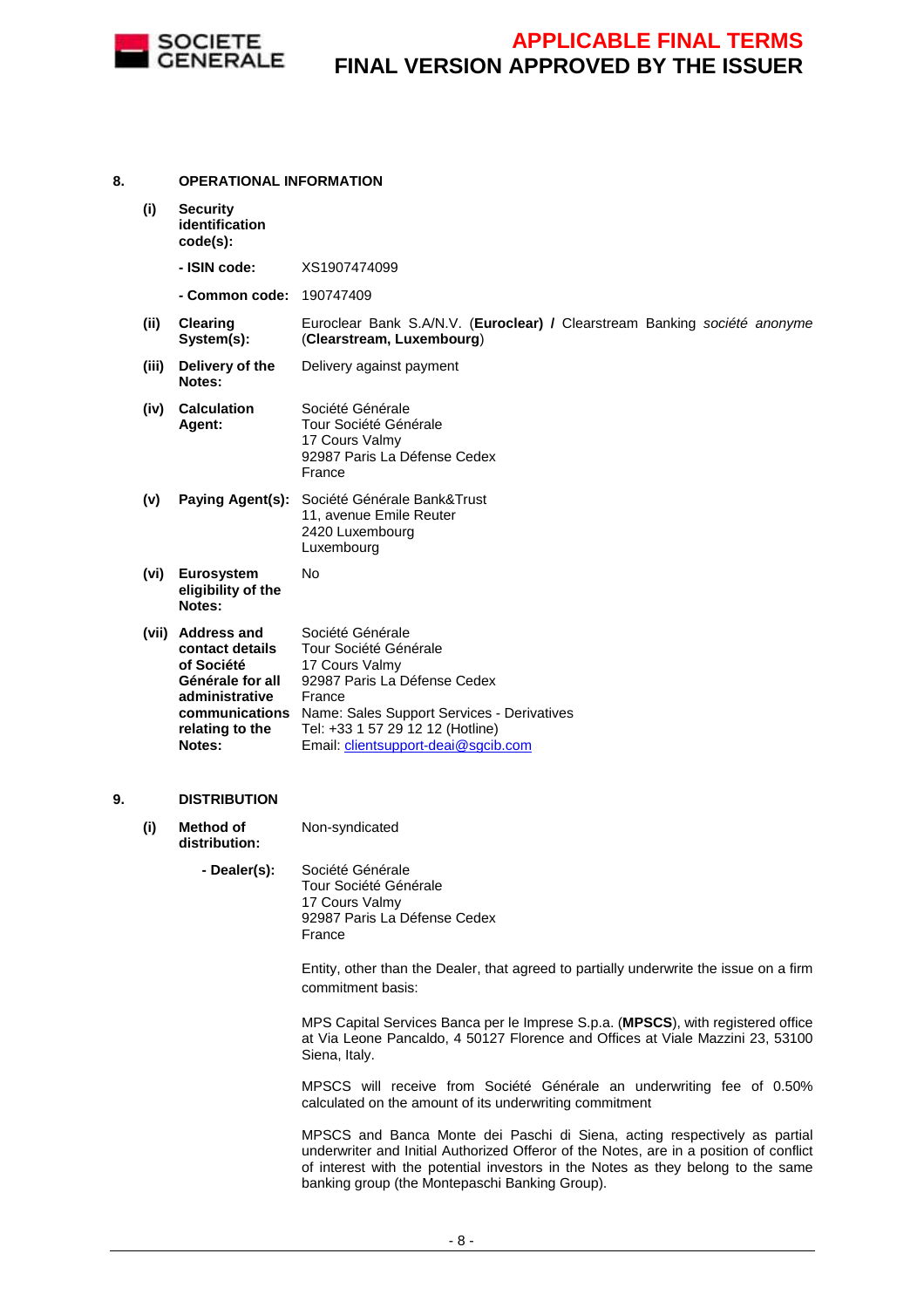

**(ii) Total commission and**  Managers. **concession:** There is no commission and/or concession paid by the Issuer to the Dealer or the

> Société Générale shall pay to its relevant Distributors (as defined below), an upfront remuneration of up to 2.50% of the nominal amount of Notes effectively placed by such Distributors as of the Issue Date.

- **(iii) TEFRA rules:** Not Applicable
- **(iv) Non-exempt Offer:** A Non-exempt offer of the Notes may be made by the Dealer and any Initial Authorised Offeror below mentioned, any Additional Authorised Offeror, the name and address of whom will be published on the website of the Issuer (http://prospectus.socgen.com) and any other financial intermediaries to whom the Issuer gives a General Consent (the General Authorised Offerors) in the public offer jurisdiction(s) (Public Offer Jurisdiction(s)) during the offer period (Offer Period) as specified in the paragraph "Public Offers in European Economic Area" below.

 **- Individual Consent / Name(s) and address(es) of any Initial Authorised Offeror:**

- Banca del Piemonte, Via Cernaia, 7 10121 Torino;
- Banca Generali S.p.A., Via Macchiavelli,4, 34132 Trieste;
- Banca Monte dei Paschi di Siena, Piazza Salimbeni, 3, 53100 Siena;
- Deutsche Bank S.p.A., Piazza del Calendario, 3, 20126 Milano

(each a **Distributor** and collectively the **Distributors**).

- **General Consent/ Other conditions to consent:** Applicable
- **(v) U.S. federal income tax considerations:** The Notes are not Specified Notes for purposes of Section 871(m) Regulations.
- **(vi) Prohibition of Sales to EEA Retail Investors:** Not Applicable

#### **10. PUBLIC OFFERS IN EUROPEAN ECONOMIC AREA**

Applicable

 **- Public Offer Jurisdiction(s):** Italy

**- Offer Period:**

From and including February 26, 2019 at 9.00 a.m. Central European Time (CET) to and including March 26, 2019 at 4.00 p.m. CET, subject to any early closing of the Offer Period as described under clause (iii) below.

The Notes will be distributed:

(a) within the premises of the Distributors (at their offices and branches);

(b) through door-to-door selling (fuori sede) pursuant to Articles 30 and 31 of the Italian Legislative Decree No. 58 of 24<sup>th</sup> February 1998, as amended from time to time (the **"Italian Financial Services Act"**) from and including February 26, 2019 at 9.00 a.m. CET to and including March 21, 2019 at 4.00 p.m. CET; and

(c) through long distance selling techniques (tecniche di comunicazione a distanza) pursuant to article 32 of the Italian Financial Services Act from and including February 26, 2019 at 9.00 a.m. CET to and including March 14, 2019 at 4.00 p.m. CET,

subject to any early closing of the Offer Period as described below.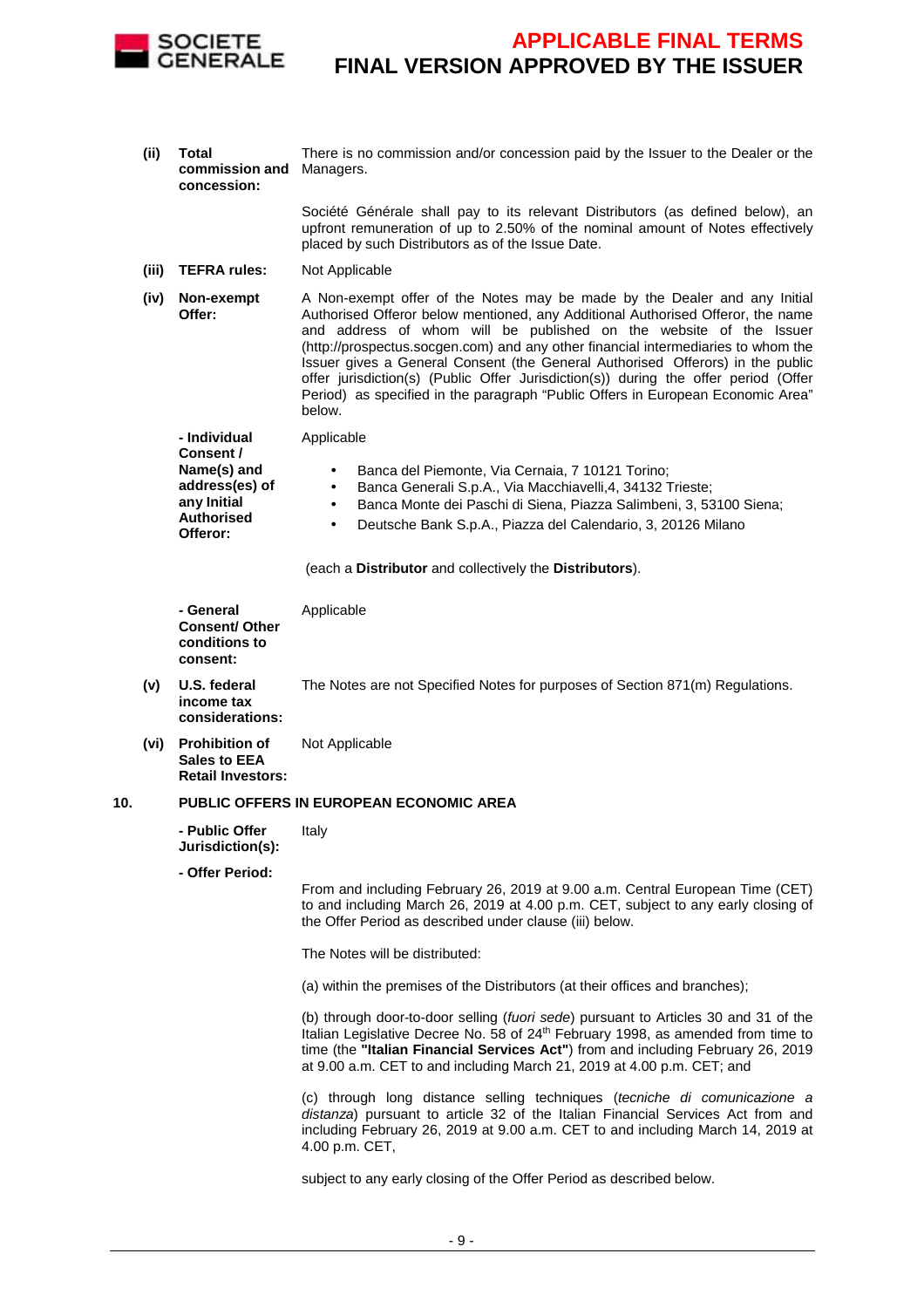

If agreed with the Dealer, a Distributor can perform the distribution of the Notes during a period shorter than the Offer Period, provided that in such event the applicable start and end dates are set out in the subscription form of the relevant Distributor.

Distributors intending to distribute Notes through door-to-door selling (fuori sede) pursuant to article 30 of the Italian Financial Services Act will collect the acceptance forms - other than directly at their branches and offices - through financial advisors for door-to-door selling (consulenti finanziari abilitati all'offerta fuori sede) pursuant to Article 31 of the Italian Financial Services Act.

Pursuant to Article 30, paragraph 6, of the Italian Financial Services Act, the validity and enforceability of contracts entered into through door-to-door selling (fuori sede) is suspended for a period of 7 (seven) days from the date of subscription of the acceptance form by the relevant investor.

Within such period investors may notify the relevant Distributor of their withdrawal without payment of any charge or commission.

The Notes will be also offered through long distance selling techniques (tecniche di comunicazione a distanza) pursuant to article 32 of the Italian Financial Services Act (i.e., through the trading-online platform of the Distributors and/or recorded telephone orders). In this case, investors may purchase the Notes via the internet, after being identified by the Distributor, by using their personal password/identification codes. Pursuant to article 67-duodecies of the Italian Legislative Decree No. 206/2005 as amended (the so called "Codice del Consumo"), the validity and enforceability of the contracts entered into through long distance selling techniques (tecniche di comunicazione a distanza) is suspended for a period of 14 (fourteen) days from the date of subscription of the acceptance form by the relevant investor. Within such period investors may notify the relevant Distributor of their withdrawal without any charge or commission.

 **- Offer Price:** The Notes will be offered at the Issue Price of which up to a maximum of 2.50% is represented by distribution fee payable upfront by the Issuer to the Distributors.

 **- Conditions to which the offer is subject:** Offers of the Notes are conditional on their issue and, on any additional conditions set out in the standard terms of business of the financial intermediaries, notified to investors by such relevant financial intermediaries.

> The Issuer reserves the right to close the Offer Period prior to its stated expiry for any reason.

> The Issuer reserves the right to withdraw the offer and cancel the issuance of the Notes for any reason at any time on or prior to the Issue Date. For the avoidance of doubt, if any application has been made by a potential investor and the Issuer exercises such right, no potential investor shall be entitled to subscribe or otherwise acquire the Notes.

> In each case, a notice to the investors on the early termination or the withdrawal, as applicable, will be published on the website of the Issuer (http://prospectus.socgen.com).

 **- Description of the application process:** The distribution activity will be carried out in accordance with the financial intermediary's usual procedures. Prospective investors will not be required to enter into any contractual arrangements directly with the Issuer in relation to the subscription of the Notes.

 **- Description of possibility to reduce subscriptions and manner for refunding**  Not Applicable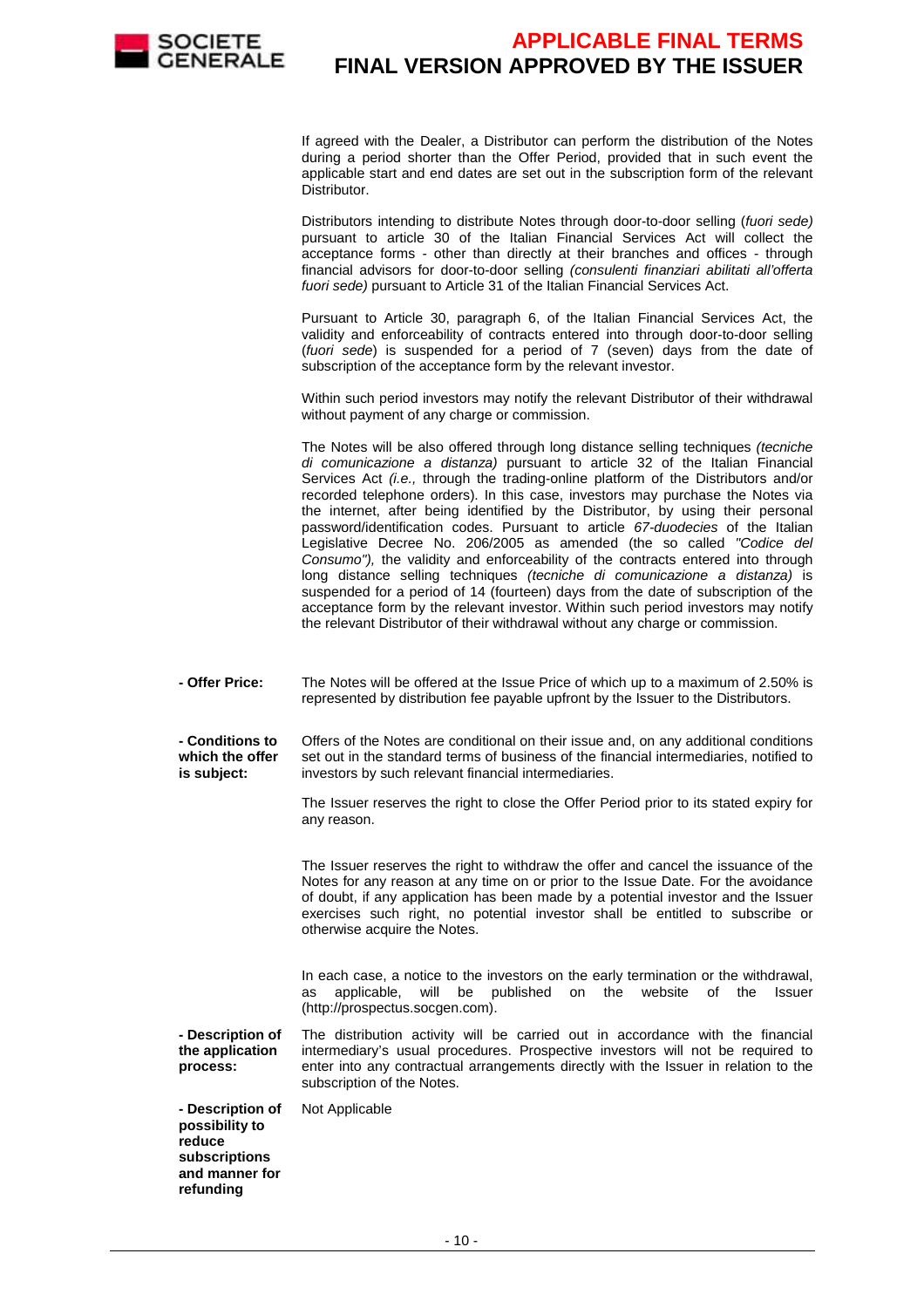

| excess amount<br>paid by<br>applicants:                                                                                                                                       |                                                                                                                                                                                                                                                                                                                                                                                                                                                          |
|-------------------------------------------------------------------------------------------------------------------------------------------------------------------------------|----------------------------------------------------------------------------------------------------------------------------------------------------------------------------------------------------------------------------------------------------------------------------------------------------------------------------------------------------------------------------------------------------------------------------------------------------------|
| - Details of the<br>minimum and/or<br>maximum<br>amount of<br>application:                                                                                                    | Minimum amount of application: USD 2 000 (i.e 1 Note)                                                                                                                                                                                                                                                                                                                                                                                                    |
| - Details of the<br>method and time<br>limits for paying<br>up and<br>delivering the<br>Notes:                                                                                | The Notes will be issued on the Issue Date against payment to the Issuer of the<br>net subscription moneys. However, the settlement and delivery of the Notes will be<br>executed through the Dealer mentioned above. Investors will be notified by the<br>relevant financial intermediary of their allocations of Notes and the settlement<br>arrangements in respect thereof.                                                                          |
|                                                                                                                                                                               | The settlement and the delivery of the securities will be executed through the<br>Dealer mentioned above only for technical reasons. However, the Issuer will be<br>the only offeror and as such will assume all the responsibilities in connection with<br>the information contained in the Final Terms together with the Base Prospectus.                                                                                                              |
| - Manner and<br>date in which<br>results of the<br>offer are to be<br>made public:                                                                                            | Publication on the website of the Issuer (http://prospectus.socgen.com) and in a<br>daily newspaper of general circulation in the relevant place(s) of listing and/or<br>public offer at the end of the subscription period if required by local regulation.                                                                                                                                                                                             |
| - Procedure for<br>exercise of any<br>right of pre-<br>emption,<br>negotiability of<br>subscription<br>rights and<br>treatment of<br>subscription<br>rights not<br>exercised: | Not Applicable                                                                                                                                                                                                                                                                                                                                                                                                                                           |
| - Whether<br>tranche(s)<br>has/have been<br>reserved for<br>certain<br>countries:                                                                                             | Not Applicable                                                                                                                                                                                                                                                                                                                                                                                                                                           |
| - Process for<br>notification to<br>applicants of the<br>amount allotted<br>and the<br>indication<br>whether dealing<br>may begin<br>before<br>notification is<br>made:       | Not Applicable                                                                                                                                                                                                                                                                                                                                                                                                                                           |
| - Amount of any<br>expenses and<br>taxes<br>specifically<br>charged to the<br>subscriber or<br>purchaser:                                                                     | Taxes charged in connection with the subscription, transfer, purchase or holding of<br>the Notes must be paid by the Noteholders and neither the Issuer nor the<br>Guarantor shall have any obligation in relation thereto; in that respect, Noteholders<br>shall consult professional tax advisers to determine the tax regime applicable to<br>their own situation. The Noteholders shall also consult the Taxation section in the<br>Base Prospectus. |

Subscription fees or purchases fees: None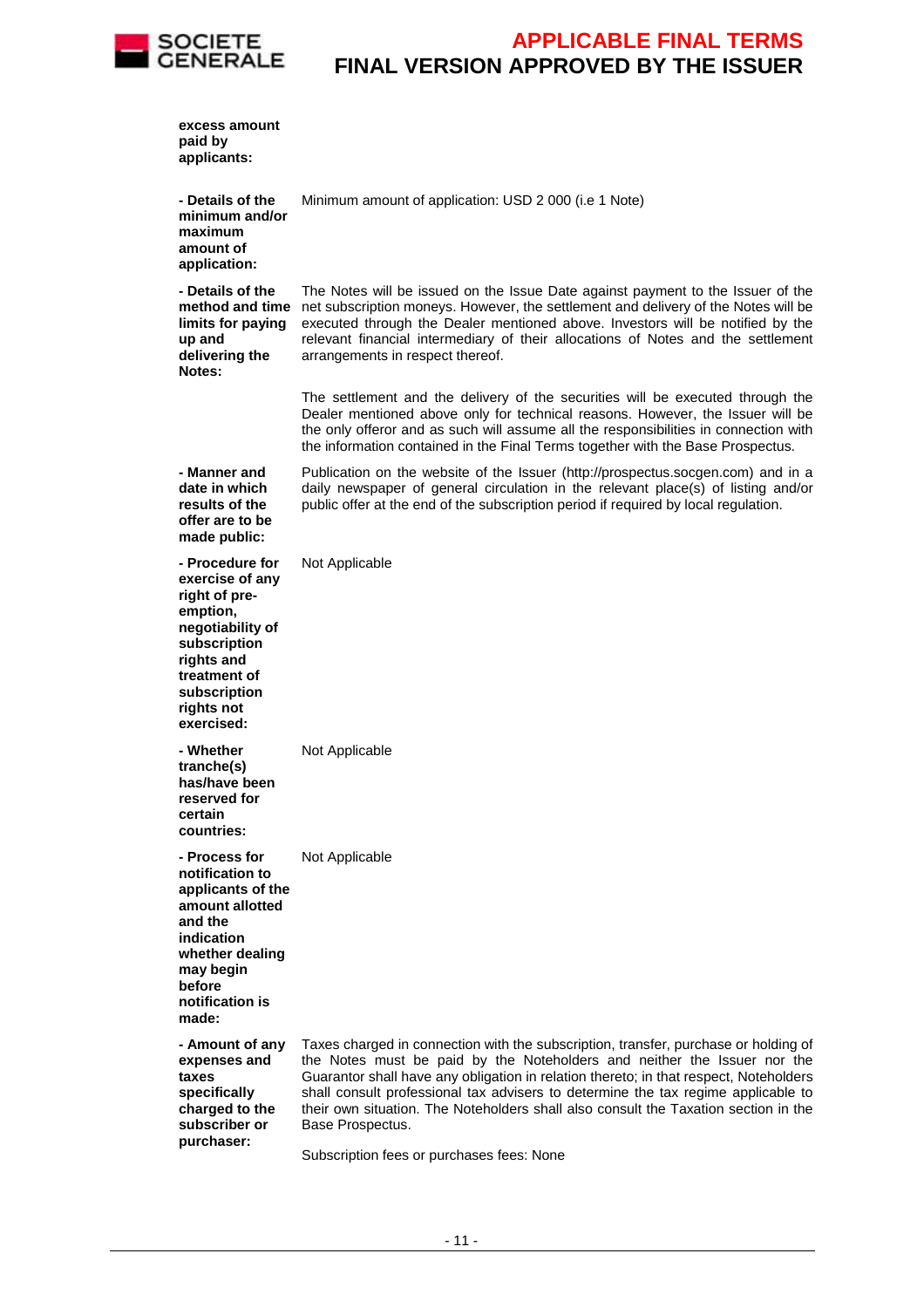

#### **11. ADDITIONAL INFORMATION**

| - Minimum<br>investment in<br>the Notes: | USD 2 000 (i.e 1 Note)                                                                                                                                                                                                                                                                                                                                                                                                                                                                                                                                                                                                                                                                                                                                                                                                                                                                                                                                                                                                                                                                                                                                                                                                                                                                                                                                                                                                                                                                                                                                                                                                                                                                                                                                                                                                                                                                                                                                                                                    |
|------------------------------------------|-----------------------------------------------------------------------------------------------------------------------------------------------------------------------------------------------------------------------------------------------------------------------------------------------------------------------------------------------------------------------------------------------------------------------------------------------------------------------------------------------------------------------------------------------------------------------------------------------------------------------------------------------------------------------------------------------------------------------------------------------------------------------------------------------------------------------------------------------------------------------------------------------------------------------------------------------------------------------------------------------------------------------------------------------------------------------------------------------------------------------------------------------------------------------------------------------------------------------------------------------------------------------------------------------------------------------------------------------------------------------------------------------------------------------------------------------------------------------------------------------------------------------------------------------------------------------------------------------------------------------------------------------------------------------------------------------------------------------------------------------------------------------------------------------------------------------------------------------------------------------------------------------------------------------------------------------------------------------------------------------------------|
| - Minimum<br>trading:                    | USD 2 000 (i.e 1 Note)                                                                                                                                                                                                                                                                                                                                                                                                                                                                                                                                                                                                                                                                                                                                                                                                                                                                                                                                                                                                                                                                                                                                                                                                                                                                                                                                                                                                                                                                                                                                                                                                                                                                                                                                                                                                                                                                                                                                                                                    |
| - Underlying<br>Disclaimer:              | The index referred to herein (the "Index") is not sponsored, approved or sold by<br>Société Générale.<br>Société Générale shall not assume any responsibility in this respect.<br>Solactive is a registered trademark of Solactive AG (the "Licensor".) The Solactive<br>Sustainable Development Goals Impact Index has been licensed to Société<br>Générale for specific purposes. The product (the "Financial instrument") is not<br>sponsored, promoted, sold or supported by the Licensor. Nor does the Licensor<br>offer any express or implicit guarantee or assurance either with regard to the<br>results of using the Index and/or Index trade mark or the Index Price, at any time<br>or in any other respect. The Index is calculated and published by the Licensor.<br>The Licensor uses its best efforts to ensure that the Index is calculated correctly.<br>Irrespective of its obligations towards the Issuer, the Licensor has no obligation to<br>point out errors in the Index to third parties including, but not limited to, investors<br>and/or financial intermediaries of the Financial instrument. The Licensor does not<br>guarantee the accuracy and/or the completeness of the Solactive Sustainable<br>Development Goals Impact Index or any related data, and shall not have any<br>liability for any errors, omissions or interruptions therein. Neither publication of the<br>Index by the Licensor, nor the licensing of the Index or Index trade mark, for the<br>purpose of use in connection with the Financial instrument, constitutes a<br>recommendation by the Licensor to invest capital in said Financial instrument nor<br>does it, in any way, represent an assurance or opinion of the Licensor with regard<br>to any investment in this Financial instrument. In not event shall the Licensor have<br>any liability for any lost profits or indirect, punitive, special or consequential<br>damages or losses, even if notified of the possibility thereof. |

 **- Location where**  Société Générale, **the Prospectus, any Supplements thereto and the Final Terms can be collected or inspected free of charge in Italy:** Via Olona n.2, 20123 Milano Italy

#### **12. PUBLIC OFFERS IN OR FROM SWITZERLAND**

Not Applicable

#### **13. BENCHMARK REGULATION**

#### Applicable.

Amounts payable under the Notes will be calculated by reference to the Index which is provided by the Index Sponsor. As at the date of these Final Terms, the Index Sponsor does not appear on the register of administrators and benchmarks established and maintained by the European Securities and Markets Authority pursuant to Article 36 of the Benchmark Regulation (Regulation (EU) 2016/1011) (the "Benchmark Regulation") As far as the Issuer is aware, the transitional provisions in Article 51 of the Benchmark Regulation apply, such that the Index Sponsor is not currently required to obtain authorisation or registration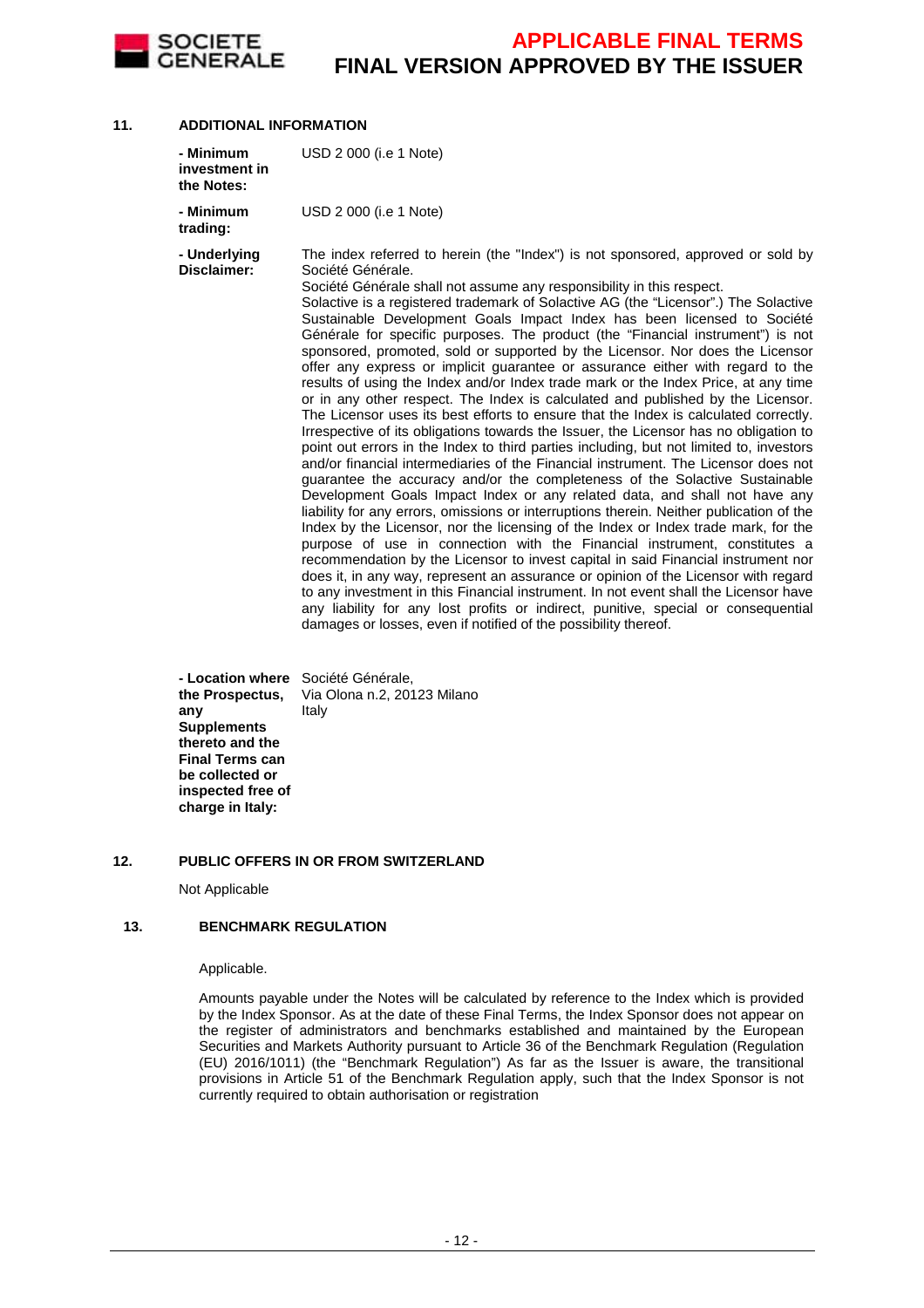

#### **ISSUE SPECIFIC SUMMARY**

Summaries are made up of disclosure requirements known as Elements the communication of which is required by Annex XXII of the Commission Regulation (EC) No 809/2004 as amended. These elements are numbered in Sections –  $A - E(A.1 - E.7)$ .

This summary contains all the Elements required to be included in a summary for this type of securities and Issuer. Because some Elements are not required to be addressed, there may be gaps in the numbering sequence of the Elements.

Even though an Element may be required to be inserted in the summary because of the type of securities and Issuer, it is possible that no relevant information can be given regarding the Element. In this case, a short description of the Element is included in the summary with the mention of "Not Applicable".

|     | Section A - Introduction and warnings |                                                                                                                                                                                                                                                                                                                                                                                                                                                                                                                                                                                                                                                                                                                                                                                                                                                                                           |  |  |
|-----|---------------------------------------|-------------------------------------------------------------------------------------------------------------------------------------------------------------------------------------------------------------------------------------------------------------------------------------------------------------------------------------------------------------------------------------------------------------------------------------------------------------------------------------------------------------------------------------------------------------------------------------------------------------------------------------------------------------------------------------------------------------------------------------------------------------------------------------------------------------------------------------------------------------------------------------------|--|--|
| A.1 | Warning                               | This summary must be read as an introduction to the Base Prospectus.                                                                                                                                                                                                                                                                                                                                                                                                                                                                                                                                                                                                                                                                                                                                                                                                                      |  |  |
|     |                                       | Any decision to invest in the Notes should be based on a consideration of<br>the Base Prospectus as a whole by the investor.                                                                                                                                                                                                                                                                                                                                                                                                                                                                                                                                                                                                                                                                                                                                                              |  |  |
|     |                                       | Where a claim relating to the information contained in the Base Prospectus<br>and the applicable Final Terms is brought before a court, the plaintiff<br>investor might, under the national legislation of the Member States, have to<br>bear the costs of translating the Base Prospectus before the legal<br>proceedings are initiated.                                                                                                                                                                                                                                                                                                                                                                                                                                                                                                                                                 |  |  |
|     |                                       | Civil liability attaches only to those persons who have tabled this summary,<br>including any translation thereof, but only if the summary is misleading,<br>inaccurate or inconsistent when read together with the other parts of the<br>Base Prospectus or it does not provide, when read together with the other<br>parts of this Base Prospectus, key information in order to aid investors when<br>considering whether to invest in the Notes.                                                                                                                                                                                                                                                                                                                                                                                                                                       |  |  |
| A.2 | <b>Base Prospectus</b>                | <b>Consent to the use of the The Issuer consents to the use of this Base Prospectus in connection with a</b><br>resale or placement of Notes in circumstances where a prospectus is<br>required to be published under the Prospectus Directive (a Non-exempt<br>Offer) subject to the following conditions:                                                                                                                                                                                                                                                                                                                                                                                                                                                                                                                                                                               |  |  |
|     |                                       | - the consent is only valid during the offer period from 9:00 am on the<br>26/02/2019 to 4:00 pm on the 26/03/2019, in respect of Notes placed in Italy<br>through "door-to-door selling", from 26/02/2019 to 21/03/2019 and in respect<br>of Notes placed in Italy through long distance selling techniques, from<br>26/02/2019 to 14/03/2019 (the Offer Period)                                                                                                                                                                                                                                                                                                                                                                                                                                                                                                                         |  |  |
|     |                                       | - the consent given by the Issuer for the use of the Base Prospectus to<br>make the Non-exempt Offer is an individual consent (an Individual<br><b>Consent)</b> in respect of:                                                                                                                                                                                                                                                                                                                                                                                                                                                                                                                                                                                                                                                                                                            |  |  |
|     |                                       | Banca del Piemonte, Via Cernaia, 7 10121 Torino;<br>Banca Generali S.p.A., Via Macchiavelli, 4, 34132 Trieste;<br>٠<br>Banca Monte dei Paschi di Siena, Piazza Salimbeni, 3, 53100<br>$\bullet$<br>Siena;<br>Deutsche Bank S.p.A., Piazza del Calendario, 3, 20126 Milano<br>$\bullet$                                                                                                                                                                                                                                                                                                                                                                                                                                                                                                                                                                                                    |  |  |
|     |                                       | (each an Initial Authorised Offeror) and if the Issuer appoints any<br>additional financial intermediaries after 22/02/2019 and publishes details of<br>them on its website http://.prospectus.socgen.com, each financial<br>intermediary whose details are so published (each an Additional<br>Authorised Offeror. Each Initial Authorised Offeror and each Additional<br>Authorised Offeror, a Distributor); and a general consent (a General<br>Consent) in respect of any financial intermediary who published on its<br>website that it will make the Non-exempt Offer of the Notes on the basis of<br>the General Consent given by the Issuer and by such publication, any such<br>financial intermediary (each a General Authorised Offeror) undertakes to<br>comply with the following obligations:<br>(a) it acts in accordance with all applicable laws, rules, regulations and |  |  |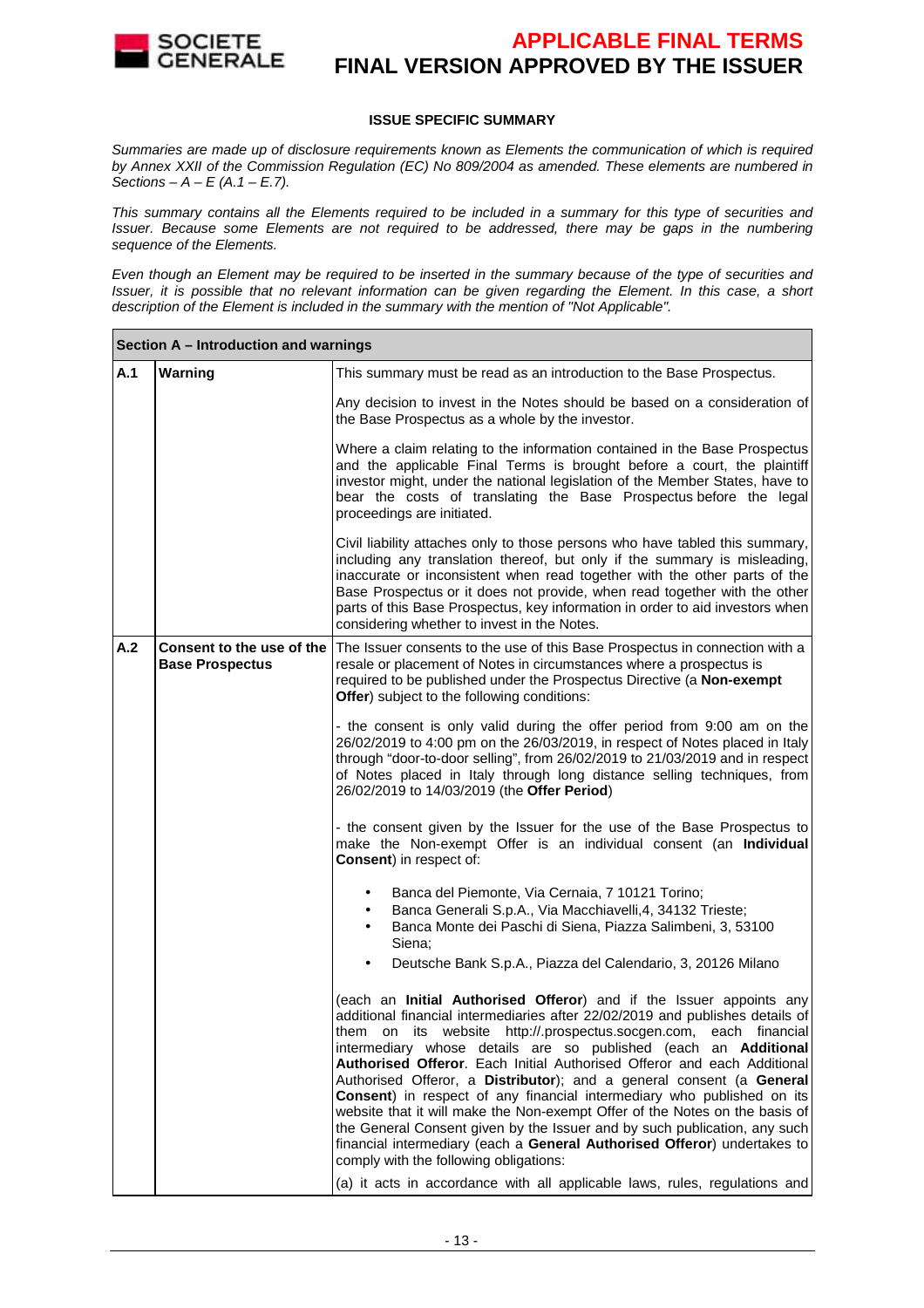

guidance (including from any regulatory body) applicable to the Non-exempt Offer of the Notes in the Public Offer Jurisdiction, in particular the law implementing the Markets in Financial Instruments Directive 2014/65/EU of 15 May 2014 as amended (the **Rules**) and makes sure that (i) any investment advice in the Notes by any person is appropriate, (ii) the information to prospective investors including the information relating to any expenses (and any commissions or benefits of any kind) received or paid by this General Authorised Offeror under the offer of the Notes is fully and clearly disclosed prior to their investment in the Notes;

(b) it complies with the relevant subscription, sale and transfer restrictions related to the Public Offer Jurisdiction as if it acted as a Dealer in the Public Offer Jurisdiction;

(c) it ensures that the existence of any fee (and any other commissions or benefits of any kind) or rebate received or paid by it in relation to the offer or sale of the Notes does not violate the Rules is fully and clearly disclosed to investors or prospective investors prior to their investment in the Notes and to the extent required by the Rules, provides further information in respect thereof;

(d) it complies with the Rules relating to anti-money laundering, anticorruption, anti-bribery and "know your customer" rules (including, without limitation, taking appropriate steps, in compliance with such rules, to establish and document the identity of each prospective investor prior to initial investment in any Notes by the investor), and will not permit any application for Notes in circumstances where it has any suspicion as to the source of the application monies; it retains investor identification records for at least the minimum period required under applicable Rules, and shall, if so requested, make such records available to the relevant Issuer and/or the relevant Dealer or directly to the competent authorities with jurisdiction over the relevant Issuer and/or the relevant Dealer in order to enable the relevant Issuer and/or the relevant Dealer to comply with anti-money laundering, anti-corruption, anti-bribery and "know your customer" rules applying to the relevant Issuer and/or the relevant Dealer;

(e) it co-operates with the Issuer and the relevant Dealer in providing relevant information (including, without limitation, documents and records maintained pursuant to paragraph (d) above) and such further assistance as reasonably requested upon written request from the Issuer or the relevant Dealer in each case, as soon as is reasonably practicable and, in any event, within any time frame set by any such regulator or regulatory process. For this purpose, relevant information that is available to or can be acquired by the relevant financial intermediary:

(i) in connection with any request or investigation by any regulator in relation to the Notes, the Issuer or the relevant Dealer; and/or

(ii) in connection with any complaints received by the Issuer and/or the relevant Dealer relating to the Issuer and/or the relevant Dealer or another Authorised Offeror including, without limitation, complaints as defined in rules published by any regulator of competent jurisdiction from time to time; and/or

(iii) which the Issuer or the relevant Dealer may reasonably require from time to time in relation to the Notes and/or as to allow the Issuer or the relevant Dealer fully to comply with its own legal, tax and regulatory requirements;

(f) it does not, directly or indirectly, cause the Issuer or the relevant Dealers to breach any Rule or any requirement to obtain or make any filing, authorisation or consent in any jurisdiction;

(g) it commits itself to indemnify the relevant Issuer, the Guarantor (if applicable) and the relevant Dealer, Société Générale and each of its affiliates for any damage, loss, expense, claim, request or loss and fees (including reasonable fees from law firms) incurred by one of these entities because of, or in relation with, any failure by this General Authorised Offeror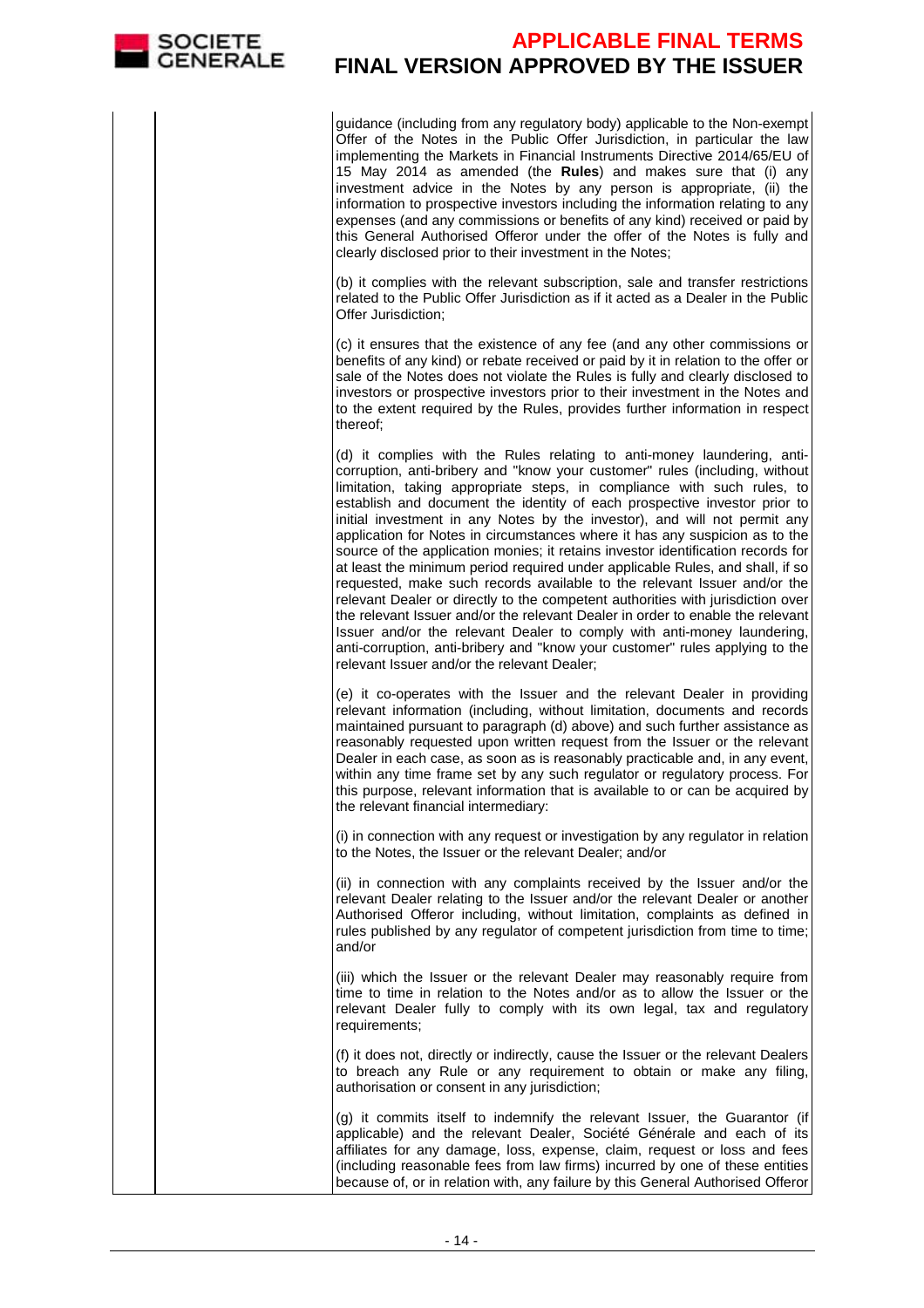| <b>SOCIETE</b><br><b><i>GENERALE</i></b>             | <b>APPLICABLE FINAL TERMS</b><br><b>FINAL VERSION APPROVED BY THE ISSUER</b>                                                                                                                                                                                                                                                                                                                                                                                                                                                                                                                                                                                                                                     |
|------------------------------------------------------|------------------------------------------------------------------------------------------------------------------------------------------------------------------------------------------------------------------------------------------------------------------------------------------------------------------------------------------------------------------------------------------------------------------------------------------------------------------------------------------------------------------------------------------------------------------------------------------------------------------------------------------------------------------------------------------------------------------|
|                                                      | (or any of its sub-distributors) to respect any of these obligations above;                                                                                                                                                                                                                                                                                                                                                                                                                                                                                                                                                                                                                                      |
|                                                      | (h) it is familiar with, and has policies and procedures in place to comply<br>with, any applicable rules and regulations relating to anti-bribery and<br>corruption, including any changes thereto;                                                                                                                                                                                                                                                                                                                                                                                                                                                                                                             |
|                                                      | (i) (a) it and any person within its control (including any director, officer or<br>employee, each a controlled person) has not committed and will not commit<br>any corrupt act directly or indirectly and (b) to the best of its knowledge,<br>none of its sub-distributors has committed any corrupt act directly or<br>indirectly, in each case to or for the use or benefit of, any person or any<br>government official (which shall include any official, employee or<br>representative of, or any other person acting in an official capacity for or on<br>behalf of any government of any jurisdiction, any public international<br>organisation, any political party, or any quasi-governmental body); |
|                                                      | (j) it has in place adequate policies, systems, procedures and controls<br>designed to prevent itself, its sub-distributors and any controlled person<br>from committing any corrupt act and to ensure that any evidence or<br>suspicion of corrupt acts is fully investigated, reported to Société Générale<br>or the relevant Issuer and acted upon accordingly;                                                                                                                                                                                                                                                                                                                                               |
|                                                      | (k) neither it nor any of its agents, sub-distributors or controlled persons is<br>ineligible or treated by any governmental or international authority as<br>ineligible to tender for any contract or business with, or to be awarded any<br>contract or business by, such authority on the basis of any actual or alleged<br>corrupt act;                                                                                                                                                                                                                                                                                                                                                                      |
|                                                      | (I) it has kept adequate records of its activities, including financial records in<br>a form and manner appropriate for a business of its size and resources;                                                                                                                                                                                                                                                                                                                                                                                                                                                                                                                                                    |
|                                                      | (m) it represents and warrants that it shall not distribute financial instruments<br>to, or enter into any arrangement with respect to financial instruments with,<br>sanctioned persons;                                                                                                                                                                                                                                                                                                                                                                                                                                                                                                                        |
|                                                      | (n) it undertakes to promptly inform Société Générale or the relevant Issuer<br>of (a) any complaint received in relation to its activities or the financial<br>instruments; or (b) any event affecting it, including but not limited to any of:<br>(i) a regulatory investigation or audit of it or its affiliates, partners or agents;<br>(ii) legal proceedings initiated by a competent regulatory authority against it<br>or its affiliates, partners or agents; or (iii) a judgment rendered or penalty<br>levied against it or its affiliates, partners or agents, which in each case might<br>reasonably involve a reputational risk for Société Générale or the relevant<br>Issuer; and                 |
|                                                      | (o) it acknowledges that its commitment to respect the obligations above is<br>governed by English law and agrees that any related dispute be brought<br>before the English courts.                                                                                                                                                                                                                                                                                                                                                                                                                                                                                                                              |
|                                                      | Any General Authorised Offeror who wishes to use the Base<br>Prospectus for an Non-exempt Offer of Notes in accordance with this<br>General Consent and the related conditions is required, during the<br>time of the relevant Offer Period, to publish on its website that it uses<br>the Base Prospectus for such Non-exempt Offer in accordance with<br>this General Consent and the related conditions.                                                                                                                                                                                                                                                                                                      |
|                                                      | - the consent only extends to the use of this Base Prospectus to make Non-<br>exempt Offers of the Notes in Italy.                                                                                                                                                                                                                                                                                                                                                                                                                                                                                                                                                                                               |
|                                                      | The information relating to the conditions of the Non-exempt Offer<br>shall be provided to the investors by any Initial Authorised Offeror and<br>any General Authorised Offeror at the time the offer is made.                                                                                                                                                                                                                                                                                                                                                                                                                                                                                                  |
| Section B - Issuer and Guarantor                     |                                                                                                                                                                                                                                                                                                                                                                                                                                                                                                                                                                                                                                                                                                                  |
| B.1<br><b>Legal and</b><br>commercial<br>name of the | SG Issuer (or the Issuer)                                                                                                                                                                                                                                                                                                                                                                                                                                                                                                                                                                                                                                                                                        |

| B.1   Legal and | SG Issuer (or the Issuer) |
|-----------------|---------------------------|
| commercial      |                           |
| Iname of the    |                           |
| lissuer         |                           |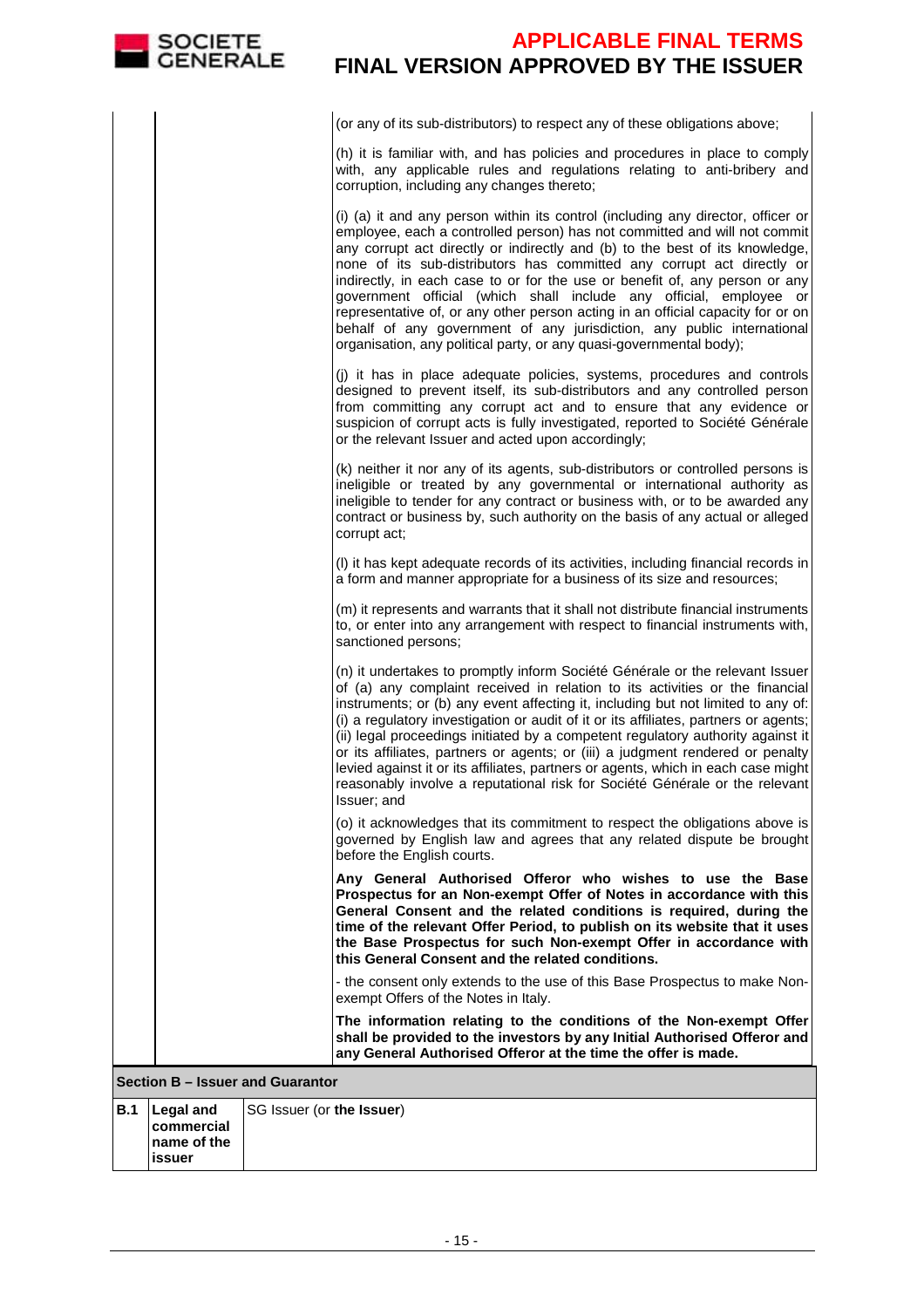

| B.2             | Domicile,                                                                                                      | Domicile: 16 Boulevard Royal, L-2449 Luxembourg.                                                                                                                                                                                                                                                                                                                                                                                                                                                                                        |               |               |                             |                         |  |  |
|-----------------|----------------------------------------------------------------------------------------------------------------|-----------------------------------------------------------------------------------------------------------------------------------------------------------------------------------------------------------------------------------------------------------------------------------------------------------------------------------------------------------------------------------------------------------------------------------------------------------------------------------------------------------------------------------------|---------------|---------------|-----------------------------|-------------------------|--|--|
|                 | legal form,<br>legislation                                                                                     | Legal form: Public limited liability company (société anonyme).                                                                                                                                                                                                                                                                                                                                                                                                                                                                         |               |               |                             |                         |  |  |
|                 | and country<br>οf                                                                                              | Legislation under which the Issuer operates: Luxembourg law.                                                                                                                                                                                                                                                                                                                                                                                                                                                                            |               |               |                             |                         |  |  |
|                 | incorporatio<br>n                                                                                              | Country of incorporation: Luxembourg.                                                                                                                                                                                                                                                                                                                                                                                                                                                                                                   |               |               |                             |                         |  |  |
| B.4<br>b        | <b>Known</b><br>trends<br>affecting the<br>issuer and<br>the<br>industries in<br>which it<br>operates          | The Issuer expects to continue its activity in accordance with its corporate objects over the<br>course of 2019.                                                                                                                                                                                                                                                                                                                                                                                                                        |               |               |                             |                         |  |  |
| B.5             | <b>Description</b><br>of the<br>issuer's<br>group and<br>the issuer's<br>position<br>within the<br>group       | The Société Générale group (the Group) offers a wide range of advisory services and<br>tailored financial solutions to individual customers, large corporate and institutional<br>investors. The Group relies on three complementary core businesses: • French Retail<br>Banking; • International Retail Banking, Financial Services and Insurance and • Corporate<br>and Investment Banking, Private Banking, Asset and Wealth Management and Securities<br>Services. The Issuer is a subsidiary of the Group and has no subsidiaries. |               |               |                             |                         |  |  |
| B.9             | <b>Figure of</b><br>profit<br>forecast or<br>estimate of<br>the issuer                                         | Not applicable. The Issuer does not provide any figure of profit forecast or estimate.                                                                                                                                                                                                                                                                                                                                                                                                                                                  |               |               |                             |                         |  |  |
| B.1<br>0<br>B.1 | Nature of<br>any<br>qualification<br>s in the audit<br>report on the<br>historical<br>financial<br>information | Not Applicable. The audit report does not include any qualification.                                                                                                                                                                                                                                                                                                                                                                                                                                                                    |               |               |                             |                         |  |  |
| $\mathbf{2}$    | <b>Selected</b><br>historical                                                                                  | (in $K \in \mathcal{E}$ )                                                                                                                                                                                                                                                                                                                                                                                                                                                                                                               | Half year     | Year ended    | Half year                   | Year ended              |  |  |
|                 | key financial<br>information                                                                                   |                                                                                                                                                                                                                                                                                                                                                                                                                                                                                                                                         | 30.06.2018    | 31.12.2017    | 30.06.2017<br>(non audited) | 31.12.2016<br>(audited) |  |  |
|                 | regarding<br>the issuer                                                                                        | <b>Total Revenue</b>                                                                                                                                                                                                                                                                                                                                                                                                                                                                                                                    | (non audited) | (audited)     |                             |                         |  |  |
|                 |                                                                                                                |                                                                                                                                                                                                                                                                                                                                                                                                                                                                                                                                         |               |               |                             |                         |  |  |
|                 |                                                                                                                | <b>Profit before</b>                                                                                                                                                                                                                                                                                                                                                                                                                                                                                                                    | 29,760<br>148 | 92,353<br>105 | 54,641<br>21                | 90,99<br>52             |  |  |
|                 |                                                                                                                | tax<br>Profit for the<br>financial<br>period/year                                                                                                                                                                                                                                                                                                                                                                                                                                                                                       | 126           | 78            | 17                          | 37                      |  |  |
|                 |                                                                                                                | <b>Total Assets</b>                                                                                                                                                                                                                                                                                                                                                                                                                                                                                                                     | 49,149,860    | 48,026,909    | 52,864,508                  | 53,309,97               |  |  |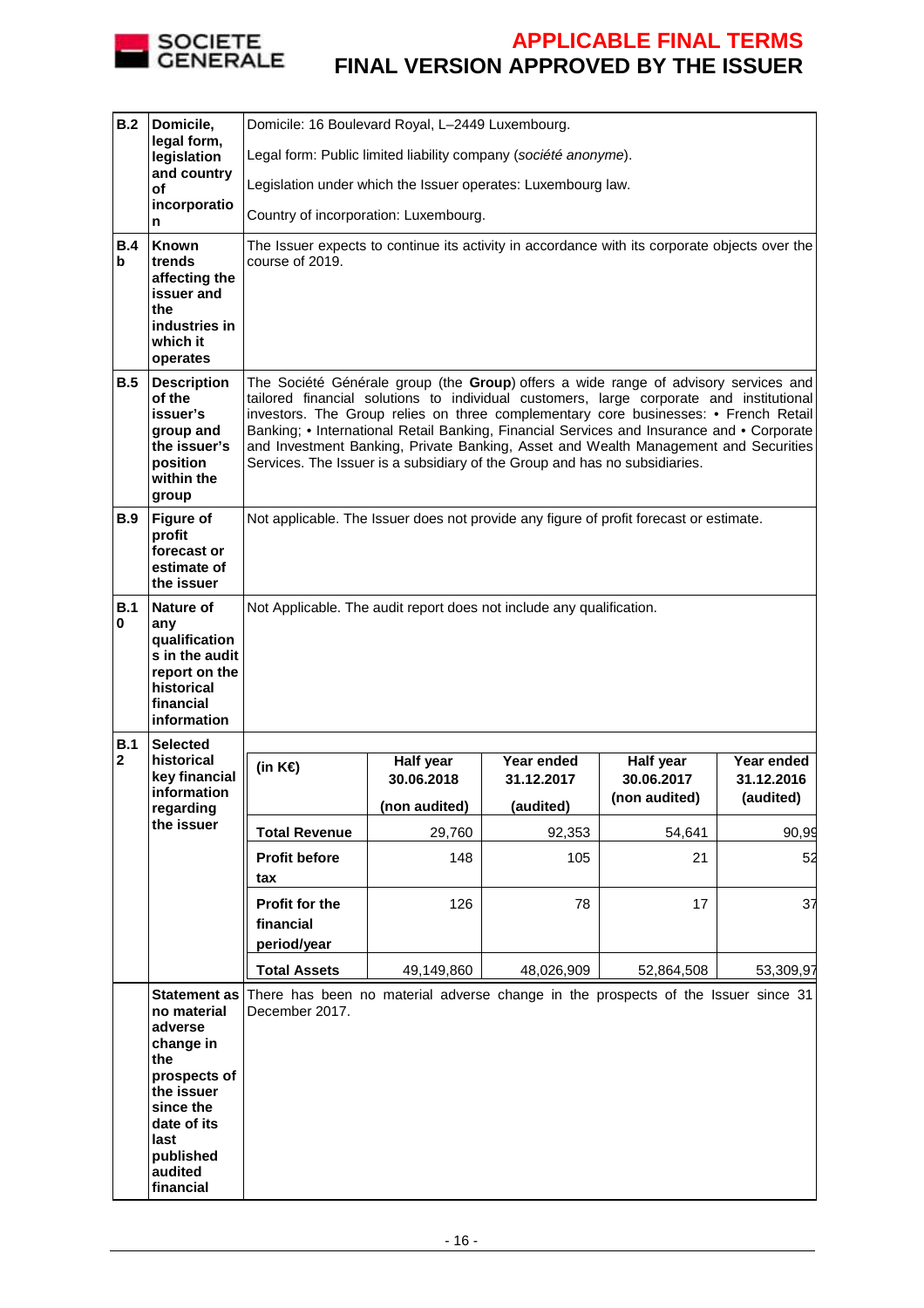

|                 | <b>statements</b>                                                                                                                                                           |                                                                                                                                                                                                                                                                                                                                                                                                   |
|-----------------|-----------------------------------------------------------------------------------------------------------------------------------------------------------------------------|---------------------------------------------------------------------------------------------------------------------------------------------------------------------------------------------------------------------------------------------------------------------------------------------------------------------------------------------------------------------------------------------------|
|                 | Significant<br>changes in<br>the issuer's<br>financial or<br>trading<br>position<br>subsequent<br>to the period<br>covered by<br>the historical<br>financial<br>information | Not Applicable. There has been no significant change in the financial or trading position of<br>the Issuer since 30 June 2018.                                                                                                                                                                                                                                                                    |
| B.1<br>3        | Recent<br>events<br>particular to<br>the issuer<br>which are to<br>a material<br>extent<br>relevant to<br>the<br>evaluation of<br>the Issuer's<br>solvency                  | Not Applicable. There have been no recent events particular to the Issuer which are to a<br>material extent relevant to the evaluation of the Issuer's solvency.                                                                                                                                                                                                                                  |
| B.1<br>4        | Statement as<br>to whether<br>the issuer is<br>dependent<br>upon other<br>entities<br>within the<br>group                                                                   | See Element B.5 above for the Issuers' position within the Group.<br>SG Issuer is dependent upon Société Générale Bank & Trust within the Group.                                                                                                                                                                                                                                                  |
| B.1<br>5        | <b>Description</b><br>of the<br>issuer's<br>principal<br>activities                                                                                                         | The principal activity of SG Issuer is raising finance by the issuance of warrants as well as<br>debt securities designed to be placed to institutional customers or retail customers through<br>the distributors associated with Société Générale. The financing obtained through the<br>issuance of such debt securities is then lent to Société Générale and to other members of<br>the Group. |
| <b>B.1</b><br>6 | issuer,<br>whether the<br>issuer is<br>directly or<br>indirectly<br>owned or<br>controlled<br>and by<br>whom, and<br>description<br>of the nature<br>of such<br>control     | To the extent SG Issuer is a 100 per cent. owned subsidiary of Société Générale Bank & Trust S.A.<br>known to the which is itself a 100 per cent. owned subsidiary of Société Générale and is a fully<br>consolidated company.                                                                                                                                                                    |
| B.1<br>7        | <b>Credit</b><br>ratings<br>assigned to<br>the issuer or<br>its debt<br>securities                                                                                          | Not Applicable. The Issuer is not rated.<br>Not Applicable. The Notes to be issued have not been rated.                                                                                                                                                                                                                                                                                           |
| <b>B.1</b><br>8 | <b>Nature and</b><br>scope of the<br>guarantee                                                                                                                              | The Notes are unconditionally and irrevocably guaranteed by Société Générale (the<br>Guarantor) pursuant to the guarantee made as of 20 June 2018 (the Guarantee).<br>Guarantee<br>obligations<br>constitutes<br>direct,<br>unconditional,<br>The<br>a<br>and<br>unsecured                                                                                                                        |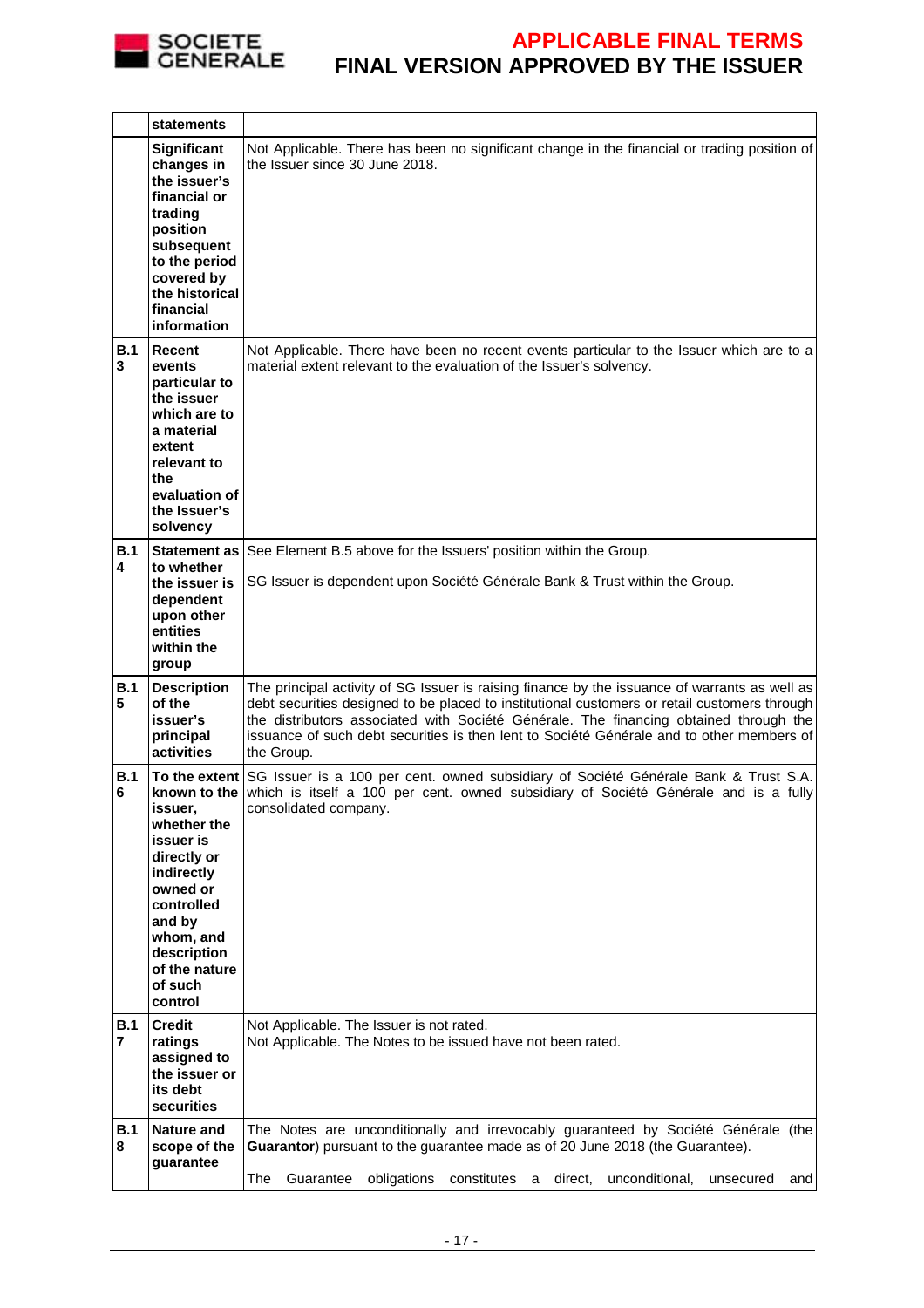

|          |                                                                                                                                                   | unsubordinated obligations of the Guarantor ranking as senior preferred obligations, as<br>provided for in Article L. 613-30-3-I-3° of the Code and will rank at least pari passu with all<br>other existing and future direct, unconditional, unsecured senior preferred obligations of the<br>Guarantor, including those in respect of deposits.<br>Any references to sums or amounts payable by the Issuer which are guaranteed by the<br>Guarantor under the Guarantee shall be to such sums and/or amounts as directly reduced,<br>and/or in the case of conversion into equity, as reduced by the amount of such conversion,<br>and/or otherwise modified from time to time resulting from the application of a bail-in power<br>by any relevant authority pursuant to directive 2014/59/EU of the European Parliament and<br>of the Council of the European Union   |  |  |  |
|----------|---------------------------------------------------------------------------------------------------------------------------------------------------|----------------------------------------------------------------------------------------------------------------------------------------------------------------------------------------------------------------------------------------------------------------------------------------------------------------------------------------------------------------------------------------------------------------------------------------------------------------------------------------------------------------------------------------------------------------------------------------------------------------------------------------------------------------------------------------------------------------------------------------------------------------------------------------------------------------------------------------------------------------------------|--|--|--|
| B.1<br>9 | Information<br>about the<br>guarantor as<br>if it were the<br>issuer of the<br>same type of<br>security that<br>is subject of<br>the<br>guarantee | The information about Société Générale as if it were the Issuer of the same type of Notes<br>that is subject of the Guarantee is set out in accordance with Elements B.19 / B.1, B.19 /<br>B.2, B.19 / B.4b, B.19 / B.5, B.19 / B.9, B.19 / B.10, B.19 / B.12, B.19 / B.13, B.19 / B.14,<br>B.19 / B.15, B.19 / B.16 and B.19 / B.17 below, respectively:                                                                                                                                                                                                                                                                                                                                                                                                                                                                                                                  |  |  |  |
|          |                                                                                                                                                   | B.19/B.1: Legal and commercial name of the guarantor                                                                                                                                                                                                                                                                                                                                                                                                                                                                                                                                                                                                                                                                                                                                                                                                                       |  |  |  |
|          |                                                                                                                                                   | Société Générale                                                                                                                                                                                                                                                                                                                                                                                                                                                                                                                                                                                                                                                                                                                                                                                                                                                           |  |  |  |
|          |                                                                                                                                                   | B.19/B.2: Domicile, legal form, legislation and country of incorporation                                                                                                                                                                                                                                                                                                                                                                                                                                                                                                                                                                                                                                                                                                                                                                                                   |  |  |  |
|          |                                                                                                                                                   | Domicile: 29, boulevard Haussmann, 75009 Paris, France. Legal form: Public limited liability<br>company (société anonyme).                                                                                                                                                                                                                                                                                                                                                                                                                                                                                                                                                                                                                                                                                                                                                 |  |  |  |
|          |                                                                                                                                                   | Legislation under which the Issuer operates: French law. Country of incorporation: France.                                                                                                                                                                                                                                                                                                                                                                                                                                                                                                                                                                                                                                                                                                                                                                                 |  |  |  |
|          |                                                                                                                                                   | B.19/B.4b: Known trends affecting the guarantor and the industries in which it<br>operates                                                                                                                                                                                                                                                                                                                                                                                                                                                                                                                                                                                                                                                                                                                                                                                 |  |  |  |
|          |                                                                                                                                                   | Société Générale continues to be subject to the usual risks and the risks inherent in its<br>business mentioned in Chapter 4 of the Registration Document filed on 8 March 2018, and<br>in its updated version filed on 7 May 2018.<br>In a context of firming world growth, several risks continue to weigh on global economic<br>prospects: risks of renewed financial tensions in Europe, risks of renewed turbulences<br>social and political) in emerging economies, uncertainties<br>(financial,<br>related to<br>unconventional monetary policy measures implemented in the main developed economies,<br>the rise in terrorist risks as well as of geopolitical and protectionist tensions. More                                                                                                                                                                    |  |  |  |
|          |                                                                                                                                                   | specifically, the Group could be affected by:<br>- renewed financial tensions in the Eurozone resulting from a return of doubts about the<br>integrity of the monetary union, for example in the run-up to elections in a context of rising<br>eurosceptic political forces;                                                                                                                                                                                                                                                                                                                                                                                                                                                                                                                                                                                               |  |  |  |
|          |                                                                                                                                                   | - fears regarding a possible tightening of international trade barriers, in particular in large<br>developed economies (United States or, in the context of Brexit, United Kingdom for<br>example);                                                                                                                                                                                                                                                                                                                                                                                                                                                                                                                                                                                                                                                                        |  |  |  |
|          |                                                                                                                                                   | a sudden rise in interest rates and markets volatility (bonds, equities and commodities),<br>which could be triggered by inflationary fears, trade tensions or poor communication from<br>main central banks when changing their monetary policy stance;<br>a sharp slowdown in economic activity in China, triggering capital flight from the country,<br>depreciation pressures on the Chinese currency and, by contagion, on other emerging<br>market currencies, as well as a fall in commodity prices;<br>- worsening geopolitical tensions in the Middle East, South China Sea, North Korea or<br>Ukraine. Further tensions between western countries and Russia could lead to stepping up<br>of sanctions on the latter.<br>socio-political tensions in some countries dependent on oil and gas revenues and needing<br>to adapt to reversal in commodities prices. |  |  |  |
|          |                                                                                                                                                   | From a regulatory perspective, H1 2018 was marked in particular by the European<br>legislative process around CRR2/CRD5, therefore the review of the capital adequacy<br>directive and the CRR regulation. This is expected to continue in H2 and include the<br>subjects MREL (Minimum Required Eligible Liabilities) and TLAC (Total Loss Absorbing                                                                                                                                                                                                                                                                                                                                                                                                                                                                                                                      |  |  |  |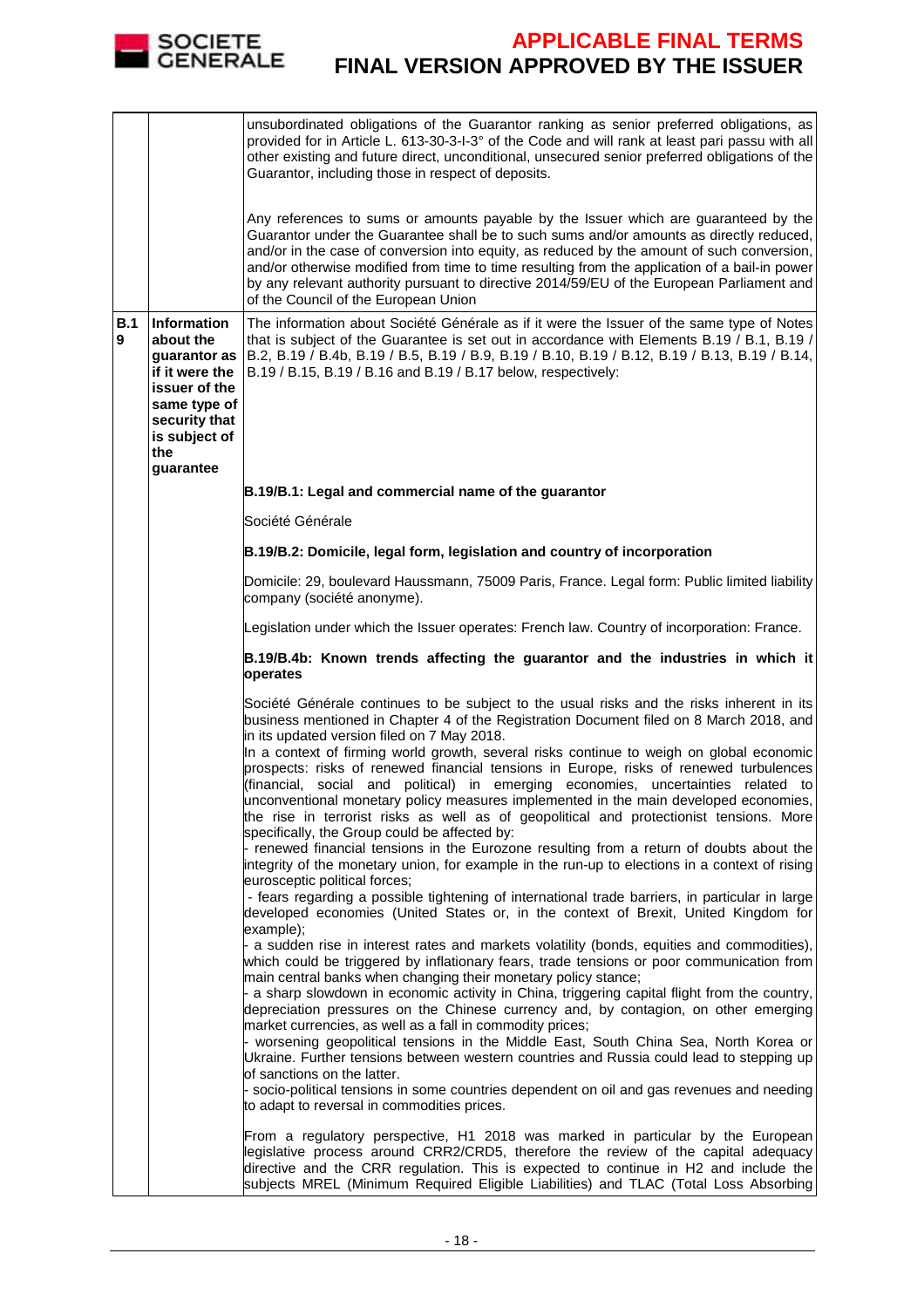

Capacity). However, the transposition into European law of the agreement finalising the Basel III reforms is not yet on the agenda as regards European legislative institutions: an impact study is to be launched by the EBA and will serve to draft the future CRR3 regulation. Other current subjects concern notably the review of the systemic capital buffer for systemically important banks, the ECB's expectations in terms of provisioning the stock of non-performing loans and the review of the regime for investment firms in Europe.

#### **B.19/B.5: Description of the guarantor's group and the guarantor's position within the group**

The Group offers a wide range of advisory services and tailored financial solutions to individual customers, large corporate and institutional investors. The Group relies on three complementary core businesses:

• French Retail Banking;

• International Retail Banking, Financial Services and Insurance and

• Corporate and Investment Banking, Private Banking, Asset and Wealth Management and Securities Services. Société Générale is the parent company of the Société Générale Group.

#### **B.19/B.9: Figure of profit forecast or estimate of the guarantor**

Not applicable. The Guarantor does not provide any figure of profit forecast or estimate.

#### **B.19/B.10: Nature of any qualifications in the audit report on the historical financial information**

Not Applicable. The audit report does not include any qualification.

#### **B.19/B.12: Selected historical key financial information regarding the guarantor**

|                                                             | <b>Nine Months</b><br>30.09.2018<br>(unaudited) | Year<br>31.12.2017<br>(audited) | Nine Months<br>30.09.2017<br>(unaudited) | Year<br>31.12.2016<br>(audited) |
|-------------------------------------------------------------|-------------------------------------------------|---------------------------------|------------------------------------------|---------------------------------|
| <b>Results</b> (in millions of euros)                       |                                                 |                                 |                                          |                                 |
| Net Banking Income                                          | 19,278                                          | 23,954                          | 17,631                                   | 25,29                           |
| Operating income                                            | 5,163                                           | 4,767                           | 3,937                                    | 6,39                            |
| Underlying Group Net income<br>(1)                          | 3,721                                           | 4,491                           | 3,616                                    | 4,14                            |
| Reported Group Net income                                   | 3,240                                           | 2,806                           | 2,737                                    | 3,87                            |
| French retail Banking                                       | 955                                             | 1,010                           | 1,021                                    | 1,48                            |
| International Retail Banking &<br><b>Financial Services</b> | 1,502                                           | 1,975                           | 1,489                                    | 1,63                            |
| Global Banking and Investor<br>Solutions                    | 1,018                                           | 1,566                           | 1,219                                    | 1,80                            |
| Corporate Centre                                            | (235)                                           | (1,745)                         | (992)                                    | (1,046)                         |
| <b>Core Businesses</b>                                      | 3,475                                           | 4,551                           | 3,729                                    | 4,92                            |
| Net cost of risk                                            | (642)                                           | (1, 349)                        | (880)                                    | (2,09)                          |
| Underlying ROTE ** (1)                                      | 11.0%                                           | 9.6%                            | 10.4%                                    | 9.39                            |
| Tier 1 Ratio **                                             | 13.7%                                           | 13.8%                           | 14.3%                                    | 14.59                           |
| Activity (in billions of euros)                             |                                                 |                                 |                                          |                                 |
| Total assets and liabilities                                | 1,303.9                                         | 1,275.1                         | 1,338.7                                  | 1,354.                          |
| Customer loans at amortised<br>costs                        | 433.9*                                          | 425.2                           | 412.2                                    | 426.                            |
| Customer deposits                                           | $411.4*$                                        | 410.6                           | 396.7                                    | 421                             |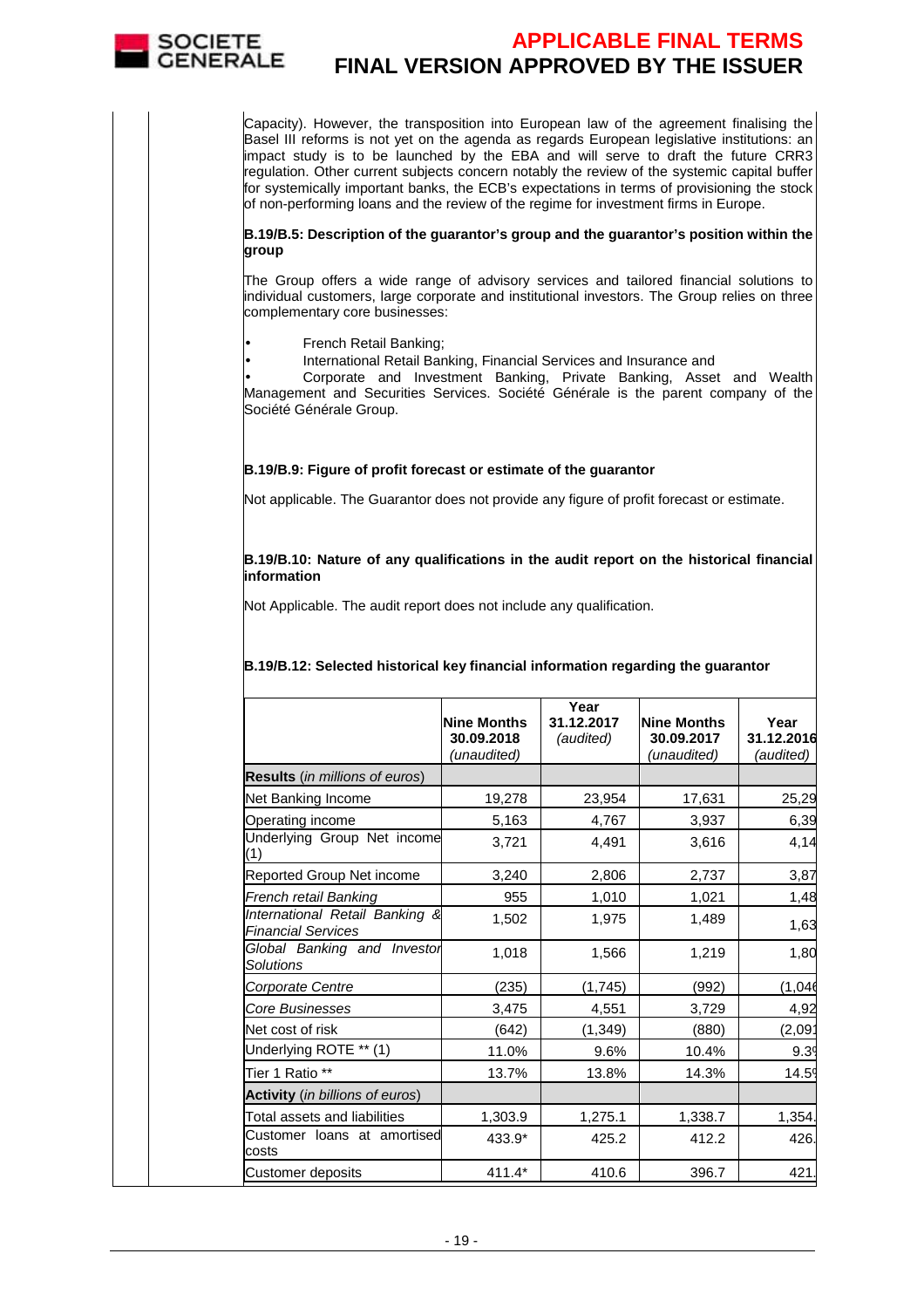

| Equity (in billions of euros)                                                                                                                                                                                                                                                                                                                                                                                                                                                        |      |        |      |       |
|--------------------------------------------------------------------------------------------------------------------------------------------------------------------------------------------------------------------------------------------------------------------------------------------------------------------------------------------------------------------------------------------------------------------------------------------------------------------------------------|------|--------|------|-------|
| Shareholders'<br>equity, Group<br>Share                                                                                                                                                                                                                                                                                                                                                                                                                                              | 60.6 | 59.4   | 60.3 | 62.   |
| Non-controlling interests                                                                                                                                                                                                                                                                                                                                                                                                                                                            | 4.6  | 4.7    | 4.5  | 3.    |
| Cash flow statements<br>(in<br>millions of euros)                                                                                                                                                                                                                                                                                                                                                                                                                                    |      |        |      |       |
| Net inflow (outflow) in cash and<br>cash equivalent                                                                                                                                                                                                                                                                                                                                                                                                                                  | N/A  | 18,023 | N/A  | 18,44 |
| * The Group signed an agreement for the disposal of Euro Bank on November 5th, 2018.<br>This entity's contributions to the Group's balance sheet include primarily EUR 2,797 million<br>of customer loans, EUR 938 million of amounts due to banks and EUR 1,675 million of<br>customer deposits. No unrealised loss is to be provisioned in the income statement as at<br>September 30th, 2018.<br>** These financial ratios are neither audited nor subjected to a limited review. |      |        |      |       |
| (1) Adjusted for non-economic items (in Q3 17 and 9M 17), exceptional items and<br>linearisation of IFRIC 21.                                                                                                                                                                                                                                                                                                                                                                        |      |        |      |       |
| As of 1/1/2018, the impact of the implementation of IFRS 9 amounts to -14 basis points on<br>the fully-loaded Common Equity Tier 1 and to - 945 M EUR on Shareholders' equity, Group<br>share.                                                                                                                                                                                                                                                                                       |      |        |      |       |
| Statement as no material adverse change in the prospects of the guarantor since the<br>date of its last published audited financial statements:                                                                                                                                                                                                                                                                                                                                      |      |        |      |       |
| There has been no material adverse change in the prospects of Société Générale since 31<br>December 2017.                                                                                                                                                                                                                                                                                                                                                                            |      |        |      |       |
| Significant changes in the guarantor's financial or trading position subsequent to<br>the period covered by the historical financial information:                                                                                                                                                                                                                                                                                                                                    |      |        |      |       |
| Not Applicable. There has been no significant change in the financial or trading position of<br>Société Générale since 30 September 2018.                                                                                                                                                                                                                                                                                                                                            |      |        |      |       |
| B.19/B.13: Recent events particular to the guarantor which are to a material extent<br>relevant to the evaluation of the guarantor's solvency                                                                                                                                                                                                                                                                                                                                        |      |        |      |       |
| Not Applicable. There have been no recent events particular to Société Générale which are<br>to a material extent relevant to the evaluation of its solvency.                                                                                                                                                                                                                                                                                                                        |      |        |      |       |
| B.19/B.14: Statement as to whether the guarantor is dependent upon other entities<br>within the group                                                                                                                                                                                                                                                                                                                                                                                |      |        |      |       |
| See Element B.5 above for the Société Générale's position within the Group.                                                                                                                                                                                                                                                                                                                                                                                                          |      |        |      |       |
| Société Générale is the ultimate holding company of the Group. However, Société<br>Générale operates its own business; it does not act as a simple holding company vis-à-vis<br>its subsidiaries.                                                                                                                                                                                                                                                                                    |      |        |      |       |
| B.19/B.15: Description of the guarantor's principal activities                                                                                                                                                                                                                                                                                                                                                                                                                       |      |        |      |       |
| See Element B.19/B.5 above                                                                                                                                                                                                                                                                                                                                                                                                                                                           |      |        |      |       |
| B.19/B.16: To the extent known to the guarantor, whether the guarantor is directly or<br>indirectly owned or controlled and by whom, and description of the nature of such<br>control                                                                                                                                                                                                                                                                                                |      |        |      |       |
| Not Applicable. To its knowledge, Société Générale is not owned or controlled, directly or<br>indirectly (under French law) by another entity.                                                                                                                                                                                                                                                                                                                                       |      |        |      |       |
| B.19/B.17: Credit ratings assigned to the guarantor or its debt securities                                                                                                                                                                                                                                                                                                                                                                                                           |      |        |      |       |
| Société Générale is rated A (high) by DBRS, A by Fitch Ratings, A1 by Moody's Investors<br>Services, A by Rating and Investment Information, Inc. and A by Standard and Poor's                                                                                                                                                                                                                                                                                                       |      |        |      |       |

**Section C – Securities**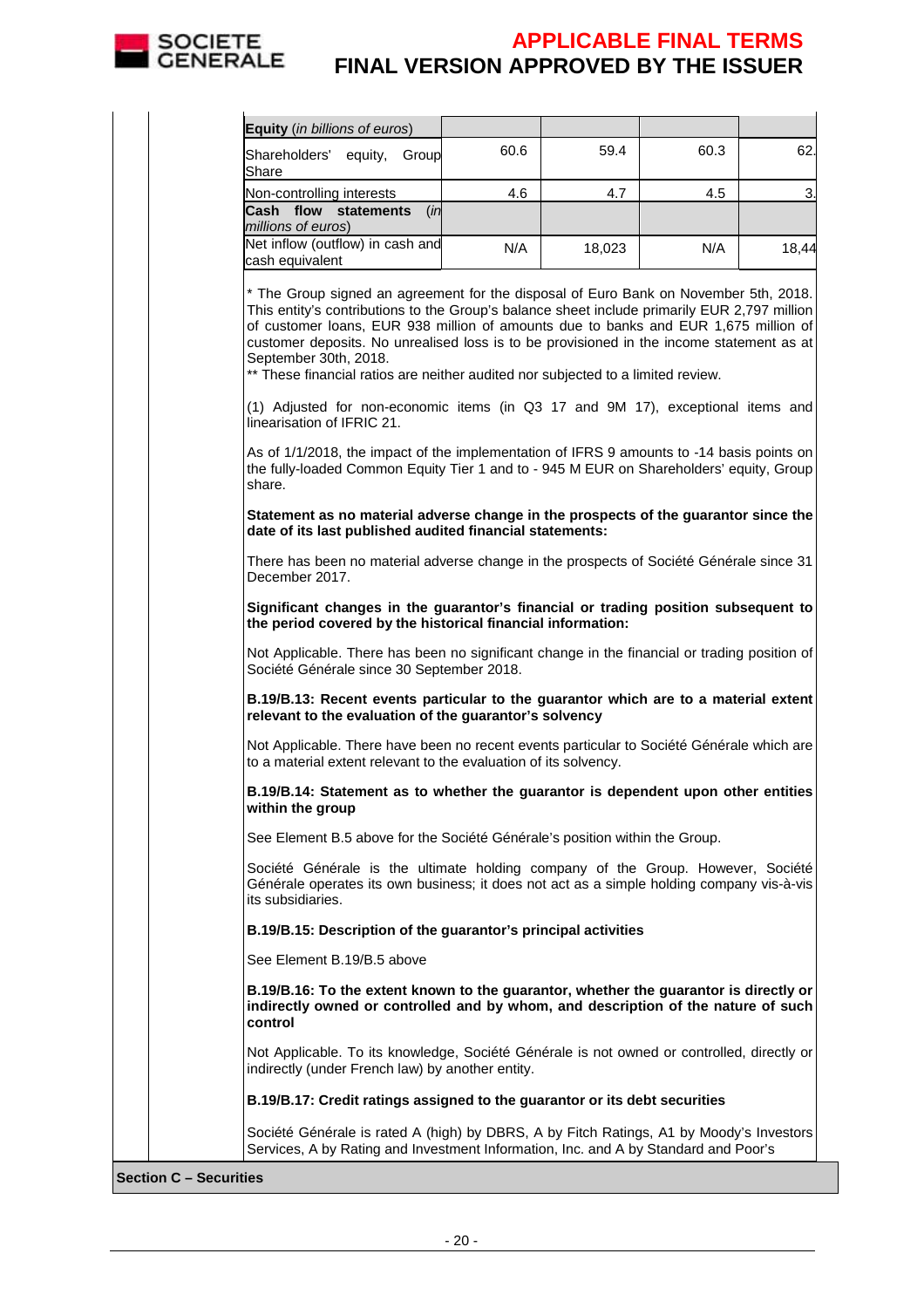

| C.1 | Type and                                                   | The notes are debt securities (the <b>Notes</b> )                                                                                                                                                                                                                                       |
|-----|------------------------------------------------------------|-----------------------------------------------------------------------------------------------------------------------------------------------------------------------------------------------------------------------------------------------------------------------------------------|
|     | class of the<br><b>securities</b>                          | The ISIN Code is: XS1907474099                                                                                                                                                                                                                                                          |
|     | being offered<br>and/or                                    | The Common Code is: 190747409                                                                                                                                                                                                                                                           |
|     | admitted to                                                |                                                                                                                                                                                                                                                                                         |
|     | trading,<br>including                                      |                                                                                                                                                                                                                                                                                         |
|     | any security<br>identification                             |                                                                                                                                                                                                                                                                                         |
|     | number                                                     |                                                                                                                                                                                                                                                                                         |
| C.2 | <b>Currency of</b><br>the                                  | <b>USD</b>                                                                                                                                                                                                                                                                              |
|     | securities<br>issue                                        |                                                                                                                                                                                                                                                                                         |
| C.5 | <b>Description</b>                                         | Not Applicable. There is no restriction on the free transferability of the Notes, subject to                                                                                                                                                                                            |
|     | of any<br>restrictions<br>on the free                      | selling and transfer restrictions which may apply in certain jurisdictions including restrictions<br>applicable to the offer and sale to, or for the account or benefit of, Permitted Transferees.                                                                                      |
|     | transferabilit<br>y of the<br>securities                   | A Permitted Transferee means any person who (i) is not a U.S. person as defined pursuant<br>to Regulation S; and (ii) is not a person who comes within any definition of U.S. person for<br>the purposes of the CEA or any CFTC Rule, guidance or order proposed or issued under the    |
| C.8 | <b>Rights</b>                                              | CEA.<br>Rights attached to the securities:                                                                                                                                                                                                                                              |
|     | attached to                                                | Unless the Notes are previously redeemed, the Notes will entitle each holder of the Notes (a                                                                                                                                                                                            |
|     | the<br>securities,                                         | Noteholder) to receive a redemption amount at par on the maturity date and a potential<br>yield on these Notes (see Element C.9).                                                                                                                                                       |
|     | including<br>ranking and<br>limitations to<br>those rights | A Noteholder will be entitled to claim the immediate and due payment of any sum in case:                                                                                                                                                                                                |
|     |                                                            | - the Issuer fails to pay or to perform its other obligations under the Notes                                                                                                                                                                                                           |
|     |                                                            | - the Guarantor fails to perform its obligations under the Guarantee or in the event that the<br>guarantee of the Guarantor stops being valid; or                                                                                                                                       |
|     |                                                            | - of insolvency or bankruptcy proceeding(s) affecting the Issuer.                                                                                                                                                                                                                       |
|     |                                                            | The Noteholders' consent shall have to be obtained to amend the contractual terms of the<br>Notes pursuant to the provisions of an agency agreement, made available to a Noteholder<br>upon request to the Issuer.                                                                      |
|     |                                                            | <b>Waiver of Set-off rights:</b>                                                                                                                                                                                                                                                        |
|     |                                                            | The Noteholders waive any right of set-off, compensation and retention in relation to the<br>Notes, to the extent permitted by law.                                                                                                                                                     |
|     |                                                            | <b>Governing law</b>                                                                                                                                                                                                                                                                    |
|     |                                                            | The Notes and any non-contractual obligations arising out of or in connection with the Notes<br>will be governed by and shall be construed in accordance with English law.                                                                                                              |
|     |                                                            | The Issuer accepts the competence of the courts of England in relation to any dispute<br>against the Issuer but accepts that such Noteholders may bring their action before any other<br>competent court.                                                                               |
|     |                                                            | Ranking:                                                                                                                                                                                                                                                                                |
|     |                                                            | The Notes will be direct, unconditional, unsecured and unsubordinated obligations of the<br>Issuer and will rank at least pari passu with all other outstanding direct, unconditional,<br>unsecured and unsubordinated obligations of the Issuer, present and future                    |
|     |                                                            | Limitations to rights attached to the securities:                                                                                                                                                                                                                                       |
|     |                                                            | - The Issuer may redeem the Notes early on the basis of the market value of these Notes for<br>tax or regulatory reasons, force majeure event or in the case of occurrence of extraordinary<br>events affecting the underlying instrument(s) or in the case of occurrence of additional |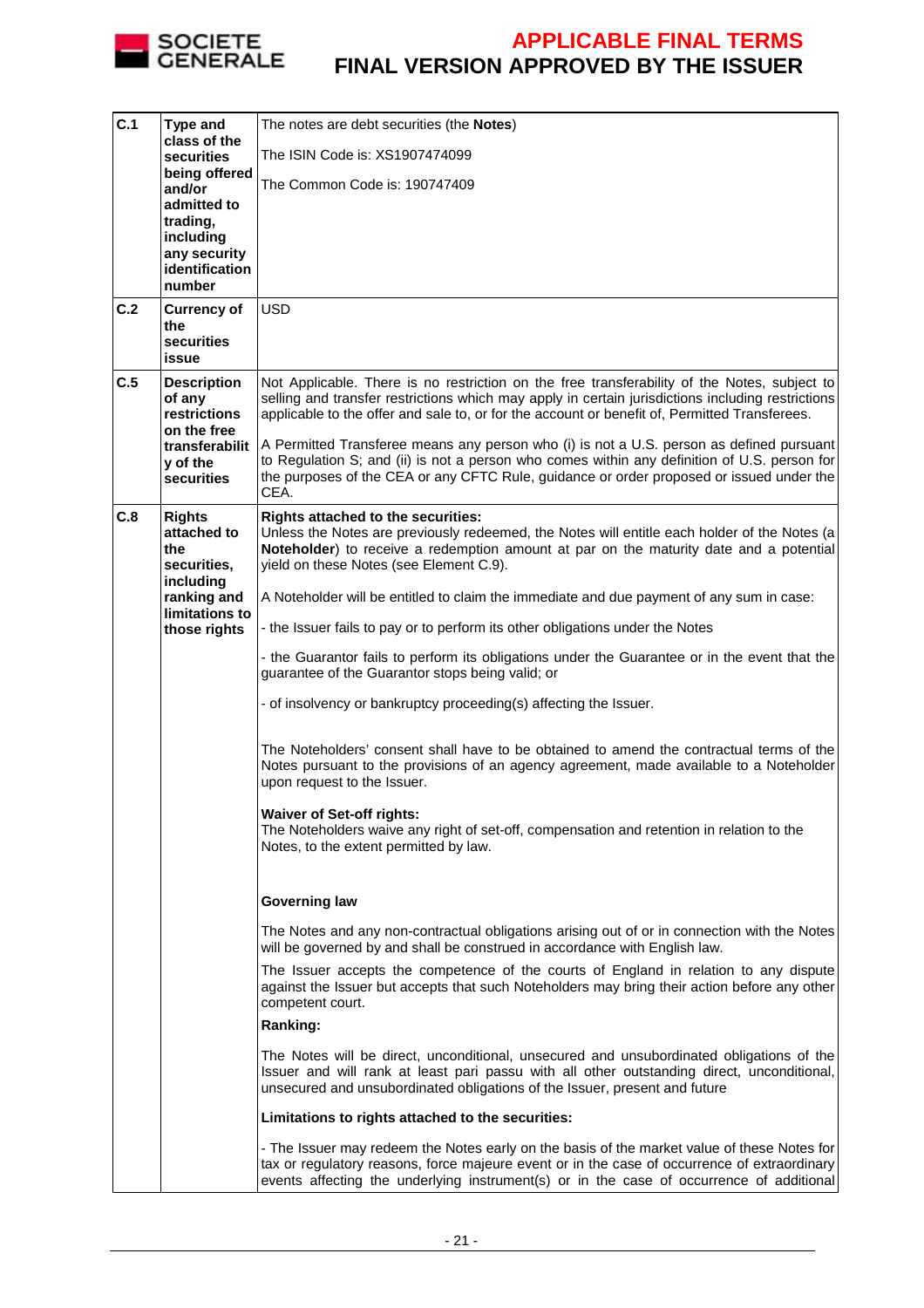

|     |                                     | disruption event(s).                                                                                                                                                                                                                                                                                                                                                                                                                                                                                                                                                                                                                                                                 |                                      |                                                                                                                                                          |  |  |  |
|-----|-------------------------------------|--------------------------------------------------------------------------------------------------------------------------------------------------------------------------------------------------------------------------------------------------------------------------------------------------------------------------------------------------------------------------------------------------------------------------------------------------------------------------------------------------------------------------------------------------------------------------------------------------------------------------------------------------------------------------------------|--------------------------------------|----------------------------------------------------------------------------------------------------------------------------------------------------------|--|--|--|
|     |                                     | - The Issuer may adjust the financial terms in case of adjustment events affecting the<br>underlying instrument(s), and, in the case of occurrence of extraordinary events affecting the<br>underlying instrument(s) or in the case of occurrence of additional disruption event(s), the<br>Issuer may substitute the underlying instrument(s) by new underlying instrument(s) or deduct<br>from any due amount the increased cost of hedging, and in each case without the consent of<br>the Noteholders.                                                                                                                                                                           |                                      |                                                                                                                                                          |  |  |  |
|     |                                     | - The Issuer may monetise all or part of the due amounts until the maturity date of the Notes<br>in the case of occurrence of extraordinary events affecting the underlying or in the case of<br>occurrence of additional disruption event(s).                                                                                                                                                                                                                                                                                                                                                                                                                                       |                                      |                                                                                                                                                          |  |  |  |
|     |                                     | - The rights to payment of principal and interest will be prescribed within a period of ten<br>years (in the case of principal) and five years (in the case of interest) from the date on which<br>the payment of these amounts has become due for the first time and has remained unpaid.                                                                                                                                                                                                                                                                                                                                                                                           |                                      |                                                                                                                                                          |  |  |  |
|     |                                     | - In the case of a payment default by the Issuer, Noteholders shall not institute any<br>proceedings, judicial or otherwise, or otherwise assert a claim against the Issuer.<br>Nevertheless, Noteholders will continue to be able to claim against the Guarantor in respect<br>of any unpaid amount.                                                                                                                                                                                                                                                                                                                                                                                |                                      |                                                                                                                                                          |  |  |  |
|     |                                     | <b>Taxation</b>                                                                                                                                                                                                                                                                                                                                                                                                                                                                                                                                                                                                                                                                      |                                      |                                                                                                                                                          |  |  |  |
|     |                                     | All payments in respect of Notes, Receipts and Coupons or under the Guarantee shall be<br>made free and clear of, and without withholding or deduction for or on account of, any<br>present or future taxes, duties, assessments or governmental charges of whatever nature<br>imposed, levied, collected, withheld or assessed by or on behalf of any Tax Jurisdiction<br>unless such withholding or deduction is required by law.                                                                                                                                                                                                                                                  |                                      |                                                                                                                                                          |  |  |  |
|     |                                     | In the event that any amounts are required to be deducted or withheld for, or on behalf of,<br>any Tax Jurisdiction, the relevant Issuer or, as the case may be, the Guarantor shall (except<br>in certain circumstances), to the fullest extent permitted by law, pay such additional amount<br>as may be necessary, in order that each Noteholder, Receiptholder or Couponholder, after<br>deduction or such withholding of such taxes, duties, assessments or governmental charges<br>or deduction, will receive the full amount then due and payable.                                                                                                                            |                                      |                                                                                                                                                          |  |  |  |
|     |                                     | Notwithstanding the provisions above, in no event will the Issuer or, as the case may be, the<br>Guarantor, be required to pay any additional amounts in respect of the Notes, Receipts or<br>Coupons for, or on account of, any withholding or deduction (i) required pursuant to an<br>agreement described in Section 1471(b) of the U.S. Internal Revenue Code of 1986 (the<br>"Code") or otherwise imposed pursuant to Sections 1471 through 1474 of the Code, any<br>regulations or agreements thereunder, or any official interpretations thereof, or any law<br>implementing an intergovernmental approach thereto or (ii) imposed pursuant to Section<br>871(m) of the Code. |                                      |                                                                                                                                                          |  |  |  |
|     |                                     | Where                                                                                                                                                                                                                                                                                                                                                                                                                                                                                                                                                                                                                                                                                |                                      |                                                                                                                                                          |  |  |  |
|     |                                     | Tax Jurisdiction means Luxembourg or any political subdivision or any authority thereof or<br>therein having power to tax.                                                                                                                                                                                                                                                                                                                                                                                                                                                                                                                                                           |                                      |                                                                                                                                                          |  |  |  |
| C.9 | <b>Procedures</b><br>for the        | See Element C.8 above.                                                                                                                                                                                                                                                                                                                                                                                                                                                                                                                                                                                                                                                               |                                      |                                                                                                                                                          |  |  |  |
|     | exercise of<br>rights:<br>interest, |                                                                                                                                                                                                                                                                                                                                                                                                                                                                                                                                                                                                                                                                                      |                                      | The issue date of the Notes is 29/03/2019 (the Issue Date) and each Note will have a<br>specified denomination of USD 2 000 (the Specified Denomination) |  |  |  |
|     | yield,<br>redemption                | Interest:                                                                                                                                                                                                                                                                                                                                                                                                                                                                                                                                                                                                                                                                            |                                      | The interest commencement date is: the Issue Date (the Interest Commencement Date)                                                                       |  |  |  |
|     | and<br>representativ                |                                                                                                                                                                                                                                                                                                                                                                                                                                                                                                                                                                                                                                                                                      |                                      |                                                                                                                                                          |  |  |  |
|     | e of<br><b>Noteholders</b>          | Rate(s) of Interest:                                                                                                                                                                                                                                                                                                                                                                                                                                                                                                                                                                                                                                                                 |                                      | 2% per annum payable annually in<br>arrear                                                                                                               |  |  |  |
|     |                                     | Date(s):                                                                                                                                                                                                                                                                                                                                                                                                                                                                                                                                                                                                                                                                             | Specified Period(s)/Interest Payment | 29/03/2020; 29/03/2021                                                                                                                                   |  |  |  |
|     |                                     | (DD/MM/YYYY)                                                                                                                                                                                                                                                                                                                                                                                                                                                                                                                                                                                                                                                                         |                                      |                                                                                                                                                          |  |  |  |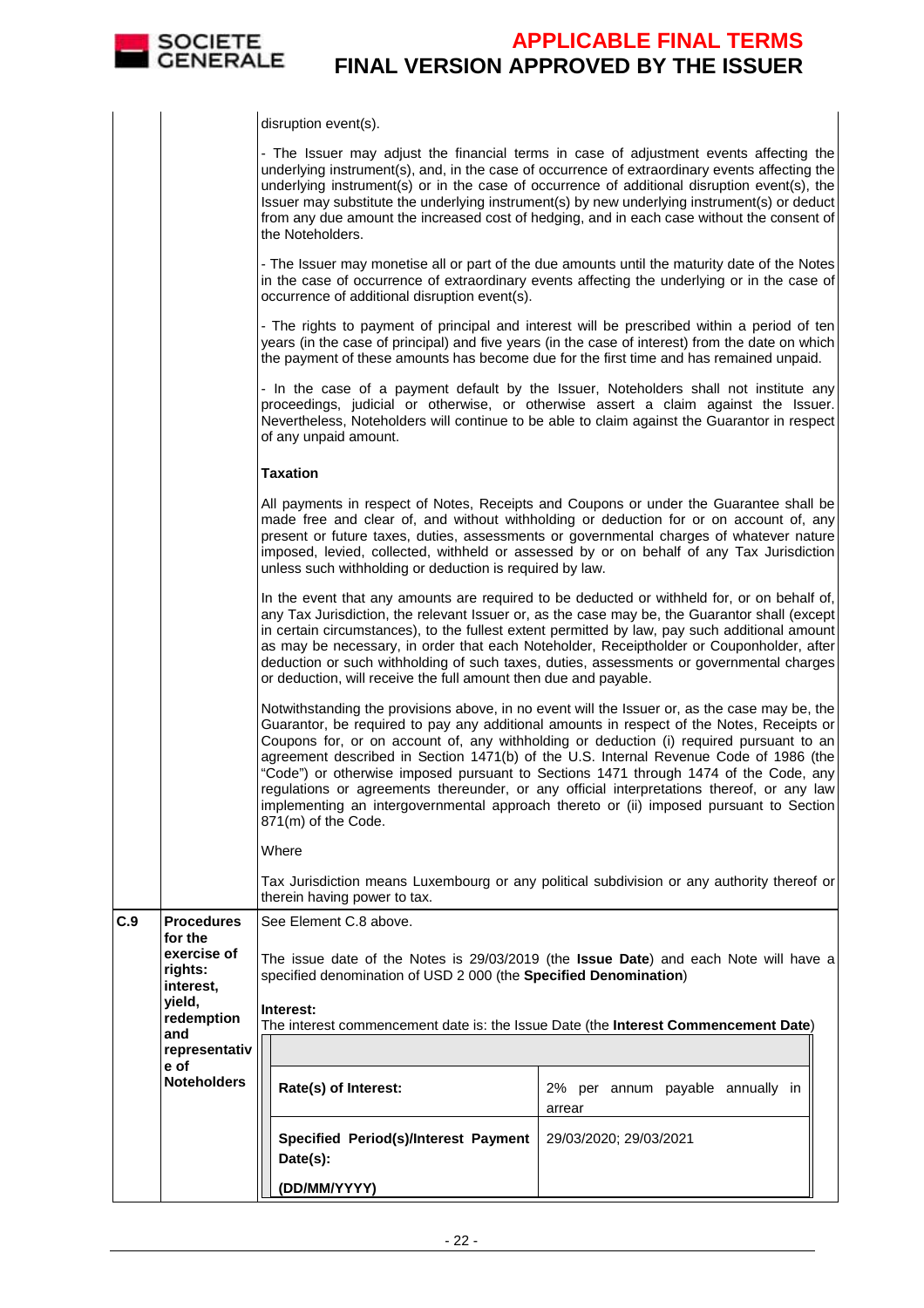

|  | <b>Fixed Coupon Amount:</b>                             |                            |                                | Unless previously redeemed, on each<br>Interest Payment Date, the Issuer shall<br>pay to the Noteholders, for each Note,<br>determined<br>amount<br>an<br>Calculation Agent as follows:               | by<br>the             |
|--|---------------------------------------------------------|----------------------------|--------------------------------|-------------------------------------------------------------------------------------------------------------------------------------------------------------------------------------------------------|-----------------------|
|  |                                                         |                            |                                | Interest<br>Rate<br>οf<br>x                                                                                                                                                                           | Specified             |
|  |                                                         |                            |                                | Denomination x Day Count Fraction                                                                                                                                                                     |                       |
|  |                                                         |                            |                                |                                                                                                                                                                                                       |                       |
|  |                                                         |                            |                                | Actual/Actual (ISDA)                                                                                                                                                                                  |                       |
|  | <b>Day Count Fraction:</b>                              |                            |                                |                                                                                                                                                                                                       |                       |
|  | <b>Structured Interest Amount:</b>                      |                            |                                | Unless previously redeemed, on<br>the Interest Payment Date(i) $(i = 1)$ ,<br>the Issuer shall pay to the Noteholders,<br>for each Note, an amount determined<br>by the Calculation Agent as follows: |                       |
|  |                                                         |                            |                                | Scenario 1:                                                                                                                                                                                           |                       |
|  |                                                         |                            |                                | If on Valuation Date(i), Performance(i)<br>is higher than 0%, then:<br>Structured Interest Amount(i) =<br>Specified Denomination x Performance(i)                                                     |                       |
|  |                                                         |                            |                                | <b>Scenario 2:</b>                                                                                                                                                                                    |                       |
|  |                                                         |                            |                                | If on Valuation Date(i), Performance(i)<br>is lower than or equal to 0%, then:<br>Structured Interest Amount(i) = 0 (zero)                                                                            |                       |
|  | <b>Specified Period(s)/Interest Payment</b><br>Date(s): |                            |                                | Interest Payment Date(1): The Maturity<br>Date                                                                                                                                                        |                       |
|  | Definitions relating to date(s):                        |                            |                                | Applicable                                                                                                                                                                                            |                       |
|  | <b>Valuation Date(0):</b>                               |                            |                                |                                                                                                                                                                                                       |                       |
|  |                                                         |                            |                                | 29/03/2019                                                                                                                                                                                            |                       |
|  | (DD/MM/YYYY)<br>Valuation Date(i); $(i = 1)$            |                            |                                |                                                                                                                                                                                                       |                       |
|  |                                                         |                            |                                | 22/03/2022                                                                                                                                                                                            |                       |
|  | (DD/MM/YYYY)                                            |                            |                                |                                                                                                                                                                                                       |                       |
|  | Definitions relating to the Product:                    |                            |                                | Applicable, subject to the provisions                                                                                                                                                                 |                       |
|  |                                                         |                            |                                | of Condition 4 of the Additional Terms                                                                                                                                                                |                       |
|  |                                                         |                            |                                | and Conditions relating to Formulae                                                                                                                                                                   |                       |
|  | Performance(i)                                          |                            |                                | means (S(i) / S(0)) - 100%                                                                                                                                                                            |                       |
|  |                                                         |                            |                                |                                                                                                                                                                                                       |                       |
|  | $(i = 1)$<br>S(i)                                       |                            |                                | means in respect of any Valuation                                                                                                                                                                     |                       |
|  |                                                         |                            |                                | Date(i) the Closing Price of the Underlying                                                                                                                                                           |                       |
|  | (i from 0 to 1)                                         |                            |                                |                                                                                                                                                                                                       |                       |
|  | Underlying:                                             |                            |                                |                                                                                                                                                                                                       |                       |
|  | The type of underlying is: index                        |                            |                                | Information about the underlying is available on the following website(s) or screen page(s):                                                                                                          |                       |
|  | <b>Index Name</b>                                       | <b>Bloomberg</b><br>Ticker | <b>Index</b><br><b>Sponsor</b> | <b>Exchange</b>                                                                                                                                                                                       | Website               |
|  | Solactive<br>Sustainable<br>Development                 | <b>SOLSDG</b>              | Solactive<br>AG                | Each exchange on which<br>securities comprised in the Index<br>are traded, from time to time, as                                                                                                      | www.solactiv<br>e.com |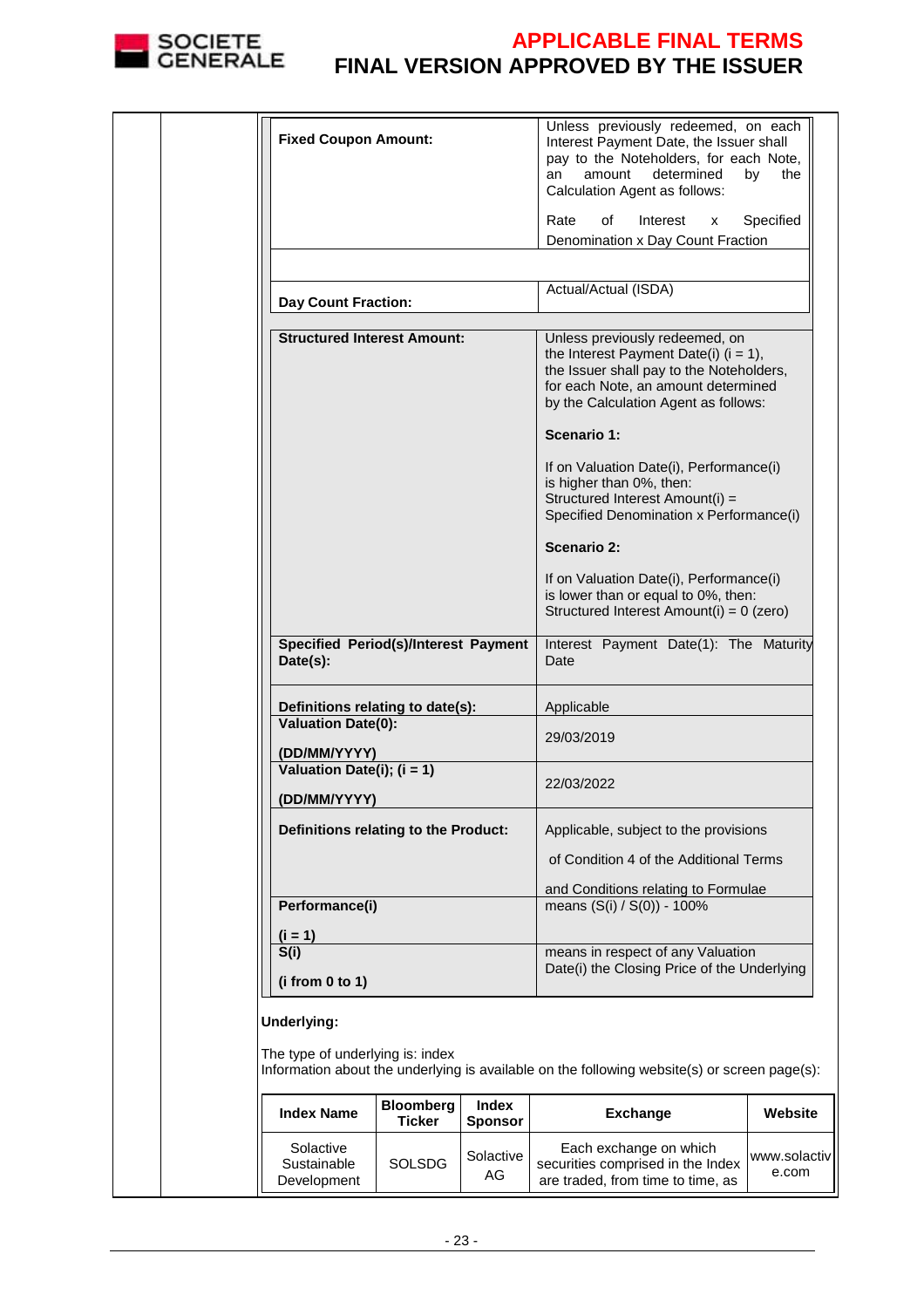

|      |                                                                                                                                                                                                                                                                                                              | Goals Impact<br>Index                                |  |                                                                                                                                                                                                          | determined by the Index Sponsor.                                                                                                                                                |  |
|------|--------------------------------------------------------------------------------------------------------------------------------------------------------------------------------------------------------------------------------------------------------------------------------------------------------------|------------------------------------------------------|--|----------------------------------------------------------------------------------------------------------------------------------------------------------------------------------------------------------|---------------------------------------------------------------------------------------------------------------------------------------------------------------------------------|--|
|      |                                                                                                                                                                                                                                                                                                              | <b>Redemption:</b>                                   |  |                                                                                                                                                                                                          |                                                                                                                                                                                 |  |
|      |                                                                                                                                                                                                                                                                                                              | <b>Final Redemption Amount:</b>                      |  | Unless previously redeemed, the Issuer<br>shall redeem the Notes on the Maturity<br>Date, in accordance with the following<br>provisions in respect of each Note:<br>Final Redemption Amount = Specified |                                                                                                                                                                                 |  |
|      |                                                                                                                                                                                                                                                                                                              | <b>Maturity Date:</b>                                |  |                                                                                                                                                                                                          | Denomination x 100%<br>The maturity date of the Notes will be                                                                                                                   |  |
|      |                                                                                                                                                                                                                                                                                                              |                                                      |  |                                                                                                                                                                                                          | 29/03/2022.                                                                                                                                                                     |  |
|      |                                                                                                                                                                                                                                                                                                              | <b>Representative of the Noteholders:</b>            |  |                                                                                                                                                                                                          |                                                                                                                                                                                 |  |
|      |                                                                                                                                                                                                                                                                                                              | Noteholders.                                         |  |                                                                                                                                                                                                          | Not Applicable. The Notes being governed by English law, there is no Representative of the                                                                                      |  |
| C.10 | <b>Clear and</b><br>comprehensi<br>ve<br>explanation<br>to help<br><b>investors</b><br>understand<br>how the<br>value of their<br>investment is<br>affected by<br>the value of<br>the<br>underlying<br>instrument(s)<br>, especially<br>under the<br>circumstanc<br>es when the<br>risks are<br>most evident | See Element C.9 above<br>relevant valuation date(s). |  |                                                                                                                                                                                                          | The value of the Notes, the payment of a coupon amount on a relevant interest payment<br>date to a Noteholder will depend on the performance of the underlying asset(s), on the |  |
| C.11 | Whether the<br>securities<br>offered are<br>or will be the<br>object of an<br>application<br>for<br>admission to<br>trading, with<br>a view to<br>their<br>distribution<br>in a<br>regulated<br>market or<br>other<br>equivalent<br>markets with<br>indication of<br>the markets<br>in question              |                                                      |  |                                                                                                                                                                                                          | Application will be made for the Notes to be admitted to trading on EuroTLX, a Multilateral<br>Trading Facility organized and managed by EuroTLX Sim S.p.A.                     |  |
|      | <b>Section D - Risks</b>                                                                                                                                                                                                                                                                                     |                                                      |  |                                                                                                                                                                                                          |                                                                                                                                                                                 |  |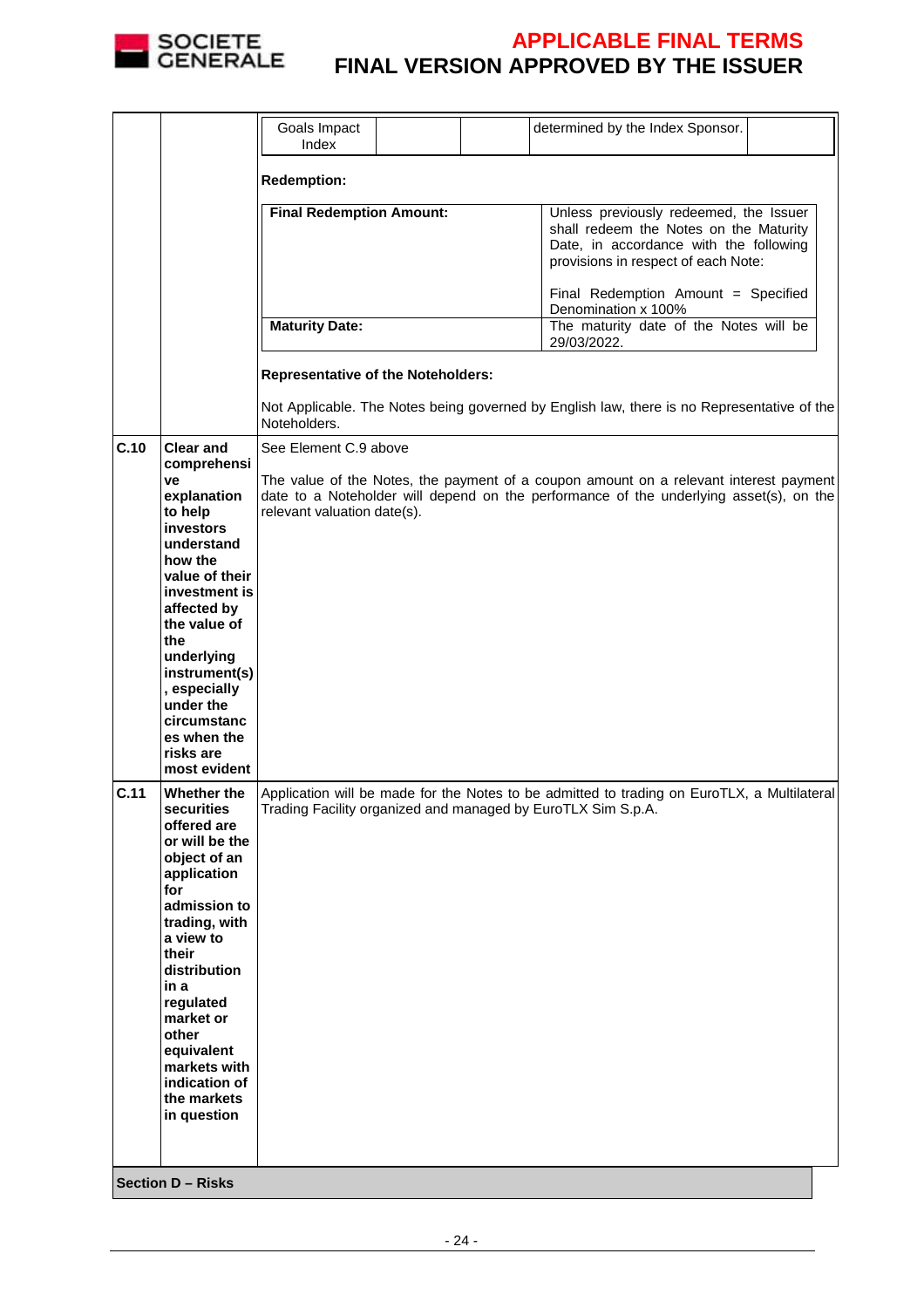

| D.2 | Key information on the<br>key risks that are specific<br>to the issuer and the | An investment in the Notes involves certain risks which should be assessed<br>prior to any investment decision.                                                                                                                                     |
|-----|--------------------------------------------------------------------------------|-----------------------------------------------------------------------------------------------------------------------------------------------------------------------------------------------------------------------------------------------------|
|     | quarantor                                                                      | In particular, the Group is exposed to the risks inherent in its core<br>businesses, including:                                                                                                                                                     |
|     |                                                                                | global economical risks:                                                                                                                                                                                                                            |
|     |                                                                                | The global economy and financial markets continue to display high levels of<br>uncertainty, which may materially and adversely affect the Group's<br>business, financial situation and results of operations.                                       |
|     |                                                                                | The Group's results may be affected by regional market exposures.                                                                                                                                                                                   |
|     |                                                                                | The Group operates in highly competitive industries, including in its home<br>market.                                                                                                                                                               |
|     |                                                                                | credit risks:                                                                                                                                                                                                                                       |
|     |                                                                                | The Group is exposed to counterparty risk and concentration risk.                                                                                                                                                                                   |
|     |                                                                                | The Group's hedging strategies may not prevent all risk of losses.                                                                                                                                                                                  |
|     |                                                                                | The Group's results of operations and financial situation could be adversely<br>affected by a significant increase in new provisions or by inadequate<br>provisioning for loan losses.                                                              |
|     |                                                                                | market risks:                                                                                                                                                                                                                                       |
|     |                                                                                | The protracted decline of financial markets or reduced liquidity in such<br>markets may make it harder to sell assets or manoeuvre trade positions and<br>could lead to material losses.                                                            |
|     |                                                                                | The volatility of the financial markets may cause the Group to suffer<br>significant losses on its trading and investment activities.                                                                                                               |
|     |                                                                                | The financial soundness and conduct of other financial institutions and<br>market participants could adversely affect the Group.                                                                                                                    |
|     |                                                                                | The Group may generate lower revenues from brokerage and other<br>commission and fee-based businesses during market downturns.                                                                                                                      |
|     |                                                                                | operational risks:                                                                                                                                                                                                                                  |
|     |                                                                                | The Group's risk management system may not be effective and may<br>expose the Group to unidentified or unanticipated risks, which could lead to<br>significant losses.                                                                              |
|     |                                                                                | Operational failure, termination or capacity constraints affecting institutions<br>the Group does business with, or failure or breach of the Group's<br>information technology systems, could result in losses.                                     |
|     |                                                                                | To prepare its consolidated financial statements in accordance with IFRS as<br>adopted by the European Union, the Group relies on assumptions and<br>estimates which, if incorrect, could have a significant impact on its financial<br>statements. |
|     |                                                                                | The Group's ability to attract and retain qualified employees, as well as<br>significant changes in the regulatory framework related to employees and<br>compensation, may materially adversely affect its performance.                             |
|     |                                                                                | If the Group makes an acquisition, it may be unable to manage the<br>integration process in a cost-effective manner or achieve the expected<br>benefits.                                                                                            |
|     |                                                                                | The Group may incur losses as a result of unforeseen or catastrophic<br>events, including terrorist attacks or natural disasters.                                                                                                                   |
|     |                                                                                | structural interest rate and exchange rate risks:                                                                                                                                                                                                   |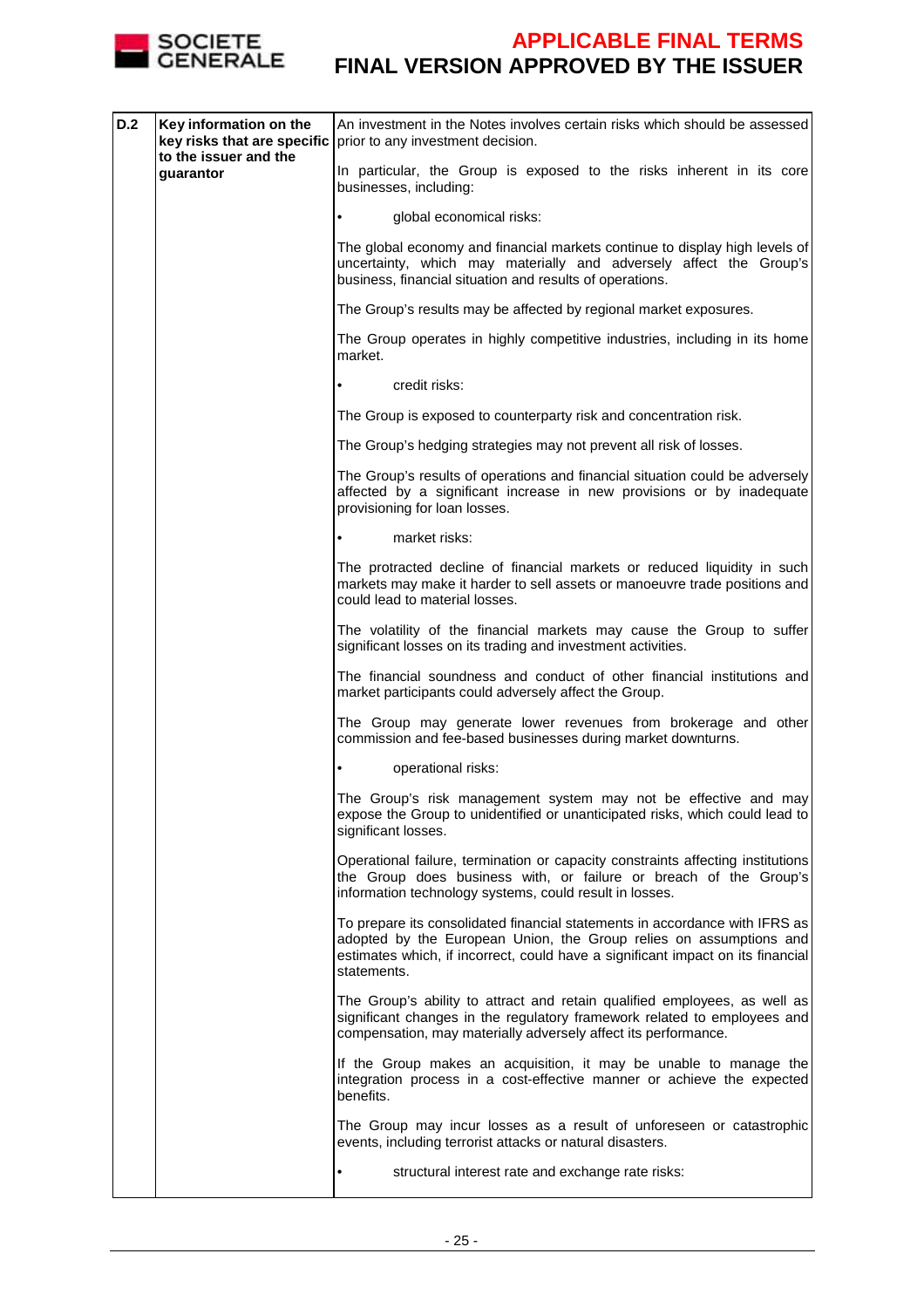

|            |                                             | Changes in interest rates may adversely affect the Group's banking and<br>asset management businesses.                                                                                                                                                                                                                                                                                                                                                                                                                                                                                                                                                                                                                                                                                                                                                                |
|------------|---------------------------------------------|-----------------------------------------------------------------------------------------------------------------------------------------------------------------------------------------------------------------------------------------------------------------------------------------------------------------------------------------------------------------------------------------------------------------------------------------------------------------------------------------------------------------------------------------------------------------------------------------------------------------------------------------------------------------------------------------------------------------------------------------------------------------------------------------------------------------------------------------------------------------------|
|            |                                             | Fluctuations in exchange rates could adversely affect the Group's results of<br>operations.                                                                                                                                                                                                                                                                                                                                                                                                                                                                                                                                                                                                                                                                                                                                                                           |
|            |                                             | liquidity risk:                                                                                                                                                                                                                                                                                                                                                                                                                                                                                                                                                                                                                                                                                                                                                                                                                                                       |
|            |                                             | The Group depends on access to financing and other sources of liquidity,<br>which may be restricted for reasons beyond its control.                                                                                                                                                                                                                                                                                                                                                                                                                                                                                                                                                                                                                                                                                                                                   |
|            |                                             | non-compliance and reputational risks, litigation:                                                                                                                                                                                                                                                                                                                                                                                                                                                                                                                                                                                                                                                                                                                                                                                                                    |
|            |                                             | Reputational damage could harm the Group's competitive position.                                                                                                                                                                                                                                                                                                                                                                                                                                                                                                                                                                                                                                                                                                                                                                                                      |
|            |                                             | The Group is exposed to legal risks that could negatively affect its financial<br>situation or results of operations.                                                                                                                                                                                                                                                                                                                                                                                                                                                                                                                                                                                                                                                                                                                                                 |
|            |                                             | The Group is subject to an extensive supervisory and regulatory framework<br>in each of the countries in which it operates and changes in this regulatory<br>framework could have a significant effect on the Group's businesses and<br>costs, as well as on the financial and economic environment in which it<br>operates.                                                                                                                                                                                                                                                                                                                                                                                                                                                                                                                                          |
|            |                                             | A number of exceptional measures taken by governments, central banks<br>and regulators could be amended or terminated.                                                                                                                                                                                                                                                                                                                                                                                                                                                                                                                                                                                                                                                                                                                                                |
|            |                                             | other risks:                                                                                                                                                                                                                                                                                                                                                                                                                                                                                                                                                                                                                                                                                                                                                                                                                                                          |
|            |                                             | Risks related to the implementation of the Group's strategic plan.                                                                                                                                                                                                                                                                                                                                                                                                                                                                                                                                                                                                                                                                                                                                                                                                    |
|            |                                             | The creditworthiness and credit ratings of the Issuer may affect the market<br>value of the Notes.                                                                                                                                                                                                                                                                                                                                                                                                                                                                                                                                                                                                                                                                                                                                                                    |
|            |                                             | The United Kingdom's impending departure from the European Union could<br>adversely affect the Group.                                                                                                                                                                                                                                                                                                                                                                                                                                                                                                                                                                                                                                                                                                                                                                 |
|            |                                             | Since the Issuer is part of the Group, these risk factors are applicable to the<br>Issuer.                                                                                                                                                                                                                                                                                                                                                                                                                                                                                                                                                                                                                                                                                                                                                                            |
| <b>D.3</b> | Key information on the<br>to the securities | key risks that are specific   Investment in Fixed Rate Notes involves risks linked to the fluctuation of the<br>market rates which could have negative effect on the value of these Notes.                                                                                                                                                                                                                                                                                                                                                                                                                                                                                                                                                                                                                                                                            |
|            |                                             | Payments in respect of interest, whether at maturity or otherwise, on the<br>Notes are calculated by reference to certain underlyings, the return of the<br>Notes is based on changes in the value of the underlying, which may<br>fluctuate. Prospective investors should be aware that these Notes may be<br>volatile and that they may receive no interest.                                                                                                                                                                                                                                                                                                                                                                                                                                                                                                        |
|            |                                             | The terms and conditions of the Notes may include provisions under which<br>upon the occurrence of certain market disruptions delays in the settlement<br>of the Notes may be incurred or certain modifications be made. Moreover, in<br>case of occurrence of events affecting the underlying instrument(s), the<br>terms and conditions of the Notes allow the Issuer to substitute the<br>underlying instrument(s) by new underlying instrument(s), cease the<br>exposure to the underlying asset(s) and apply a reference rate to the<br>proceeds so obtained until the maturity date of the Notes, postpone the<br>maturity date of the Notes, early redeem the Notes on the basis of the<br>market value of these Notes or deduct from any due amount the increased<br>cost of hedging, and in each case without the prior consent of the<br><b>Noteholders</b> |
|            |                                             | The Guarantee constitutes a general and unsecured contractual obligation<br>of the Guarantor and no other person. Any payments on the Notes are also<br>dependent on the creditworthiness of the Guarantor.                                                                                                                                                                                                                                                                                                                                                                                                                                                                                                                                                                                                                                                           |
|            |                                             | Prospective investors in Notes benefiting from the Guarantee should note<br>that in case of payment default of an Issuer the entitlement of the                                                                                                                                                                                                                                                                                                                                                                                                                                                                                                                                                                                                                                                                                                                       |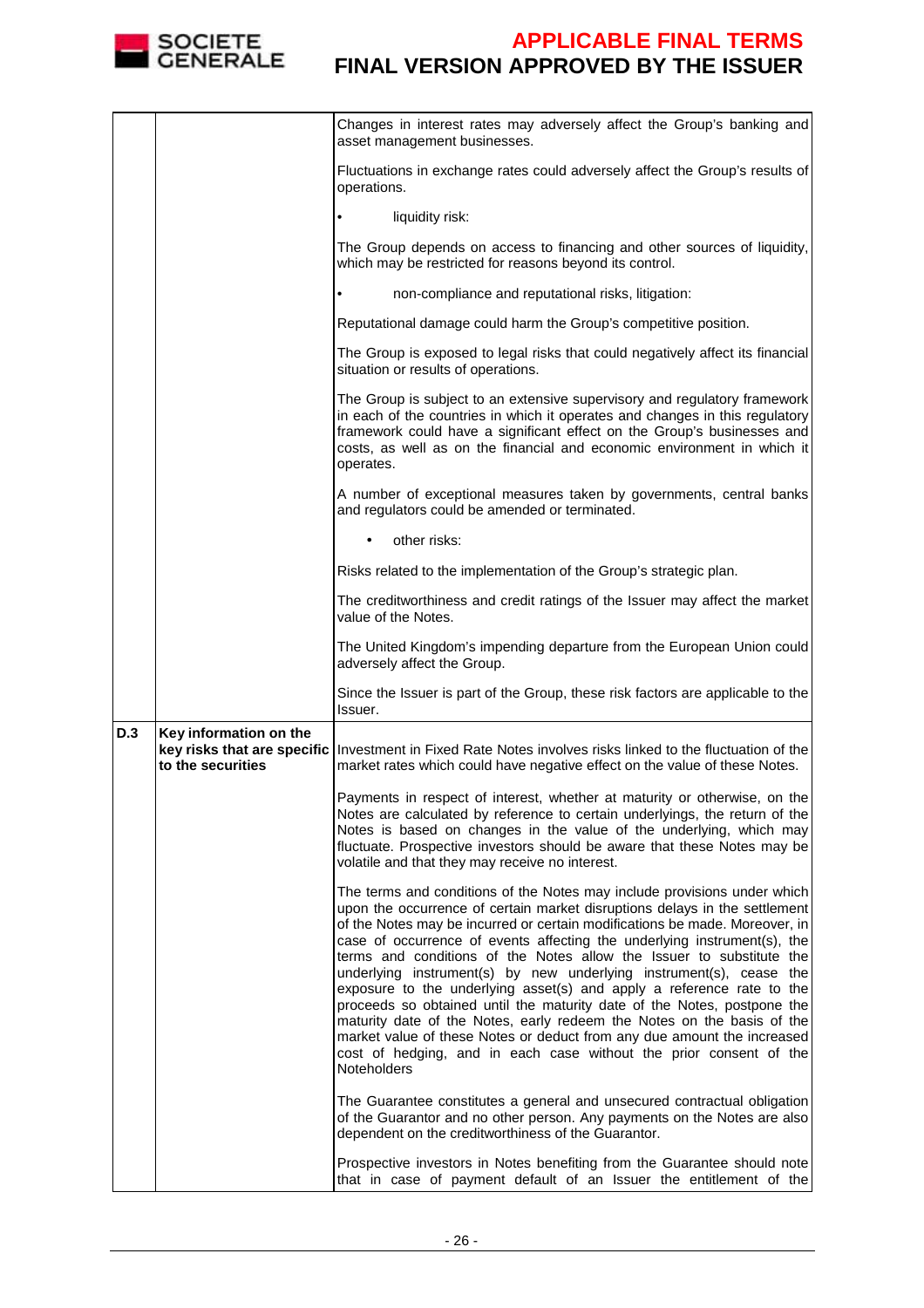

|       |                                                        | Noteholder will be limited to the sums obtained by making a claim under the<br>Guarantee, and the relevant provisions of the Guarantee and they shall<br>have no right to institute any proceeding, judicial or otherwise, or otherwise<br>assert a claim against the Issuer.                                                                                                                                                                                    |
|-------|--------------------------------------------------------|------------------------------------------------------------------------------------------------------------------------------------------------------------------------------------------------------------------------------------------------------------------------------------------------------------------------------------------------------------------------------------------------------------------------------------------------------------------|
|       |                                                        | The Guarantee is a payment guarantee only and not a guarantee of the<br>performance by the relevant Issuer or any of its other obligations under the<br>Notes benefiting from the Guarantee.                                                                                                                                                                                                                                                                     |
|       |                                                        | Société Générale will act as issuer under the Programme, as the Guarantor<br>of the Notes issued by the Issuer and also as provider of hedging<br>instruments to the Issuer. As a result, investors will be exposed not only to<br>the credit risk of the Guarantor but also operational risks arising from the<br>lack of independence of the Guarantor, in assuming its duties and<br>obligations as the Guarantor and provider of the hedging instruments.    |
|       |                                                        | The potential conflicts of interests and operational risks arising from such<br>lack of independence are in part intended to be mitigated by the fact that<br>different divisions within the Guarantor will be responsible for implementing<br>the Guarantee and providing the hedging instruments and that each division<br>is run as a separate operational unit, segregated by Chinese walls<br>(information barriers) and run by different management teams. |
|       |                                                        | The Issuer and the Guarantor and any of their subsidiaries and/or their<br>affiliates, in connection with their other business activities, may possess or<br>acquire material information about the underlying assets. Such activities<br>and information may cause consequences adverse to Noteholders.                                                                                                                                                         |
|       |                                                        | The Issuer and the Guarantor and any of their subsidiaries and/or their<br>affiliates may act in other capacities with regard to the Notes, such as<br>market maker, calculation agent or agent. Therefore, a potential conflict of<br>interests may arise.                                                                                                                                                                                                      |
|       |                                                        | In connection with the offering of the Notes, the Issuer and the Guarantor<br>and/or their affiliates may enter into one or more hedging transaction(s) with<br>respect to a reference asset(s) or related derivatives, which may affect the<br>market price, liquidity or value of the Notes.                                                                                                                                                                   |
|       |                                                        | The regulation and reform of "benchmarks" may adversely affect the value<br>of Notes linked to or referencing such "benchmarks                                                                                                                                                                                                                                                                                                                                   |
|       |                                                        | During the lifetime of the Notes, the market value of these Notes may be<br>lower than the invested capital. Furthermore, an insolvency of the Issuer<br>and/or the Guarantor may cause a total loss of the invested capital.                                                                                                                                                                                                                                    |
|       | Section E – Offer                                      |                                                                                                                                                                                                                                                                                                                                                                                                                                                                  |
| E.2.b | <b>Reasons for the</b><br>offer and use of<br>proceeds | The net proceeds from each issue of Notes will be applied for the general<br>financing purposes of the Société Générale Group, which include making a profit.                                                                                                                                                                                                                                                                                                    |
|       |                                                        | Societe Generale commits to hold in its books an amount in Positive Impact<br>Finance ("Positive Impact Finance") assets <sup>1</sup> equivalent to 100% of the<br>outstanding nominal amount of the Notes.                                                                                                                                                                                                                                                      |
|       |                                                        | Société Générale commits to monitor its Positive Impact Finance assets through<br>the stringent Societe Generale Environmental & Social (E&S) risk management<br>process, during the life of the Notes.                                                                                                                                                                                                                                                          |
|       |                                                        | Vigeo Eiris was commissioned by Societe Generale to conduct an independent<br>assessment of the sustainable credentials of the Positive Impact Finance assets<br>according to the Vigeo Eiris Environmental, Social and Governance (ESG)<br>assessment methodology. Vigeo Eiris has confirmed the sustainable credentials<br>of the Positive Impact Finance assets.                                                                                              |
|       |                                                        | Societe Generale will appoint Vigeo Eiris or a similar external ESG advisor to<br>review on an annual basis the sustainable credentials of the Positive Impact<br>Finance assets, until the maturity of the Notes.<br>With,                                                                                                                                                                                                                                      |
|       |                                                        | Vigeo<br>expert in the assessment of companies<br>and organizations with regard to their<br>Eiris:                                                                                                                                                                                                                                                                                                                                                               |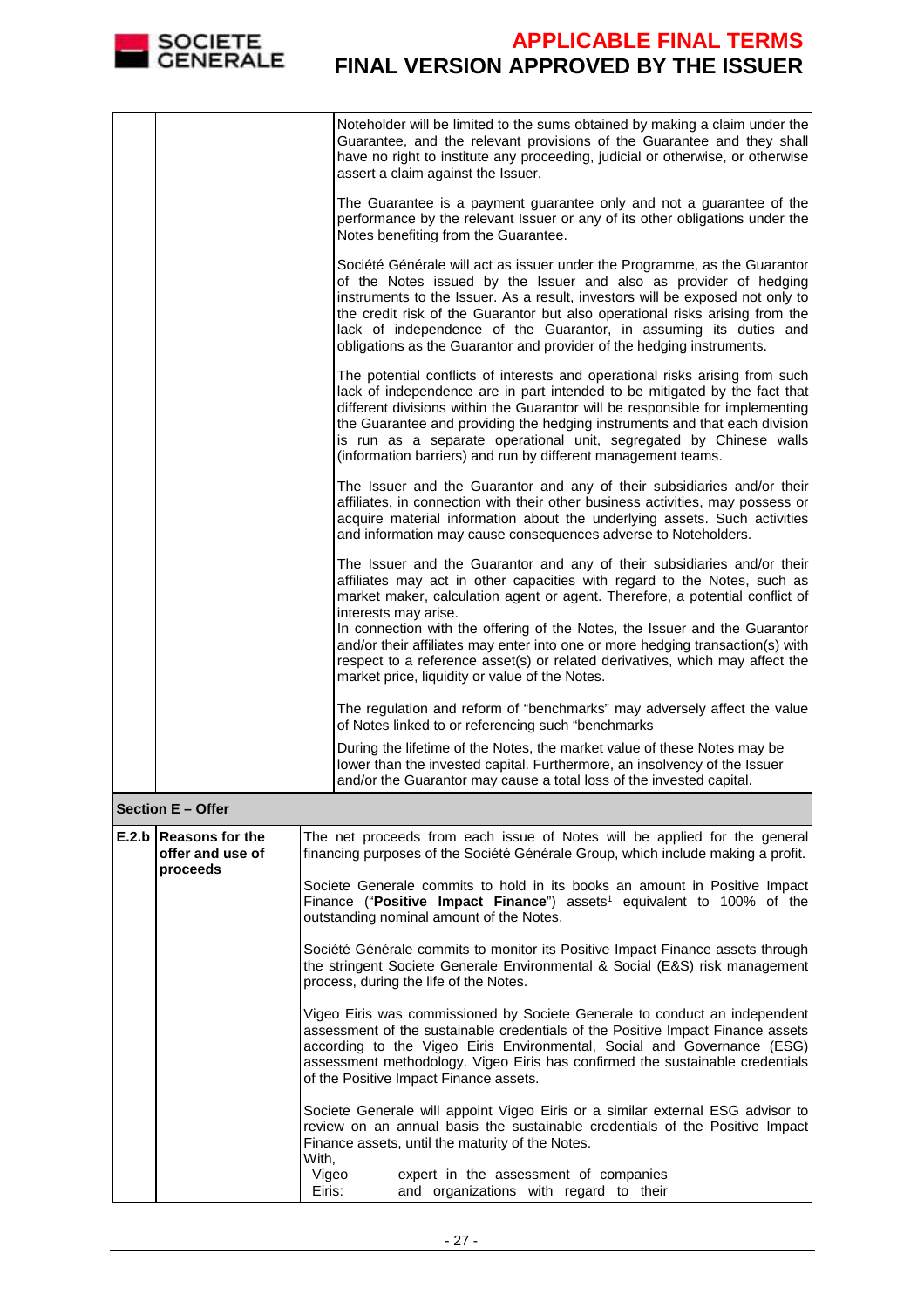

|     |                                 | practices<br>and<br>performance<br>on<br>environmental, social and governance<br>("ESG") issues.                                                                                                                                                                                                                                                                                                                                 |  |
|-----|---------------------------------|----------------------------------------------------------------------------------------------------------------------------------------------------------------------------------------------------------------------------------------------------------------------------------------------------------------------------------------------------------------------------------------------------------------------------------|--|
|     |                                 | Positive<br>Positive Impact Finance is the one which<br>serves to deliver a positive contribution to<br>Impact<br>Finance:<br>one or more of the three pillars of<br>sustainable<br>development<br>(economic,<br>environmental and social), once any<br>potential negative impacts have been<br>duly identified and mitigated.                                                                                                   |  |
|     |                                 | <sup>1</sup> Conditions: In the event that any of the Positive Impact Finance assets currently<br>attributed by Societe Generale to this product are prepaid, sold, cease to exist or<br>for whatever reason cannot be considered as attributable to the Notes, then<br>Societe Generale will, to the extent possible, replace such asset with another<br>Positive Impact Finance asset.                                         |  |
| E.3 | Description of the<br>terms and | <b>Public Offer Jurisdiction(s): Italy</b>                                                                                                                                                                                                                                                                                                                                                                                       |  |
|     | conditions of the<br>offer      | <b>Offer Period:</b>                                                                                                                                                                                                                                                                                                                                                                                                             |  |
|     |                                 | From and including February 26, 2019 at 9.00 a.m. Central European Time (CET)<br>to and including March 26, 2019 at 4.00 p.m. CET, subject to any early closing of<br>the Offer Period as described under clause (iii) below.                                                                                                                                                                                                    |  |
|     |                                 | The Notes will be distributed:                                                                                                                                                                                                                                                                                                                                                                                                   |  |
|     |                                 | (a) within the premises of the Distributors (at their offices and branches);                                                                                                                                                                                                                                                                                                                                                     |  |
|     |                                 | (b) through door-to-door selling (fuori sede) pursuant to Articles 30 and 31 of the<br>Italian Legislative Decree No. 58 of 24 <sup>th</sup> February 1998, as amended from time<br>to time (the "Italian Financial Services Act") from and including February 26,<br>2019 at 9.00 a.m. CET to and including March 21, 2019 at 4.00 p.m. CET; and                                                                                |  |
|     |                                 | (c) through long distance selling techniques (tecniche di comunicazione a<br>distanza) pursuant to article 32 of the Italian Financial Services Act from and<br>including February 26, 2019 at 9.00 a.m. CET to and including March 14, 2019 at<br>4.00 p.m. CET,                                                                                                                                                                |  |
|     |                                 | subject to any early closing of the Offer Period as described below.                                                                                                                                                                                                                                                                                                                                                             |  |
|     |                                 | If agreed with the Dealer, a Distributor can perform the distribution of the Notes<br>during a period shorter than the Offer Period, provided that in such event the<br>applicable start and end dates are set out in the subscription form of the relevant<br>Distributor.                                                                                                                                                      |  |
|     |                                 | Distributors intending to distribute Notes through door-to-door selling (fuori sede)<br>pursuant to article 30 of the Italian Financial Services Act will collect the<br>acceptance forms - other than directly at their branches and offices - through<br>financial advisors for door-to-door selling (consulenti finanziari abilitati all'offerta<br>fuori sede) pursuant to Article 31 of the Italian Financial Services Act. |  |
|     |                                 | Pursuant to Article 30, paragraph 6, of the Italian Financial Services Act, the<br>validity and enforceability of contracts entered into through door-to-door selling<br>(fuori sede) is suspended for a period of 7 (seven) days from the date of<br>subscription of the acceptance form by the relevant investor.                                                                                                              |  |
|     |                                 | Within such period investors may notify the relevant Distributor of their withdrawal<br>without payment of any charge or commission.                                                                                                                                                                                                                                                                                             |  |
|     |                                 | The Notes will be also offered through long distance selling techniques (tecniche<br>di comunicazione a distanza) pursuant to article 32 of the Italian Financial<br>Services Act (i.e., through the trading-online platform of the Distributors and/or<br>recorded telephone orders). In this case, investors may purchase the Notes via<br>the internet, after being identified by the Distributor, by using their personal    |  |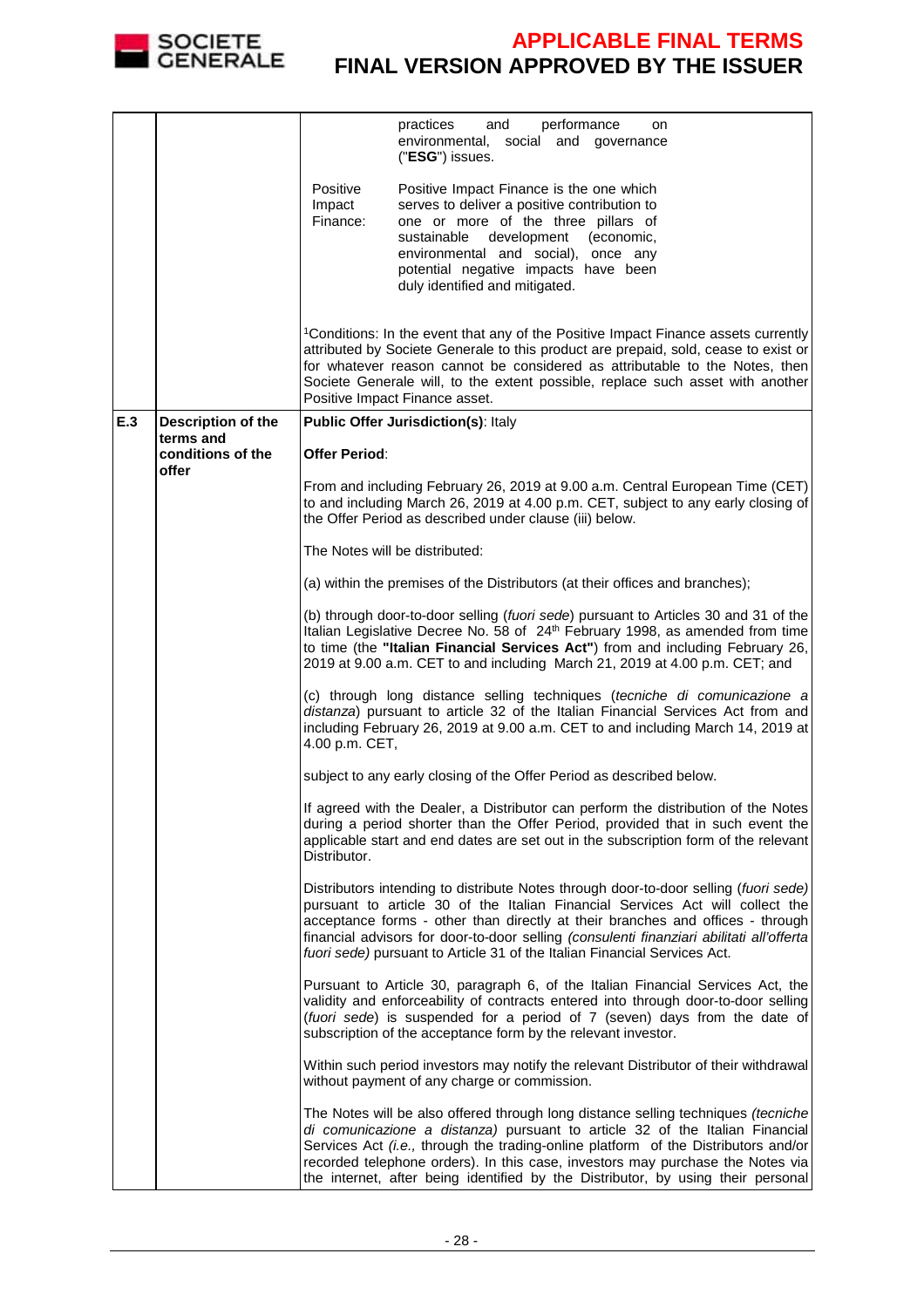|     | <b>SOCIETE</b><br><b>GENERALE</b>                                                                                  | <b>APPLICABLE FINAL TERMS</b><br><b>FINAL VERSION APPROVED BY THE ISSUER</b>                                                                                                                                                                                                                                                                                                                                                                                                                                                                                                                                                                                                                                                                |
|-----|--------------------------------------------------------------------------------------------------------------------|---------------------------------------------------------------------------------------------------------------------------------------------------------------------------------------------------------------------------------------------------------------------------------------------------------------------------------------------------------------------------------------------------------------------------------------------------------------------------------------------------------------------------------------------------------------------------------------------------------------------------------------------------------------------------------------------------------------------------------------------|
|     |                                                                                                                    |                                                                                                                                                                                                                                                                                                                                                                                                                                                                                                                                                                                                                                                                                                                                             |
|     |                                                                                                                    | password/identification codes. Pursuant to article 67-duodecies of the Italian<br>Legislative Decree No. 206/2005 as amended (the so called "Codice del<br>Consumo"), the validity and enforceability of the contracts entered into through<br>long distance selling techniques (tecniche di comunicazione a distanza) is<br>suspended for a period of 14 (fourteen) days from the date of subscription of the<br>acceptance form by the relevant investor. Within such period investors may notify<br>the relevant Distributor of their withdrawal without any charge or commission.                                                                                                                                                       |
|     |                                                                                                                    | Offer Price: The Notes will be offered at the Issue Price of which up to a<br>maximum of 2.50% is represented by distribution fee payable upfront by the<br>Issuer to each Distributor.                                                                                                                                                                                                                                                                                                                                                                                                                                                                                                                                                     |
|     |                                                                                                                    | Conditions to which the offer is subject: Offers of the Notes are conditional on<br>their issue and, on any additional conditions set out in the standard terms of<br>business of the financial intermediaries, notified to investors by such relevant<br>financial intermediaries.                                                                                                                                                                                                                                                                                                                                                                                                                                                         |
|     |                                                                                                                    | The Issuer reserves the right to close the Offer Period prior to its stated expiry for<br>any reason.                                                                                                                                                                                                                                                                                                                                                                                                                                                                                                                                                                                                                                       |
|     |                                                                                                                    | The Issuer reserves the right to withdraw the offer and cancel the issuance of the<br>Notes for any reason at any time on or prior to the Issue Date. For the avoidance<br>of doubt, if any application has been made by a potential investor and the Issuer<br>exercises such right, no potential investor shall be entitled to subscribe or<br>otherwise acquire the Notes.                                                                                                                                                                                                                                                                                                                                                               |
|     |                                                                                                                    | In each case, a notice to the investors on the early termination or the withdrawal,<br>applicable, will be published<br>on the website<br>of<br>the<br>Issuer<br>as<br>(http://prospectus.socgen.com).                                                                                                                                                                                                                                                                                                                                                                                                                                                                                                                                      |
|     |                                                                                                                    | <b>Issue Price:</b><br>100% of the Aggregate Nominal Amount                                                                                                                                                                                                                                                                                                                                                                                                                                                                                                                                                                                                                                                                                 |
| E.4 | <b>Description of any</b><br>interest that is<br>material to the<br>issue/offer including<br>conflicting interests | Save for any fees payable to the dealer, so far as the Issuer is aware, no person<br>involved in the issue of the Notes has an interest material to the offer.                                                                                                                                                                                                                                                                                                                                                                                                                                                                                                                                                                              |
|     |                                                                                                                    | The Dealer and its affiliates have engaged, and may in the future engage, in<br>investment banking and/or commercial banking transactions with, and may<br>perform other services for, the Issuer and its affiliates in the ordinary course of<br>business.                                                                                                                                                                                                                                                                                                                                                                                                                                                                                 |
|     |                                                                                                                    | Société Générale will ensure the roles of provider of hedging instruments to the<br>Issuer of the Notes and Calculation Agent of the Notes.                                                                                                                                                                                                                                                                                                                                                                                                                                                                                                                                                                                                 |
|     |                                                                                                                    | The possibility of conflicts of interest between the different roles of Société<br>Générale on one hand, and between those of Société Générale in these roles<br>and those of the Noteholders on the other hand cannot be excluded.                                                                                                                                                                                                                                                                                                                                                                                                                                                                                                         |
|     |                                                                                                                    | Furthermore, given the banking activities of Société Générale, conflicts may arise<br>between the interests of Société Générale acting in these capacities (including<br>business relationship with the issuers of the financial instruments being<br>underlyings of the Notes or possession of non public information in relation with<br>them) and those of the Noteholders. Finally, the activities of Société Générale on<br>the underlying financial instrument(s), on its proprietary account or on behalf of its<br>customers, or the establishment of hedging transactions, may also have an<br>impact on the price of these instruments and their liquidity, and thus may be in<br>conflict with the interests of the Noteholders. |
| E.7 | <b>Estimated expenses</b><br>charged to the<br>investor by the<br><b>Issuer or the offeror</b>                     | Not Applicable. No expenses are charged to the investor by the Issuer or the<br>offeror.                                                                                                                                                                                                                                                                                                                                                                                                                                                                                                                                                                                                                                                    |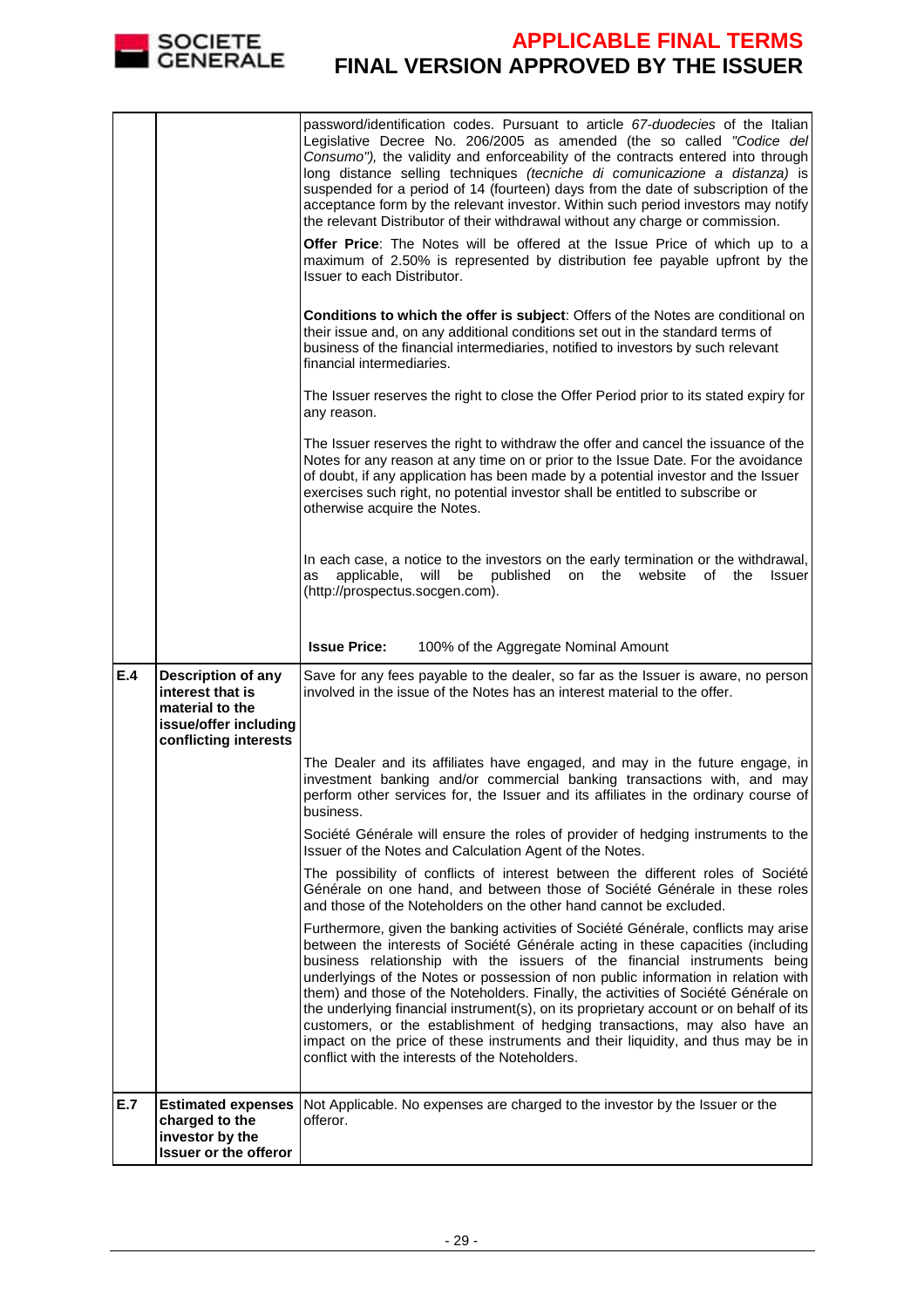

#### **NOTA DI SINTESI SPECIFICA DELL'EMISSIONE**

Le Note di Sintesi sono composte da requisiti informativi noti come **Elementi**, la cui comunicazione è prevista dall'Allegato XXII del Regolamento (CE) della Commissione n. 809/2004, come successivamente modificato. Tali elementi sono riportati in successione numerata nelle Sezioni  $A - E(A.1 - E.7)$ .

La presente nota di sintesi contiene tutti gli Elementi che devono essere riportati in una nota di sintesi relativa a questa tipologia di valori mobiliari e di Emittente. Dato che l'inserimento di alcuni Elementi non è obbligatorio, potrebbero verificarsi dei salti nella sequenza numerica degli Elementi.

Anche nel caso in cui un Elemento debba essere inserito nella nota di sintesi in virtù della tipologia di valore mobiliare e di Emittente, è possibile che nessuna informazione rilevante possa essere fornita in relazione a tale Elemento. In tal caso, la nota di sintesi conterrà una breve descrizione dell'Elemento assieme alla dicitura "Non Applicabile".

|     | Sezione A - Introduzione e avvertenze                    |                                                                                                                                                                                                                                                                                                                                                                                                                                                                                                                      |  |  |  |
|-----|----------------------------------------------------------|----------------------------------------------------------------------------------------------------------------------------------------------------------------------------------------------------------------------------------------------------------------------------------------------------------------------------------------------------------------------------------------------------------------------------------------------------------------------------------------------------------------------|--|--|--|
| A.1 | Avvertenza                                               | La presente nota di sintesi deve essere letta come introduzione al Prospetto di<br>Base.                                                                                                                                                                                                                                                                                                                                                                                                                             |  |  |  |
|     |                                                          | Qualsivoglia decisione da parte dell'investitore in merito all'investimento nelle<br>Obbligazioni deve basarsi su una valutazione complessiva del Prospetto di Base.                                                                                                                                                                                                                                                                                                                                                 |  |  |  |
|     |                                                          | Qualora sia proposto un ricorso dinanzi all'autorità giudiziaria in merito alle<br>informazioni contenute nel Prospetto di Base, il ricorrente potrebbe essere tenuto<br>a sostenere i costi della traduzione del Prospetto di Base prima dell'inizio del<br>procedimento, ai sensi della legislazione nazionale degli Stati Membri.                                                                                                                                                                                 |  |  |  |
|     |                                                          | Nessun soggetto che ha provveduto alla predisposizione della presente nota di<br>sintesi, compresa l'eventuale traduzione, potrà essere ritenuto responsabile<br>civilmente, salvo che questa risulti fuorviante, imprecisa o incoerente se letta<br>congiuntamente alle altre parti del Prospetto di Base, o non offra, se letta<br>congiuntamente alle altre parti del presente Prospetto di Base, informazioni<br>essenziali volte ad agevolare la decisione dell'investitore di investire nelle<br>Obbligazioni. |  |  |  |
| A.2 | <b>Consenso</b><br>all'utilizzo<br>del Prospetto di Base | L'Emittente acconsente all'utilizzo del presente Prospetto di Base in relazione alla<br>rivendita o al collocamento delle Obbligazioni nel caso in cui sia richiesta la<br>pubblicazione di un prospetto ai sensi delle Direttiva Prospetti (una Offerta Non<br>Esente) subordinatamente alle seguenti condizioni:                                                                                                                                                                                                   |  |  |  |
|     |                                                          | - il consenso è valido unicamente durante il periodo dalle ore 9:00 del 26/02/2019<br>alle ore 16:00 del 26/03/2019 nonché, in relazione alle Obbligazioni collocate in<br>Italia tramite "offerta fuori sede", dal 26/02/2019 al 21/03/2019 e infine in relazione<br>alle Obbligazioni collocate in Italia mediante tecniche di comunicazione a distanza,<br>dal 26/02/2019 al 14/03/2019 (il Periodo d'Offerta);                                                                                                   |  |  |  |
|     |                                                          | - il consenso fornito dall'Emittente per l'utilizzo del Prospetto di Base ai fini<br>dell'Offerta Non Esente è un consenso individuale (un Consenso Individuale)<br>relativo a:                                                                                                                                                                                                                                                                                                                                      |  |  |  |
|     |                                                          | Banca del Piemonte, Via Cernaia, 7 10121 Torino;<br>$\bullet$<br>Banca Generali S.p.A., Via Macchiavelli, 4, 34132 Trieste;<br>Banca Monte dei Paschi di Siena, Piazza Salimbeni, 3, 53100 Siena;<br>$\bullet$<br>Deutsche Bank S.p.A., Piazza del Calendario, 3, 20126 Milano                                                                                                                                                                                                                                       |  |  |  |
|     |                                                          | (singolarmente l'Offerente Autorizzato Iniziale) e, qualora l'Emittente nomini uno<br>o più intermediari finanziari aggiuntivi successivamente al 22/02/2019 pubblicando<br>i loro dati sul suo sito web all'indirizzo http://.prospectus.socgen.com, a ciascun                                                                                                                                                                                                                                                      |  |  |  |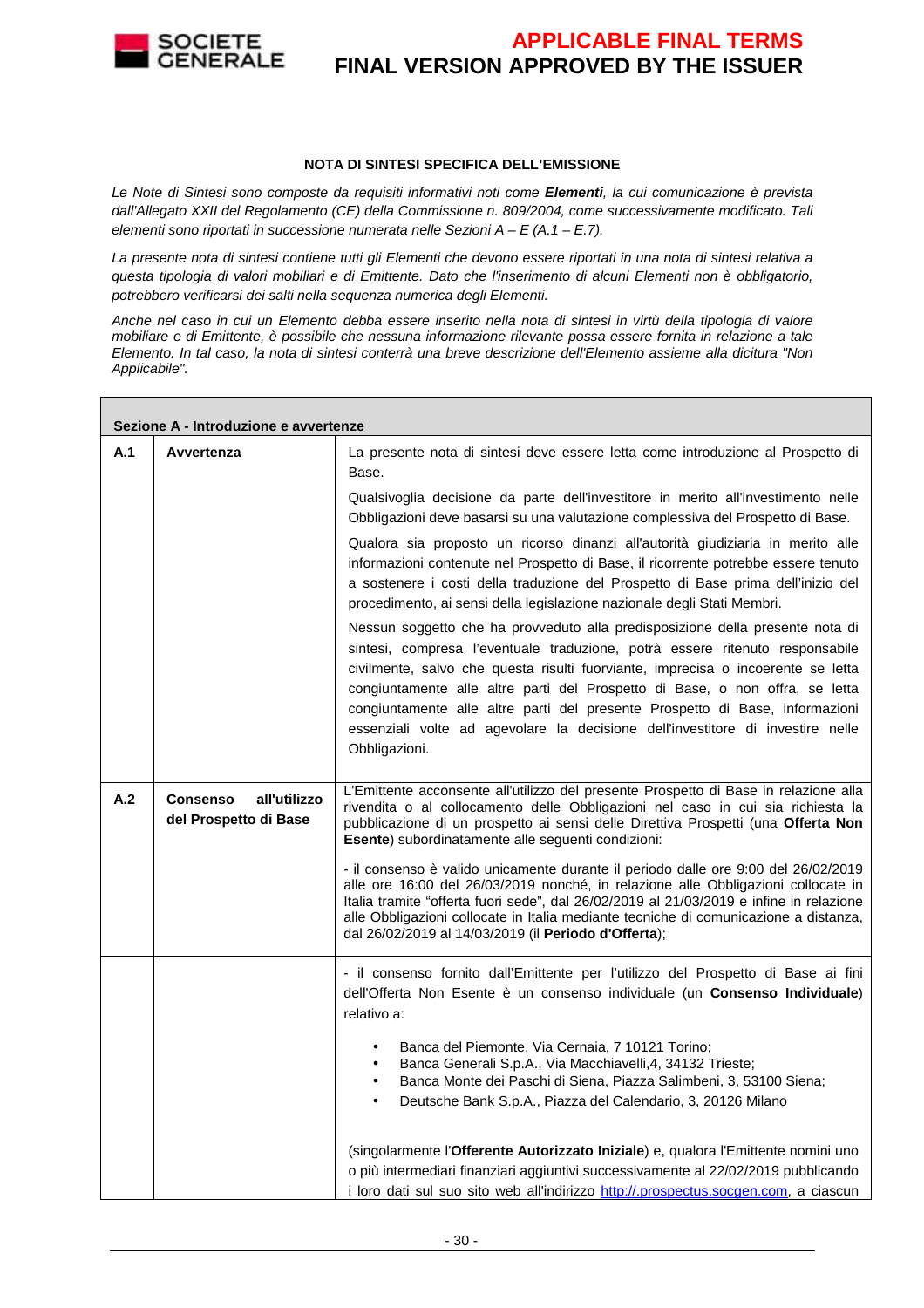

|     | intermediario finanziario i cui dati siano stati così pubblicati (ciascuno un<br>Offerente Autorizzato Aggiuntivo. Ciascun Offerente Autorizzato Iniziale ed<br>Offerente Autorizzato Aggiuntivo, il Collocatore e congiuntamente i Collocatori);<br>e un consenso generale (un Consenso Generale) in relazione a qualunque<br>intermediario finanziario che pubblichi sul proprio sito web la notizia che effettuerà<br>l'Offerta Non Esente delle Obbligazioni sulla base del Consenso Generale<br>espresso dall'Emittente e ai sensi di tale pubblicazione, tale intermediario<br>finanziario (ciascuno, un Offerente Autorizzato Generale) si impegna a<br>rispettare i seguenti obblighi:                                                                                                                                                                                                                                                                                                                                                                                         |
|-----|----------------------------------------------------------------------------------------------------------------------------------------------------------------------------------------------------------------------------------------------------------------------------------------------------------------------------------------------------------------------------------------------------------------------------------------------------------------------------------------------------------------------------------------------------------------------------------------------------------------------------------------------------------------------------------------------------------------------------------------------------------------------------------------------------------------------------------------------------------------------------------------------------------------------------------------------------------------------------------------------------------------------------------------------------------------------------------------|
|     | (a) agisce in conformità con tutte le leggi, norme, regolamenti e direttive<br>(compresa la regolamentazione emessa da eventuali autorità regolamentari)<br>applicabili all'Offerta Non Esente delle Obbligazioni all'interno della<br>Giurisdizione<br>dell'Offerta Pubblica, in particolare la normativa di<br>implementazione della Direttiva relativa ai Mercati degli Strumenti Finanziari<br>2014/65/EU del 15 maggio 2014 come modificata (le Norme) e assicura che (i)<br>qualsiasi consulenza in tema di investimento nelle Obbligazioni resa da<br>qualsiasi soggetto sia resa in modo appropriato, (ii) le informazioni ai potenziali<br>investitori, ivi comprese le informazioni relative ad eventuali spese (nonché le<br>commissioni o benefit di qualsivoglia natura) ricevute o corrisposte dal<br>presente Offerente Generale Autorizzato ai sensi dell'offerta delle Obbligazioni<br>sono state divulgate in modo chiaro e completo prima dell'investimento nelle<br>Obbligazioni;                                                                                  |
|     | (b) adempie alle restrizioni relative alla sottoscrizione, vendita e trasferimento<br>applicabili nella Giurisdizione dell'Offerta Pubblica, come se agisse in qualità di<br>Dealer nella Giurisdizione dell'Offerta Pubblica;                                                                                                                                                                                                                                                                                                                                                                                                                                                                                                                                                                                                                                                                                                                                                                                                                                                         |
| (C) | assicura che l'esistenza di eventuali spese (ed eventuali commissioni o benefit<br>di qualsivoglia natura) ed eventuali rimborsi ricevuti o corrisposti dallo stesso in<br>relazione all'offerta o vendita delle Obbligazioni non viola le Norme, è stata<br>divulgata in modo chiaro e completo agli investitori o ai futuri investitori prima<br>dell'investimento nelle Obbligazioni e nei termini previsti dalle Norme, e<br>fornisce ulteriori informazioni a tal proposito;                                                                                                                                                                                                                                                                                                                                                                                                                                                                                                                                                                                                      |
|     | (d) adempie alle Norme in materia di anticorruzione e alle regole del "know your<br>customer" (incluso, senza limitazioni, attuare le misure necessarie, nel rispetto<br>di tali norme, per stabilire e documentare l'identità di ciascun potenziale<br>investitore prima dell'investimento iniziale nelle eventuali Obbligazioni da parte<br>dello stesso) e non consente eventuali sottoscrizioni delle Obbligazioni in<br>circostanze in cui possa nutrire sospetti sulla fonte dei versamenti; conserva la<br>documentazione di identificazione degli investitori almeno per il periodo minimo<br>previsto dalle Norme applicabili, e dovrà, ove richiesto, mettere tale<br>documentazione a disposizione dell'Emittente e/o del relativo Dealer o<br>direttamente delle autorità competenti per l'Emittente e/o il relativo Dealer al<br>fine di consentire all'Emittente e/o al relativo Dealer di agire nel rispetto delle<br>norme in materia di anticorruzione nonché alle regole del "know your customer"<br>che si applicano all'Emittente medesimo e/o al relativo Dealer; |
| (e) | collabora con l'Emittente e il relativo Dealer nel fornire le informazioni pertinenti<br>(inclusi, senza limitazioni, documentazione conservata ai sensi del precedente<br>paragrafo (d)) ed eventuale ulteriore assistenza quando ragionevolmente<br>richiesto per iscritto dall'Emittente o dal relativo Dealer in ogni occasione, non<br>appena ragionevolmente possibile e, in ogni caso, entro le tempistiche stabilite<br>da eventuali autorità o processi normativi. A tal fine, le informazioni pertinenti<br>che sono rese disponibili a o possono essere acquisite dal relativo<br>intermediario finanziario:                                                                                                                                                                                                                                                                                                                                                                                                                                                                |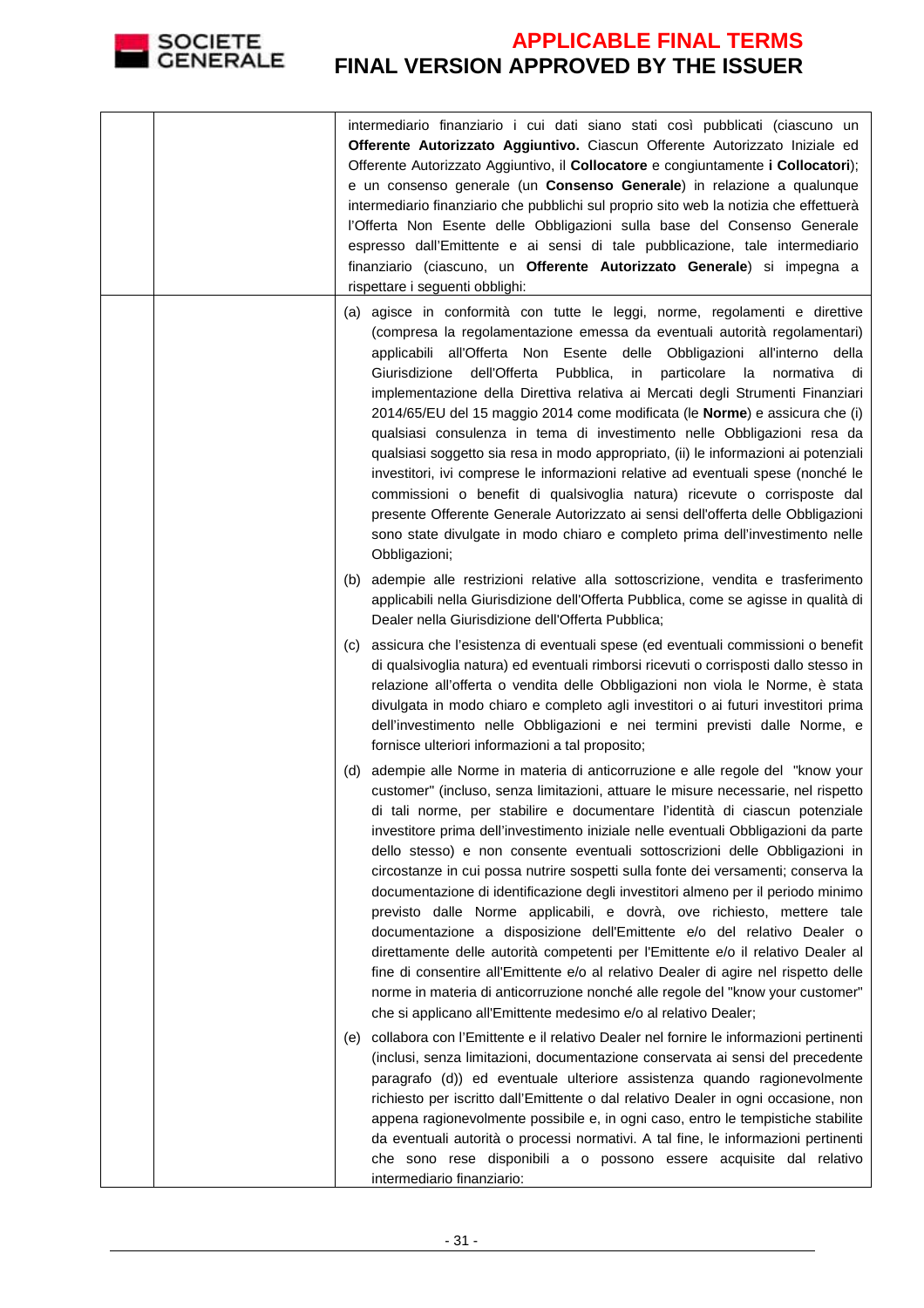

|  |     | in relazione ad eventuali richieste o indagini di autorità<br>(i)<br>normative in merito alle Obbligazioni, all'Emittente o al<br>relativo Dealer; e/o                                                                                                                                                                                                                                                                                                                                                                                                                                                                                                                                                                          |
|--|-----|---------------------------------------------------------------------------------------------------------------------------------------------------------------------------------------------------------------------------------------------------------------------------------------------------------------------------------------------------------------------------------------------------------------------------------------------------------------------------------------------------------------------------------------------------------------------------------------------------------------------------------------------------------------------------------------------------------------------------------|
|  |     | (ii) in relazione ad eventuali contestazioni ricevute<br>dall'Emittente e/o dal relativo Dealer in merito<br>all'Emittente e/o al relativo Dealer o eventuali altri<br>Offerenti<br>autorizzati,<br>incluse,<br>senza<br>limitazioni,<br>contestazioni come da definizione<br>delle<br>norme<br>pubblicate da qualsivoglia autorità normativa di<br>giurisdizione competente di volta in volta; e/o                                                                                                                                                                                                                                                                                                                             |
|  |     | (iii) che l'Emittente<br>relativo<br>il.<br>Dealer<br>$\mathsf{o}\,$<br>possano<br>ragionevolmente richiedere di volta in volta in merito alle<br>Obbligazioni e/o per consentire all'Emittente o al relativo<br>Dealer di adempiere completamente ai propri requisiti<br>legali, fiscale e normativi;                                                                                                                                                                                                                                                                                                                                                                                                                          |
|  | (f) | non agisce in modo tale da determinare, direttamente o indirettamente,<br>eventuali violazioni da parte dell'Emittente o del relativo Dealer di qualsiasi<br>Norma o di qualsiasi requisito di ottenere o di effettuare qualsiasi deposito,<br>autorizzazione o consenso in qualsivoglia giurisdizione;                                                                                                                                                                                                                                                                                                                                                                                                                         |
|  |     | (g) si impegna a indennizzare l'Emittente in questione, il Garante (ove applicabile)<br>e il relativo Dealer, Société Générale e ciascuna delle collegate della<br>medesima (per eventuali danni, perdite, spese, richieste o mancati guadagni e<br>compensi [ivi compresi gli onorari ragionevoli richiesti dagli studi legali incorsi<br>da una di tali entità del gruppo a causa del, o in relazione a, qualsiasi<br>inadempimento di uno degli obblighi che precedono da parte dell'Offerente<br>Generale Autorizzato (o di eventuali sub-collocatori del medesimo);                                                                                                                                                        |
|  |     | (h) conosce, e dispone di politiche e procedure per rispettare, qualsivoglia norma e<br>regolamento applicabile in tema di anticorruzione, inclusi eventuali modifiche ai<br>medesimi;                                                                                                                                                                                                                                                                                                                                                                                                                                                                                                                                          |
|  | (i) | (a) esso ed eventuali persone sotto il suo controllo (inclusi direttori, funzionari o<br>impiegati, tutte considerate persone controllate) non ha commesso e non<br>commetterà atti di corruzione, direttamente o indirettamente e (b) per quanto a<br>sua conoscenza, nessuno dei propri sub-collocatori ha commesso atti di<br>corruzione, direttamente o indirettamente, in tutti i casi a uso o beneficio di<br>persone o funzionari governativi (inclusi funzionari, impiegati o rappresentanti<br>si, o eventuali altre persone che agiscono in veste ufficiale per o a nome di un<br>governo di qualsivoglia giurisdizione, qualsiasi organizzazione internazionale<br>pubblica, partito politico o organo parastatale); |
|  | (1) | Ha in atto adeguate politiche, sistemi, procedure e controlli concepiti per<br>impedire allo stesso, ai sub-collocatori o alle persone controllate di commettere<br>atti di corruzione e per garantire che qualsivoglia prova o sospetto di atti di<br>corruzione siano oggetto di indagine, siano comunicati a Société Générale o al<br>relativo Emittente, e si agisca di conseguenza;                                                                                                                                                                                                                                                                                                                                        |
|  |     | (k) Né essa, i suoi agenti, sub-collocatori o persone controllate sono ineleggibili o<br>considerati ineleggibili da qualsiasi autorità governativa o internazionale per<br>fare un'offerta per un appalto o fare affari con, o farsi aggiudicare un appalto o<br>degli affari da, tale autorità sulla base di reali o presunti atti di corruzione.                                                                                                                                                                                                                                                                                                                                                                             |
|  | (1) | Mantiene documentazione adeguata delle proprie attività, ivi inclusa<br>documentazione finanziaria in forme e modalità adeguate per un'impresa delle<br>sue dimensioni e risorse;                                                                                                                                                                                                                                                                                                                                                                                                                                                                                                                                               |
|  |     | (m) Afferma e garantisce di non distribuire strumenti finanziari a, o creare accordi in                                                                                                                                                                                                                                                                                                                                                                                                                                                                                                                                                                                                                                         |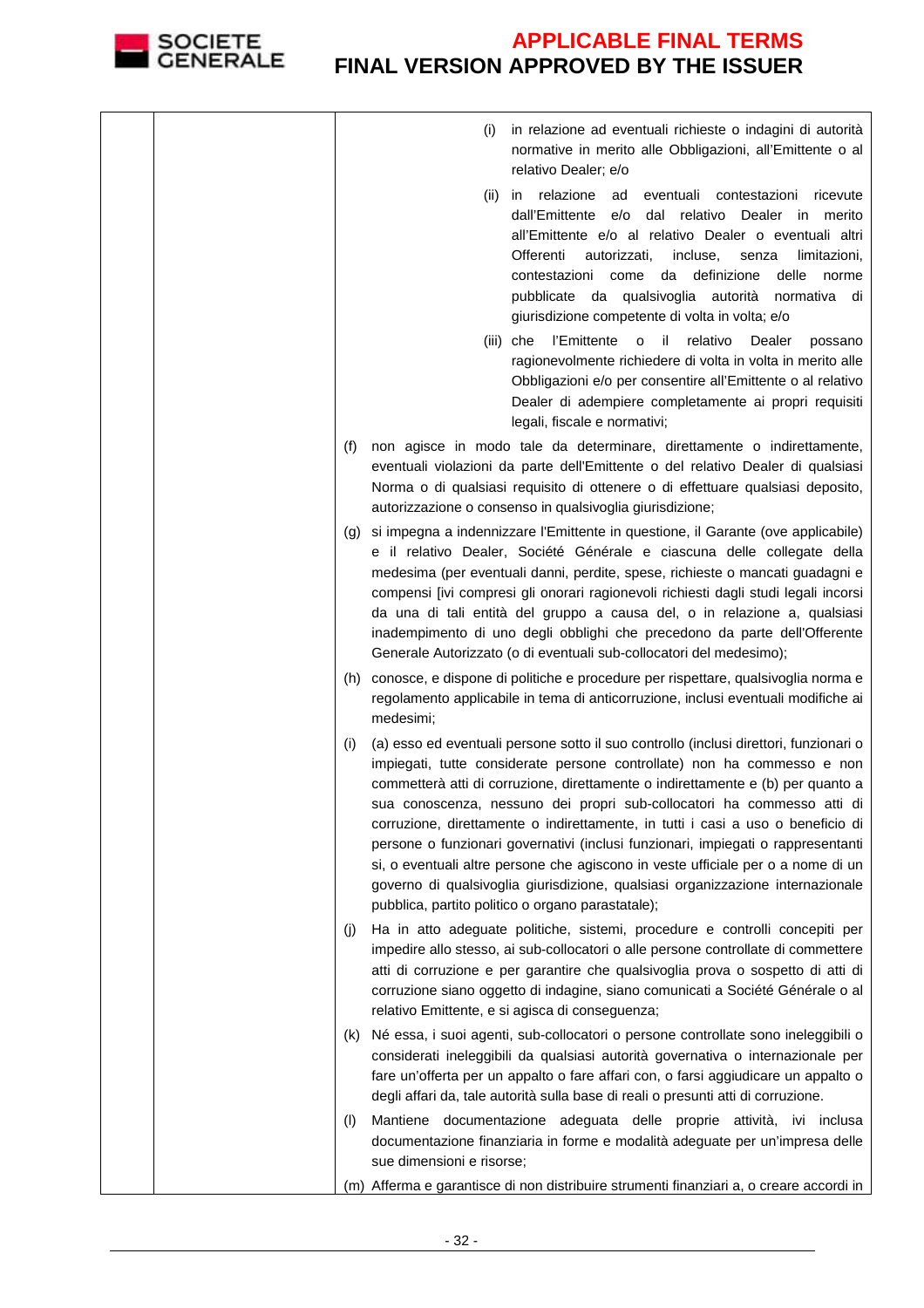

| merito a strumenti finanziari con persone sanzionate;                                                                                                                                                                                                                                                                                                                                                                                                                                                                                                                                                                                                                                                                                              |
|----------------------------------------------------------------------------------------------------------------------------------------------------------------------------------------------------------------------------------------------------------------------------------------------------------------------------------------------------------------------------------------------------------------------------------------------------------------------------------------------------------------------------------------------------------------------------------------------------------------------------------------------------------------------------------------------------------------------------------------------------|
| (n) Si impegna a informare prontamente Société Générale o il relativo Emittente di<br>(a) eventuali contestazioni ricevute in merito alle proprie attività o agli strumenti<br>finanziari; o (b) qualsiasi evento che lo concerna, ivi inclusi, senza limitazioni:<br>(i) un'indagine normativa o revisione dello stesso o degli affiliati, partner o<br>agenti; (ii) procedimenti giudiziari avviati da un'autorità normativa competente<br>contro di esso o i suoi affiliati, partner o agenti; o (iii) una sentenza emessa o<br>una sanzione inflitta contro di esso o i suoi affiliati, partner o agenti, che in ogni<br>caso possa ragionevolmente includere un rischio per la reputazione di Société<br>Générale o del relativo Emittente; e |
| (o) riconosce che il proprio impegno a rispettare gli obblighi che precedono è<br>disciplinato dalle leggi inglesi e accetta che qualsiasi contenzioso con<br>riferimento ai medesimi sarà definito dai tribunali inglesi.                                                                                                                                                                                                                                                                                                                                                                                                                                                                                                                         |
| Qualsiasi Offerente Generale Autorizzato che intenda utilizzare il Prospetto di<br>Base per un'Offerta Non Esente di Obbligazioni in conformità con il presente<br>Consenso Generale e con le condizioni ad esso connesse sarà tenuto, per<br>tutto il Periodo dell'Offerta, a pubblicare sul proprio sito web la<br>comunicazione che esso utilizza il Prospetto di Base per tale Offerta Non<br>Esente, in conformità con il presente Consenso Generale e con le condizioni<br>relative al medesimo.                                                                                                                                                                                                                                             |
| il consenso si intende esteso esclusivamente all'uso del presente<br>Prospetto di Base per effettuare Offerte Non Esenti delle Obbligazioni in<br>Italia.                                                                                                                                                                                                                                                                                                                                                                                                                                                                                                                                                                                          |
| Le informazioni relative alle condizioni dell'Offerta non Esente verranno<br>fornite agli investitori da qualsiasi Offerente Generale Autorizzato nel<br>momento in cui l'offerta è effettuata.                                                                                                                                                                                                                                                                                                                                                                                                                                                                                                                                                    |

|      | Sezione B - Emittente e Garante                                                    |                                                                                                                                                                                                                                                                     |  |  |  |
|------|------------------------------------------------------------------------------------|---------------------------------------------------------------------------------------------------------------------------------------------------------------------------------------------------------------------------------------------------------------------|--|--|--|
| B.1  | Ragione<br>sociale e<br>denominazi<br>one<br>commercial<br>е<br>dell'emitten<br>te | SG Issuer (o l'Emittente)                                                                                                                                                                                                                                           |  |  |  |
| B.2  | forma<br>giuridica,<br>legislazione<br>e paese di<br>costituzion<br>е              | Sede legale, Sede legale: 16, Boulevard Royal, L-2449, Lussemburgo.<br>Forma giuridica: Società a responsabilità limitata pubblica (société anonyme).<br>Legislazione di riferimento dell'Emittente: diritto lussemburghese.<br>Paese di costituzione: Lussemburgo. |  |  |  |
| B.4b | <b>Tendenze</b><br>note<br>suscettibili<br>di influire<br>sull'emitten             | Nel corso del 2019, l'Emittente prevede di proseguire la propria attività in conformità al proprio<br>oggetto sociale.                                                                                                                                              |  |  |  |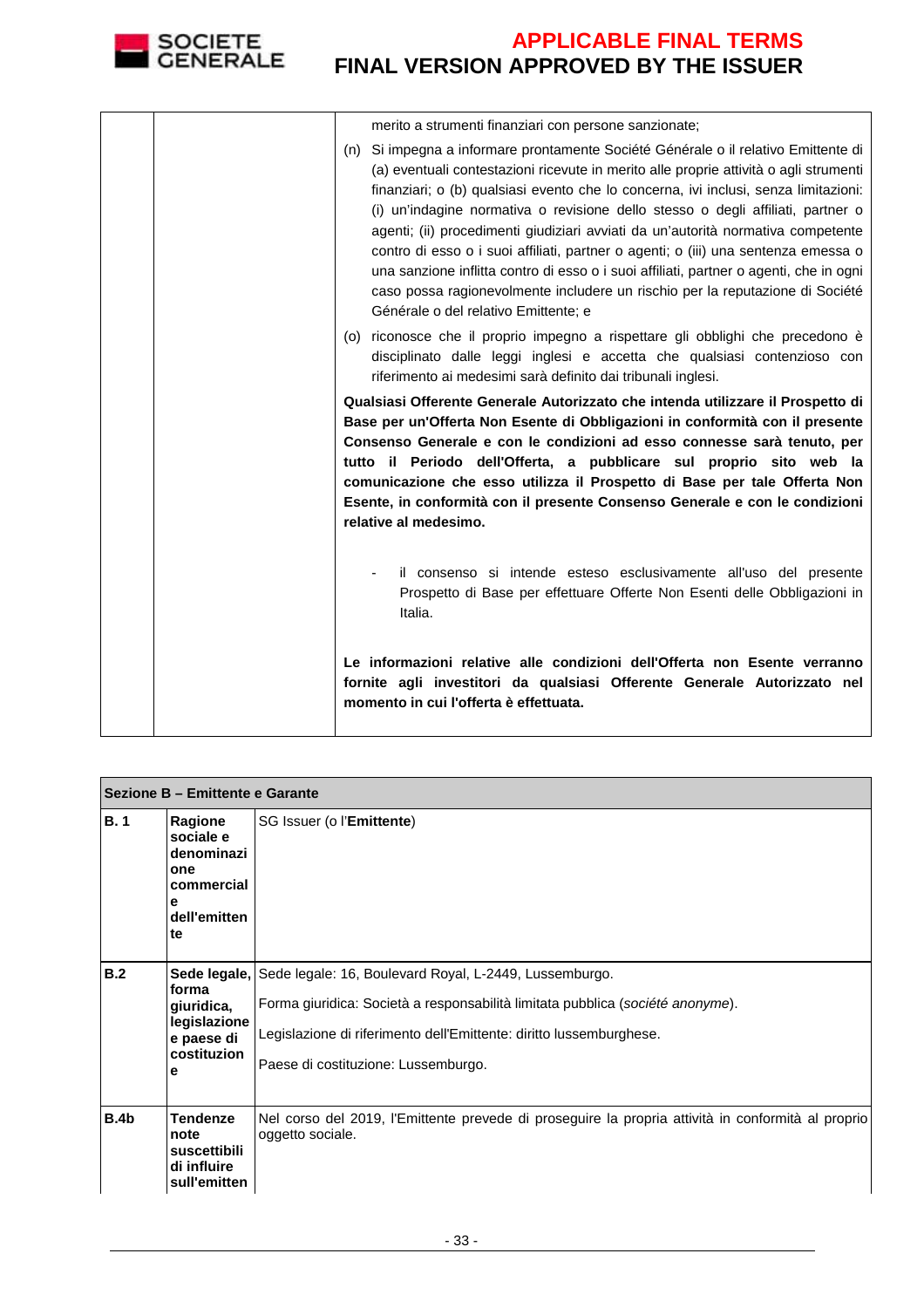

|             | te e sui<br>settori in<br>cui opera                                                                                                                    |                                                                                                                                                                                                                                                                                                                                                                                                                                                                                                                                                                                                 |                                                                                                                                         |                                                                                           |                                                               |                                                                |  |
|-------------|--------------------------------------------------------------------------------------------------------------------------------------------------------|-------------------------------------------------------------------------------------------------------------------------------------------------------------------------------------------------------------------------------------------------------------------------------------------------------------------------------------------------------------------------------------------------------------------------------------------------------------------------------------------------------------------------------------------------------------------------------------------------|-----------------------------------------------------------------------------------------------------------------------------------------|-------------------------------------------------------------------------------------------|---------------------------------------------------------------|----------------------------------------------------------------|--|
| B.5         | del gruppo<br>e della<br>posizione<br>te<br>all'interno<br>del gruppo                                                                                  | Descrizione   Il Gruppo Société Générale (il Gruppo) offre una vasta gamma di servizi di consulenza e soluzioni<br>finanziarie su misura destinate a clienti privati, grandi aziende e investitori istituzionali. Il Gruppo si<br>basa su tre attività core complementari:<br>• Retail Banking in Francia;<br>dell'emitten   • International Retail Banking, Financial Services and Insurance; e<br>• Corporate and Investment Banking, Private Banking, Asset and Wealth Management e<br>Securities Services.<br>L'Emittente è una controllata del Gruppo e non ha alcuna società controllata. |                                                                                                                                         |                                                                                           |                                                               |                                                                |  |
| B.9         | stime<br>relative agli<br>utili<br>dell'emitten<br>te                                                                                                  |                                                                                                                                                                                                                                                                                                                                                                                                                                                                                                                                                                                                 | Previsioni o Non Applicabile. L'Emittente non fornisce alcuna previsione o stima in relazione agli utili.                               |                                                                                           |                                                               |                                                                |  |
| <b>B.10</b> | Natura di<br>eventuali<br>riserve<br>espresse<br>nella<br>relazione<br>della<br>società di<br>revisione in<br>merito ai<br>dati storico-<br>finanziari |                                                                                                                                                                                                                                                                                                                                                                                                                                                                                                                                                                                                 | Non Applicabile. Le relazioni della società di revisione non contengono alcuna riserva.                                                 |                                                                                           |                                                               |                                                                |  |
| <b>B.12</b> | Principali<br>dati storico-<br>finanziari<br>selezionati<br>relativi<br>all'emittente                                                                  | (in<br>migliaia<br>di EUR)                                                                                                                                                                                                                                                                                                                                                                                                                                                                                                                                                                      | Metà anno<br>30.06.2018 (non<br>sottoposto a<br>revisione)                                                                              | Anno<br>terminat<br>$\mathbf{o}$<br>31.12.20<br>17<br>(sottopo<br>sto a<br>revision<br>e) | Metà anno<br>30.06.2017<br>(non<br>sottoposto<br>a revisione) | Anno<br>terminato<br>31.12.2016<br>(sottoposto a<br>revisione) |  |
|             |                                                                                                                                                        | <b>Reddito</b><br><b>Comples</b><br>sivo                                                                                                                                                                                                                                                                                                                                                                                                                                                                                                                                                        | 29.760                                                                                                                                  | 92.353                                                                                    | 54.641                                                        | 90.991                                                         |  |
|             |                                                                                                                                                        | Utile ante<br>imposte                                                                                                                                                                                                                                                                                                                                                                                                                                                                                                                                                                           | 148                                                                                                                                     | 105                                                                                       | 21                                                            | 525                                                            |  |
|             |                                                                                                                                                        | <b>Reddito</b><br>di<br>esercizio                                                                                                                                                                                                                                                                                                                                                                                                                                                                                                                                                               | 126                                                                                                                                     | 78                                                                                        | 17                                                            | 373                                                            |  |
|             |                                                                                                                                                        | <b>Totale</b><br>attivo                                                                                                                                                                                                                                                                                                                                                                                                                                                                                                                                                                         | 49.149.860                                                                                                                              | 48.026.<br>909                                                                            | 52.864.508                                                    | 53.309.975                                                     |  |
|             | Dichiarazio<br>ne relativa<br>all'assenza<br>di<br>cambiamen<br>ti<br>sostanzial-                                                                      |                                                                                                                                                                                                                                                                                                                                                                                                                                                                                                                                                                                                 | Non si sono verificati cambiamenti sostanzialmente pregiudizievoli delle prospettive dell'Emittente<br>dalla data del 31 dicembre 2017. |                                                                                           |                                                               |                                                                |  |
|             | mente<br>pregiudizie<br>voli delle<br>prospettive                                                                                                      |                                                                                                                                                                                                                                                                                                                                                                                                                                                                                                                                                                                                 |                                                                                                                                         |                                                                                           |                                                               |                                                                |  |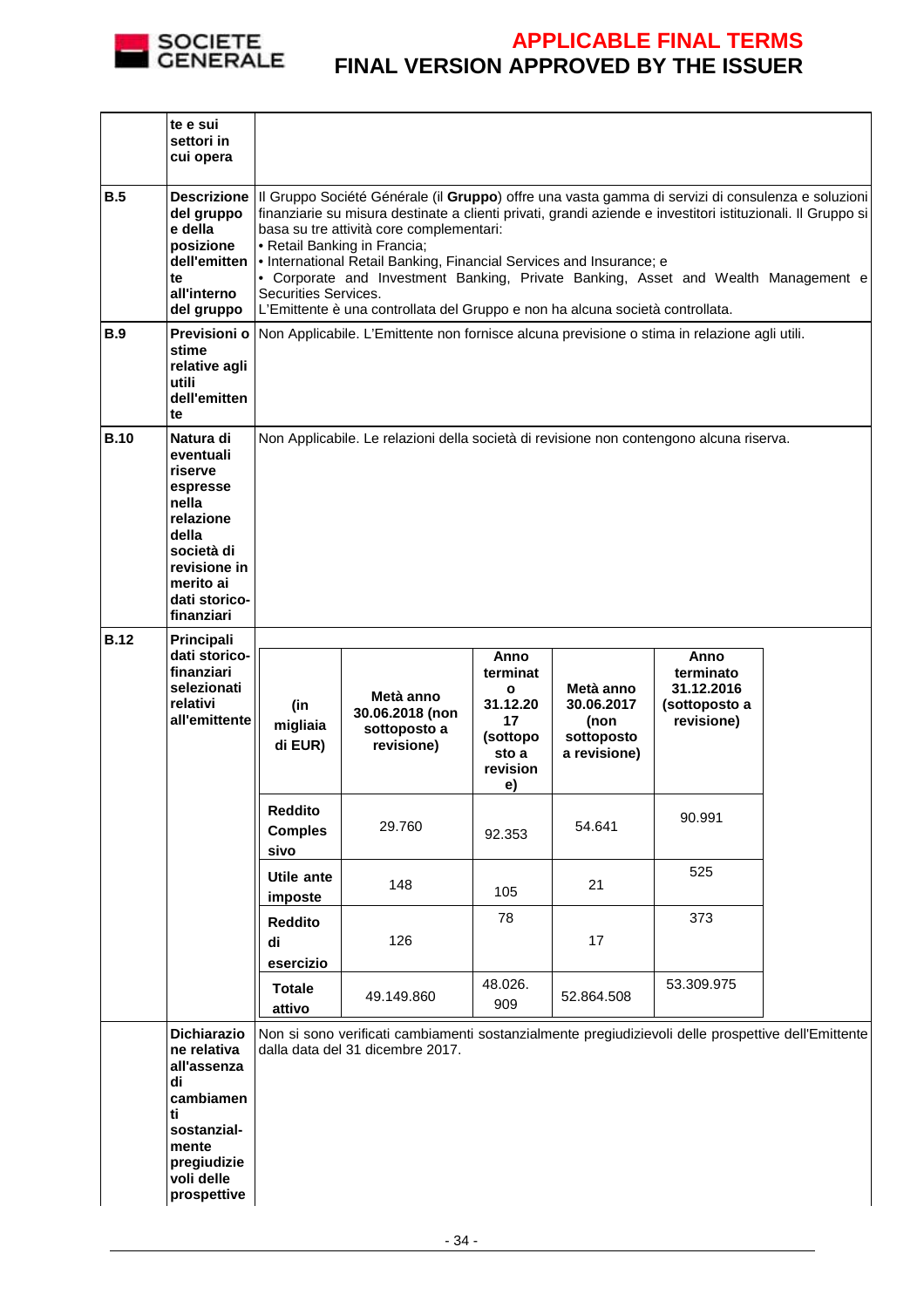

|             | dell'emitten<br>te dalla data<br>di<br>pubblicazio<br>ne<br>dell'ultimo<br>bilancio<br>certificato                                                                            |                                                                                                                                                                                                                                                                                                                                                                                                                        |
|-------------|-------------------------------------------------------------------------------------------------------------------------------------------------------------------------------|------------------------------------------------------------------------------------------------------------------------------------------------------------------------------------------------------------------------------------------------------------------------------------------------------------------------------------------------------------------------------------------------------------------------|
|             | <b>Cambiamen</b><br>ti<br>significativi<br>relativi alla<br>situazione<br>finanziaria<br>O                                                                                    | Non applicabile. Non si è verificato alcun cambiamento rilevante nella posizione finanziaria o di<br>negoziazione dell'Emittente successivamente al 30 giugno 2018.                                                                                                                                                                                                                                                    |
|             | commercial<br>е<br>dell'Emitten<br>te<br>successivi                                                                                                                           |                                                                                                                                                                                                                                                                                                                                                                                                                        |
|             | al periodo<br>cui si<br>riferiscono i<br>dati storico-<br>finanziari                                                                                                          |                                                                                                                                                                                                                                                                                                                                                                                                                        |
| <b>B.13</b> | Eventi<br>recenti<br>relativi<br>all'emittente<br>che<br>rilevano, in<br>misura<br>sostanziale,<br>ai fini della<br>valutazione<br>della<br>solvibilità<br>dell'Emitten<br>te | Non Applicabile. Non si sono verificati eventi recenti relativi all'Emittente che rilevano, in misura<br>sostanziale, ai fini della valutazione della solvibilità dell'Emittente.                                                                                                                                                                                                                                      |
| <b>B.14</b> | <b>Dichiarazio</b><br>alla<br>dipendenza<br>dell'emitten<br>te da altre<br>entità del<br>gruppo                                                                               | Per le informazioni sulla posizione dell'Emittente all'interno del Gruppo si rimanda all'Elemento B.5<br>ne in ordine che precede.<br>All'interno del Gruppo, SG Issuer fa capo a Société Générale Bank & Trust.                                                                                                                                                                                                       |
| <b>B.15</b> | <b>Descrizioni</b><br>principali<br>dell'emitten<br>te                                                                                                                        | Le attività principali di SG Issuer sono rappresentate dalla raccolta di fondi tramite l'emissione di<br>delle attività varrant e titoli di debito destinati al collocamento presso clienti istituzionali o retail tramite<br>collocatori associati a Société Générale. I fondi derivanti all'emissione di tali titoli di debito<br>vengono quindi concessi in prestito a Société Générale ed altri membri del Gruppo. |
| <b>B.16</b> | Per quanto<br>а<br>conoscenza<br>dell'emitten<br>te, soggetto<br>da cui<br>l'emittente è<br>controllato<br>o<br>partecipato,<br>direttament<br>e o<br>indirettame             | SG Issuer è una società controllata al 100 % da Société Générale Bank & Trust S.A., che è a sua<br>volta un'entità interamente controllata da Société Générale e interamente consolidata.                                                                                                                                                                                                                              |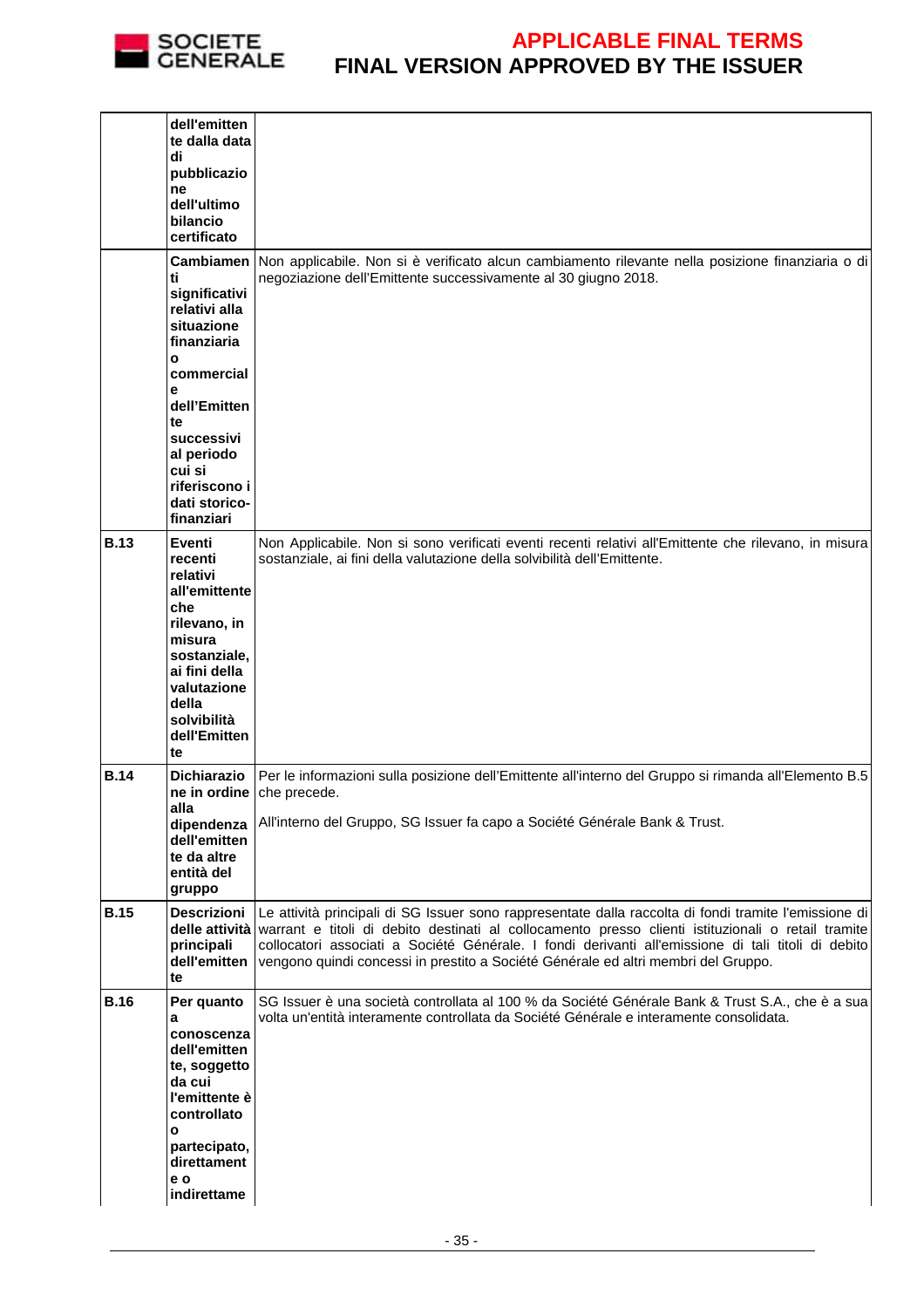

|             | nte, e<br>descrizione<br>della natura<br>di tale<br>controllo                                      |                                                                                                                                                                                                                                                                                                                                                                                                                                                                                                              |
|-------------|----------------------------------------------------------------------------------------------------|--------------------------------------------------------------------------------------------------------------------------------------------------------------------------------------------------------------------------------------------------------------------------------------------------------------------------------------------------------------------------------------------------------------------------------------------------------------------------------------------------------------|
| <b>B.18</b> | Natura e<br>ambito<br>della                                                                        | Le Obbligazioni sono garantite incondizionatamente e irrevocabilmente da Société Générale (il<br>Garante) ai sensi della garanzia rilasciata in data 20 giugno 2018 (la Garanzia).                                                                                                                                                                                                                                                                                                                           |
|             | garanzia                                                                                           | La Garanzia costituisce un'obbligazione diretta, incondizionata, non garantita e non subordinata<br>del Garante, con il rango di obbligazione senior preferred di cui all'articolo L. 613-30-3-1-3° del<br>Codice e sarà almeno pari passu rispetto a tutte le altre obbligazioni, esistenti e future, dirette,<br>incondizionate, non garantite e senior preferred del Garante, ivi comprese quelle relative ai<br>depositi.                                                                                |
|             |                                                                                                    | Qualsiasi riferimento a somme o importi pagabili dall'Emittente, garantiti dal Garante ai sensi della<br>Garanzia, dovrà essere rivolto a somme e/o importi direttamente ridotti, e/o in caso di conversione<br>in equity, ridotte dell'importo di tale conversione, e/o altrimenti modificati di volta in volta in seguito<br>all'applicazione del potere di bail-in di qualsivoglia autorità pertinente ai sensi della direttiva<br>2014/59/UE del Parlamento Europeo e del Consiglio dell'Unione Europea. |
| <b>B.19</b> | <b>Informazion</b><br>i relative al<br>qarante<br>come se<br>questi<br>fosse<br><b>l'emittente</b> | Le informazioni in merito a Société Générale come se questa fosse l'Emittente del medesimo tipo<br>delle Obbligazioni oggetto della Garanzia sono di seguito riportate in conformità a quanto previsto<br>rispettivamente agli Elementi B.19 / B.1, B.19 / B.2, B.19 / B.4b, B.19 / B.5, B.19 / B.9, B.19 / B.10,<br>B.19 / B.12, B.19 / B.13, B.19 / B.14, B.19 / B.15, B.19 / B.16                                                                                                                         |
|             | del<br>medesimo                                                                                    | B.19/B.1: Ragione sociale e denominazione commerciale del garante                                                                                                                                                                                                                                                                                                                                                                                                                                            |
|             | tipo di titoli<br>oggetto<br>della                                                                 | Société Générale                                                                                                                                                                                                                                                                                                                                                                                                                                                                                             |
|             | garanzia                                                                                           | B.19/B.2:Sede legale, forma giuridica, legislazione e paese di costituzione                                                                                                                                                                                                                                                                                                                                                                                                                                  |
|             |                                                                                                    | Sede legale: 29, boulevard Haussmann, 75009 Parigi, Francia.                                                                                                                                                                                                                                                                                                                                                                                                                                                 |
|             |                                                                                                    | Forma giuridica: Società per azioni a responsabilità limitata pubblica (société anonyme).                                                                                                                                                                                                                                                                                                                                                                                                                    |
|             |                                                                                                    | Legislazione di riferimento dell'Emittente: diritto francese.                                                                                                                                                                                                                                                                                                                                                                                                                                                |
|             |                                                                                                    | Paese di costituzione: Francia.                                                                                                                                                                                                                                                                                                                                                                                                                                                                              |
|             |                                                                                                    | B.19/B.4b: Tendenze note suscettibili di influire sul garante e sui settori in cui opera                                                                                                                                                                                                                                                                                                                                                                                                                     |
|             |                                                                                                    | Société Générale continua ad essere soggetta ai consueti rischi ed ai rischi inerenti alla propria<br>attività illustrati al Capitolo 4 del Documento di Registrazione depositato l'8 marzo 2018 e, nella<br>sua versione aggiornata, depositato il 7 maggio 2018.                                                                                                                                                                                                                                           |
|             |                                                                                                    | In un contesto di stabile crescita mondiale, diversi rischi continuano a pesare sulle prospettive<br>dell'economia globale: rischi di nuove tensioni finanziarie in Europa, rischi di nuove turbolenze<br>(finanziarie, sociali e politiche) nelle economie emergenti, incertezze afferenti a misure di politica<br>monetaria non convenzionali attuate nelle principali economie sviluppate, l'incremento dei rischi<br>legati al terrorismo nonché alle tensioni geopolitiche o protezionistiche.          |
|             |                                                                                                    | In particolare, il Gruppo potrebbe essere interessato da:                                                                                                                                                                                                                                                                                                                                                                                                                                                    |
|             |                                                                                                    | - rinnovate tensioni finanziarie nell'Eurozona risultanti da un ritorno dei dubbi sull'integrità<br>dell'unione monetaria, ad esempio nel periodo che precede le elezioni in un contesto di ascesa<br>delle forze politiche euroscettiche;                                                                                                                                                                                                                                                                   |
|             |                                                                                                    | - paure riguardanti il possibile irrigidimento delle barriere commerciali internazionali, in particolare<br>nelle economie maggiormente sviluppate (Stati Uniti d'America o, nel contesto della Brexit, il<br>Regno Unito ad esempio);                                                                                                                                                                                                                                                                       |
|             |                                                                                                    | - un'improvvisa crescita dei tassi di interesse e della volatilità dei mercati (obbligazioni, azioni e                                                                                                                                                                                                                                                                                                                                                                                                       |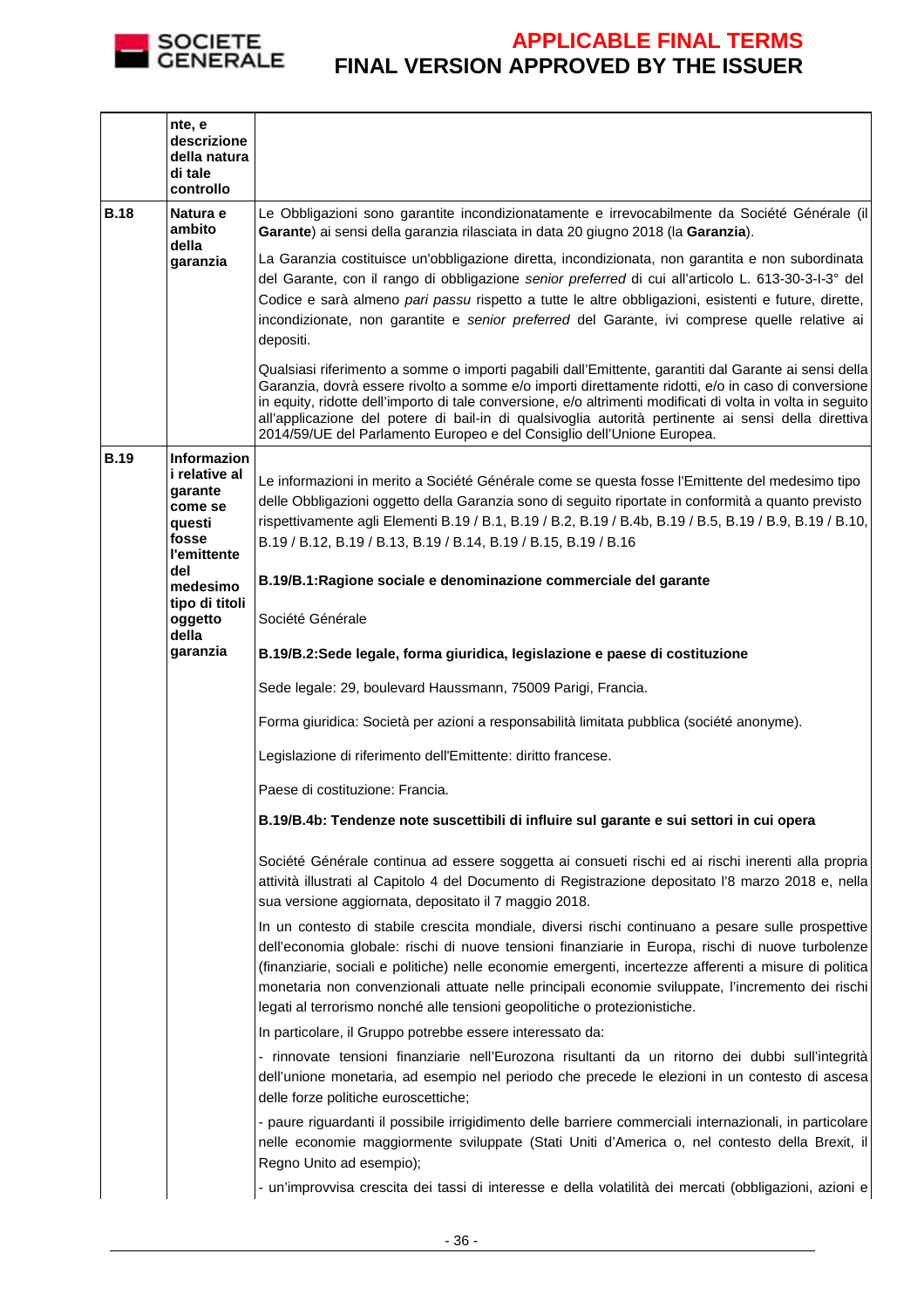

|  | monetarie;                                                                                                                                                                                                                                                                                                                                                                                                                                                                                                                                                                                                                                                                                                                                                                                                                                                                                                                                                                                                                                                                                                                                      |                                                  |                                        | materie prime), che potrebbero essere innescate da paure inflazionistiche, tensioni commerciali o<br>scarsa comunicazione tra le principali banche centrali in caso di modifiche delle proprie politiche     |                            |                          |  |
|--|-------------------------------------------------------------------------------------------------------------------------------------------------------------------------------------------------------------------------------------------------------------------------------------------------------------------------------------------------------------------------------------------------------------------------------------------------------------------------------------------------------------------------------------------------------------------------------------------------------------------------------------------------------------------------------------------------------------------------------------------------------------------------------------------------------------------------------------------------------------------------------------------------------------------------------------------------------------------------------------------------------------------------------------------------------------------------------------------------------------------------------------------------|--------------------------------------------------|----------------------------------------|--------------------------------------------------------------------------------------------------------------------------------------------------------------------------------------------------------------|----------------------------|--------------------------|--|
|  | - un drastico rallentamento dell'attività economica in Cina, innescato dalla fuoriuscita di capitali dal<br>paese, da pressioni al deprezzamento sulla valuta Cinese e, per contagio, sulle valute degli altri<br>mercati emergenti, nonché da un calo del prezzo delle materie prime;                                                                                                                                                                                                                                                                                                                                                                                                                                                                                                                                                                                                                                                                                                                                                                                                                                                          |                                                  |                                        |                                                                                                                                                                                                              |                            |                          |  |
|  | - un peggioramento delle tensioni geopolitiche nel Medio Oriente, nel Mar Cinese Meridionale,<br>nella Corea del Nord o in Ucraina. Ulteriori tensioni tra i paesi dell'occidente e la Russia<br>potrebbero portare ad un incremento delle sanzioni nei confronti di quest'ultima;                                                                                                                                                                                                                                                                                                                                                                                                                                                                                                                                                                                                                                                                                                                                                                                                                                                              |                                                  |                                        |                                                                                                                                                                                                              |                            |                          |  |
|  |                                                                                                                                                                                                                                                                                                                                                                                                                                                                                                                                                                                                                                                                                                                                                                                                                                                                                                                                                                                                                                                                                                                                                 |                                                  |                                        | - tensioni socio-politiche in alcuni paesi che dipendono dai proventi del petrolio e del gas e che                                                                                                           |                            |                          |  |
|  | hanno la necessità di adeguarsi all'inversione dei prezzi delle materie prime.<br>Da un punto di vista normativo, la prima metà del 2018 è stato segnato, in particolare, dal<br>processo legislativo europeo avente ad oggetto i testi CRR2/CRD5, e pertanto dalla revisione<br>della direttiva sull'adeguatezza patrimoniale e della normativa CRR. Si prevede che ciò continuerà<br>durante la seconda metà includendo le tematiche MREL (Minimum Required Eligible Liabilities) e<br>TLAC (Total Loss Absorbing Capacity). Tuttavia, non è stata ancora inserita nell'agenda politica<br>delle istituzioni legislative europee la trasposizione nella normativa europea dell'accordo<br>finalizzante le riforme di Basilea III: uno studio di impatto sarà avviato dall'EBA e servirà a<br>disegnare la futura normativa CRR3. Altri temi attuali riguardano in particolare la revisione della<br>riserva di capitale sistemica per le banche di rilevanza sistemica, le previsioni della BCE in termini<br>di accantonamento delle riserve di crediti in sofferenza e la revisione del regime per le imprese di<br>investimento in Europa. |                                                  |                                        |                                                                                                                                                                                                              |                            |                          |  |
|  |                                                                                                                                                                                                                                                                                                                                                                                                                                                                                                                                                                                                                                                                                                                                                                                                                                                                                                                                                                                                                                                                                                                                                 |                                                  |                                        | B.19/B.5:Descrizione del gruppo e della posizione del garante all'interno del gruppo                                                                                                                         |                            |                          |  |
|  |                                                                                                                                                                                                                                                                                                                                                                                                                                                                                                                                                                                                                                                                                                                                                                                                                                                                                                                                                                                                                                                                                                                                                 |                                                  |                                        | Il Gruppo Société Générale offre una vasta gamma di servizi di consulenza e soluzioni finanziarie<br>su misura destinate a clienti privati, grandi aziende e investitori istituzionali. Il Gruppo si basa su |                            |                          |  |
|  |                                                                                                                                                                                                                                                                                                                                                                                                                                                                                                                                                                                                                                                                                                                                                                                                                                                                                                                                                                                                                                                                                                                                                 | tre attività core complementari:                 |                                        |                                                                                                                                                                                                              |                            |                          |  |
|  | $\bullet$                                                                                                                                                                                                                                                                                                                                                                                                                                                                                                                                                                                                                                                                                                                                                                                                                                                                                                                                                                                                                                                                                                                                       |                                                  | attività di Retail Banking in Francia; |                                                                                                                                                                                                              |                            |                          |  |
|  | $\bullet$                                                                                                                                                                                                                                                                                                                                                                                                                                                                                                                                                                                                                                                                                                                                                                                                                                                                                                                                                                                                                                                                                                                                       |                                                  |                                        | International Retail Banking, Financial Services and Insurance; e                                                                                                                                            |                            |                          |  |
|  | Corporate and Investment Banking, Private Banking, Asset and Wealth Management e<br>$\bullet$<br>Securities Services.                                                                                                                                                                                                                                                                                                                                                                                                                                                                                                                                                                                                                                                                                                                                                                                                                                                                                                                                                                                                                           |                                                  |                                        |                                                                                                                                                                                                              |                            |                          |  |
|  | B.19/B.9: Previsioni o stime relative agli utili del garante                                                                                                                                                                                                                                                                                                                                                                                                                                                                                                                                                                                                                                                                                                                                                                                                                                                                                                                                                                                                                                                                                    |                                                  |                                        |                                                                                                                                                                                                              |                            |                          |  |
|  | Non Applicabile. Il Garante non fornisce alcuna previsione o stima in relazione agli utili.                                                                                                                                                                                                                                                                                                                                                                                                                                                                                                                                                                                                                                                                                                                                                                                                                                                                                                                                                                                                                                                     |                                                  |                                        |                                                                                                                                                                                                              |                            |                          |  |
|  | B.19/B.10: Natura di eventuali riserve espresse nella relazione della società di revisione in<br>merito ai dati storico-finanziari                                                                                                                                                                                                                                                                                                                                                                                                                                                                                                                                                                                                                                                                                                                                                                                                                                                                                                                                                                                                              |                                                  |                                        |                                                                                                                                                                                                              |                            |                          |  |
|  |                                                                                                                                                                                                                                                                                                                                                                                                                                                                                                                                                                                                                                                                                                                                                                                                                                                                                                                                                                                                                                                                                                                                                 |                                                  |                                        | Non Applicabile. La relazione della società di revisione non contiene alcuna riserva.                                                                                                                        |                            |                          |  |
|  |                                                                                                                                                                                                                                                                                                                                                                                                                                                                                                                                                                                                                                                                                                                                                                                                                                                                                                                                                                                                                                                                                                                                                 |                                                  |                                        | B.19/B.12: Principali dati storico-finanziari selezionati relativi al garante                                                                                                                                |                            |                          |  |
|  |                                                                                                                                                                                                                                                                                                                                                                                                                                                                                                                                                                                                                                                                                                                                                                                                                                                                                                                                                                                                                                                                                                                                                 |                                                  | Nove mesi                              | Anno                                                                                                                                                                                                         | Nove mesi                  | Anno                     |  |
|  |                                                                                                                                                                                                                                                                                                                                                                                                                                                                                                                                                                                                                                                                                                                                                                                                                                                                                                                                                                                                                                                                                                                                                 |                                                  | 30.09.2018<br>(non                     | 31.12.2017<br>(sottoposto a                                                                                                                                                                                  | 30.09.2017<br>(non         | 31.12.2016<br>(sottopost |  |
|  |                                                                                                                                                                                                                                                                                                                                                                                                                                                                                                                                                                                                                                                                                                                                                                                                                                                                                                                                                                                                                                                                                                                                                 |                                                  | sottoposto a<br>revisione)             | revisione)                                                                                                                                                                                                   | sottoposto a<br>revisione) | o a<br>revisione)        |  |
|  |                                                                                                                                                                                                                                                                                                                                                                                                                                                                                                                                                                                                                                                                                                                                                                                                                                                                                                                                                                                                                                                                                                                                                 |                                                  |                                        |                                                                                                                                                                                                              |                            |                          |  |
|  |                                                                                                                                                                                                                                                                                                                                                                                                                                                                                                                                                                                                                                                                                                                                                                                                                                                                                                                                                                                                                                                                                                                                                 | <b>Risultati</b><br>(in<br>di<br>milioni<br>EUR) |                                        |                                                                                                                                                                                                              |                            |                          |  |
|  |                                                                                                                                                                                                                                                                                                                                                                                                                                                                                                                                                                                                                                                                                                                                                                                                                                                                                                                                                                                                                                                                                                                                                 | Risultato<br>delle<br>netto<br>attività          | 19.278                                 | 23.954                                                                                                                                                                                                       | 17.631                     | 25.298                   |  |

bancarie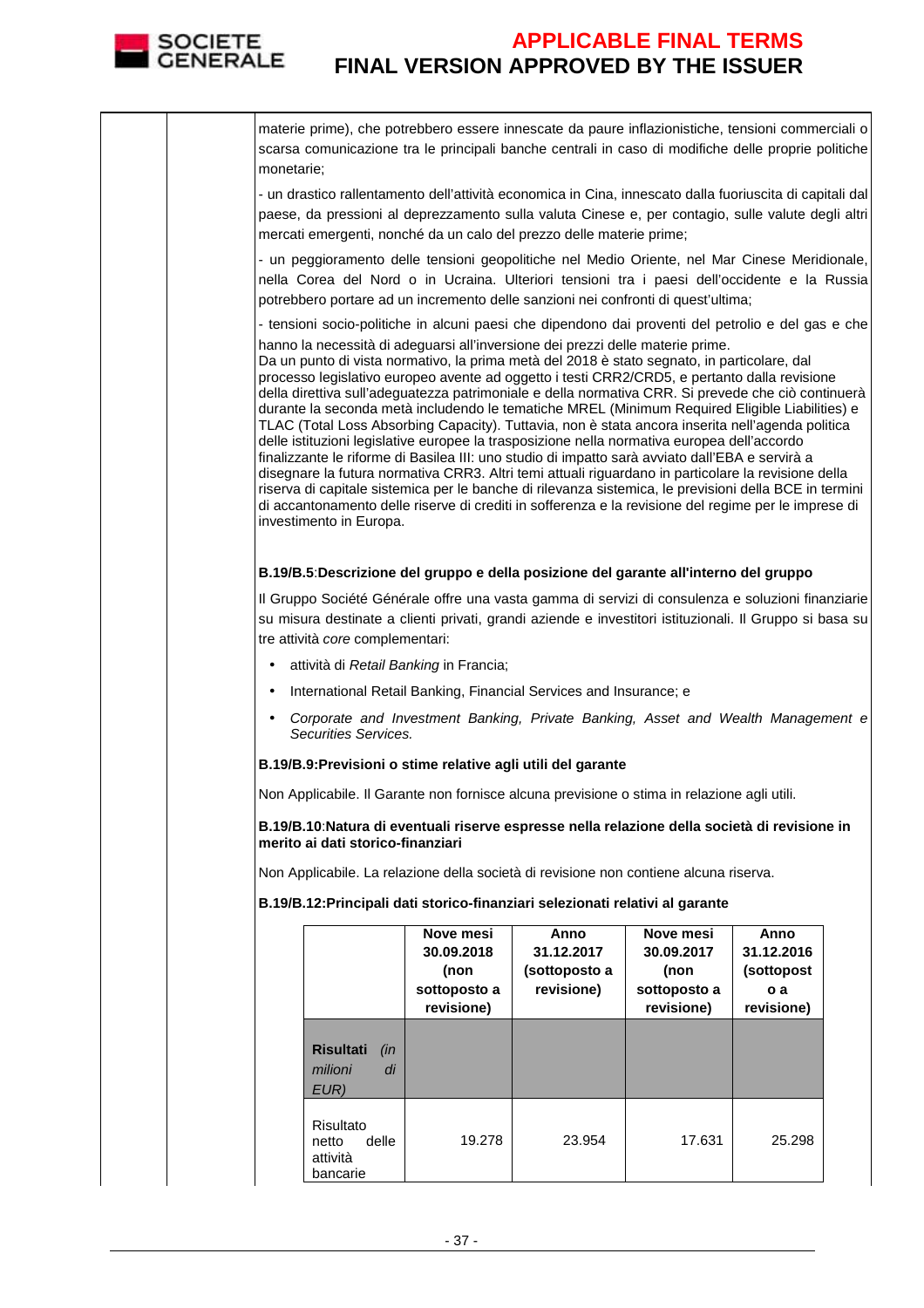

| Reddito<br>Operativo                                                       | 5.163   | 4.767   | 3.937   | 6.390   |
|----------------------------------------------------------------------------|---------|---------|---------|---------|
| Risultato<br>del<br>netto<br>gruppo<br>sottostante<br>(1)                  | 3.721   | 4.491   | 3.616   | 4.145   |
| Risultato<br>netto gruppo<br>riportato                                     | 3.240   | 2.806   | 2.737   | 3.874   |
| Retail<br>Banking<br>in<br>Francia                                         | 955     | 1.010   | 1.021   | 1.486   |
| International<br>Retail<br>Banking<br>&<br>Financial<br>Services           | 1.502   | 1.975   | 1.489   | 1.631   |
| Global<br>Banking and<br>Investor<br>Solutions                             | 1.018   | 1.566   | 1.219   | 1.803   |
| Corporate<br>Centre                                                        | (235)   | (1.745) | (992)   | (1.046) |
| Attività<br>principali                                                     | 3.475   | 4.551   | 3.729   | 4.920   |
| Costo netto<br>del rischio                                                 | (642)   | (1.349) | (880)   | (2.091) |
| <b>ROTE</b><br>sottostante **<br>(1)                                       | 11,0%   | 9,6%    | 10,4%   | 9,3%    |
| Tier 1 Ratio<br>$***$                                                      | 13,7%   | 13,8%   | 14,3%   | 14,5%   |
| <b>Attivo</b><br>(in<br>miliardi<br>$\emph{di}$<br>EUR)                    |         |         |         |         |
| Totale attivo<br>e passivo                                                 | 1.303,9 | 1.275,1 | 1.338,7 | 1.354,4 |
| Finanziamen<br>ti<br>$\mathsf a$<br>costi<br>ammortizzati<br>per i clienti | 433,9   | 425,2   | 412,2   | 426,5   |
|                                                                            |         |         |         |         |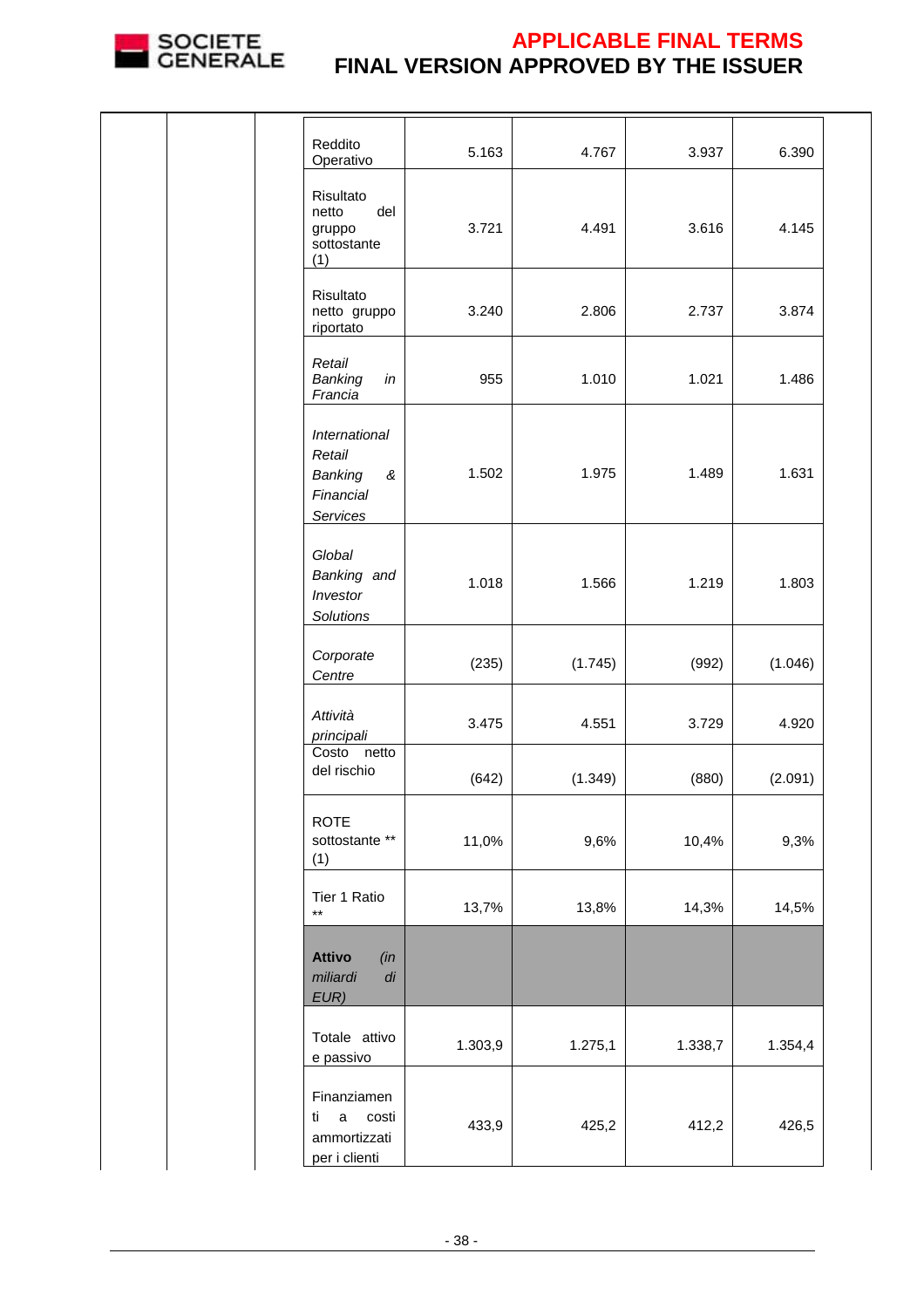

|                                                                                                                                                                                                                                                                                                                                                                                                                                                                                        | Depositi<br>clienti                                                                                                                                                                  | $411,4*$                                  | 410,6                                                                                                                                                                           | 396,7 | 421,0  |  |
|----------------------------------------------------------------------------------------------------------------------------------------------------------------------------------------------------------------------------------------------------------------------------------------------------------------------------------------------------------------------------------------------------------------------------------------------------------------------------------------|--------------------------------------------------------------------------------------------------------------------------------------------------------------------------------------|-------------------------------------------|---------------------------------------------------------------------------------------------------------------------------------------------------------------------------------|-------|--------|--|
|                                                                                                                                                                                                                                                                                                                                                                                                                                                                                        | <b>Patrimonio</b><br><b>Netto</b><br>(in<br>miliardi<br>di<br>EUR)                                                                                                                   |                                           |                                                                                                                                                                                 |       |        |  |
|                                                                                                                                                                                                                                                                                                                                                                                                                                                                                        | Patrimonio<br>netto, Quota<br>di gruppo                                                                                                                                              | 60,6                                      | 59,4                                                                                                                                                                            | 60,3  | 62,0   |  |
|                                                                                                                                                                                                                                                                                                                                                                                                                                                                                        | Partecipazio<br>di<br>ni<br>minoranza                                                                                                                                                | 4,6                                       | 4,7                                                                                                                                                                             | 4,5   | 3,7    |  |
|                                                                                                                                                                                                                                                                                                                                                                                                                                                                                        | <b>Rendiconto</b><br>finanziario<br>(in miliardi di<br>EUR)                                                                                                                          |                                           |                                                                                                                                                                                 |       |        |  |
|                                                                                                                                                                                                                                                                                                                                                                                                                                                                                        | Flussi netti in<br>entrata<br>(uscita) delle<br>disponibilità<br>liquide<br>e<br>mezzi<br>equivalenti                                                                                | N/A                                       | 18.023                                                                                                                                                                          | N/A   | 18.442 |  |
| * Il 5 novembre 2018, il Gruppo ha firmato un accordo per la cessione di Euro Bank. I contributi di<br>questa entità al bilancio del Gruppo includono principalmente 2.797 milioni di finanziamenti, 938<br>milioni di euro dovuti alle banche e 1.675 milioni di depositi dei clienti. Nessuna perdita non<br>realizzata deve essere accantonata nel conto economico al 30 settembre 2018.<br>** Tali rapporti finanziari non sono sottoposti né a revisione né a revisione limitata. |                                                                                                                                                                                      |                                           |                                                                                                                                                                                 |       |        |  |
| (1)<br>Rettificato per elementi non economici (in Q3 17 e 9M 17) e per elementi eccezionali, e<br>linearizzazione di IFRIC 21.<br>A partire dal 1/1/2018, l'impatto dell'attuazione dell'IFRS 9 ammonta a -14 punti base sul Common<br>Equity Tier 1 a pieno carico e a -945 M EUR sul Patrimonio netto, Quota di gruppo.                                                                                                                                                              |                                                                                                                                                                                      |                                           |                                                                                                                                                                                 |       |        |  |
|                                                                                                                                                                                                                                                                                                                                                                                                                                                                                        |                                                                                                                                                                                      |                                           | Dichiarazione relativa all'assenza di cambiamenti sostanzialmente pregiudizievoli delle<br>prospettive del garante dalla data di pubblicazione dell'ultimo bilancio certificato |       |        |  |
|                                                                                                                                                                                                                                                                                                                                                                                                                                                                                        |                                                                                                                                                                                      |                                           | Non si sono verificati cambiamenti sostanzialmente pregiudizievoli nelle prospettive di Société<br>Générale successivamente alla data del 31 dicembre 2017.                     |       |        |  |
|                                                                                                                                                                                                                                                                                                                                                                                                                                                                                        |                                                                                                                                                                                      |                                           | Cambiamenti significativi relativi alla situazione finanziaria o commerciale del garante<br>successivi al periodo cui si riferiscono i dati storico-finanziari                  |       |        |  |
|                                                                                                                                                                                                                                                                                                                                                                                                                                                                                        | Non Applicabile. Non si è verificato alcun cambiamento rilevante nella posizione finanziaria o                                                                                       |                                           |                                                                                                                                                                                 |       |        |  |
|                                                                                                                                                                                                                                                                                                                                                                                                                                                                                        | commerciale di Société Générale successivamente alla data del 30 settembre 2018.<br>B.19/B.13: Eventi recenti relativi al garante che rilevano, in misura sostanziale, ai fini della |                                           |                                                                                                                                                                                 |       |        |  |
|                                                                                                                                                                                                                                                                                                                                                                                                                                                                                        |                                                                                                                                                                                      | valutazione della solvibilità del garante | Non Applicabile. Non si sono verificati eventi recenti relativi a Société Générale che rilevano, in                                                                             |       |        |  |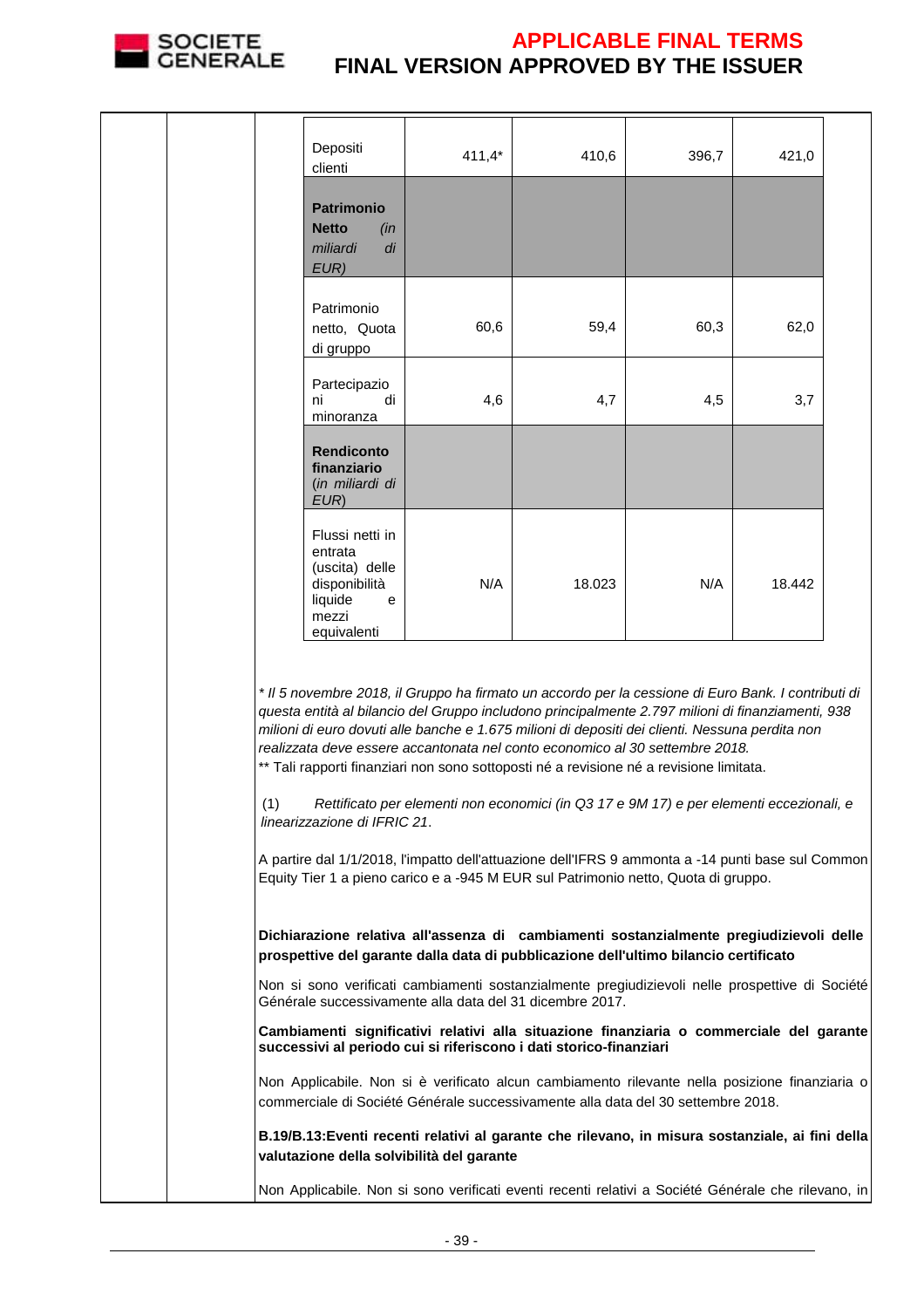

| misura sostanziale, ai fini della valutazione della sua solvibilità.                                                                                                                                                                     |
|------------------------------------------------------------------------------------------------------------------------------------------------------------------------------------------------------------------------------------------|
| B.19/B.14:Dichiarazione in ordine alla eventuale dipendenza del garante da altre entità del<br>gruppo                                                                                                                                    |
| Per le informazioni sulla posizione di Société Générale all'interno del Gruppo si rimanda<br>all'Elemento B.5 che precede.                                                                                                               |
| Société Générale è la holding finale del Gruppo. Tuttavia, Société Générale gestisce anche una<br>propria attività e non opera semplicemente in qualità di holding rispetto alle proprie controllate.                                    |
| B.19/B.15: Descrizioni delle attività principali del garante                                                                                                                                                                             |
| Si rimanda all'Elemento B.19/B.5 che precede.                                                                                                                                                                                            |
| B.19/B.16: Per quanto a conoscenza del garante, soggetto da cui il garante è controllato o<br>partecipato, direttamente o indirettamente, e descrizione della natura di tale controllo                                                   |
| Non Applicabile. Per quanto a sua conoscenza, Société Générale non é controllata, né<br>partecipata, direttamente o indirettamente (ai sensi delle leggi francesi), da alcun'altra entità.                                               |
| B.19/B.17: Rating creditizi assegnati al garante o ai relativi titoli di debito                                                                                                                                                          |
| Société Générale ha un rating di A(high) assegnato da DBRS, A assegnato da Fitch Ratings, A1<br>assegnato da Moody's Investors Services, A assegnato da Rating and Investment Information,<br>Inc. e A assegnato da Standard and Poor's. |

|     | Sezione C - Strumenti finanziari   |                                                                                                                                                                                               |
|-----|------------------------------------|-----------------------------------------------------------------------------------------------------------------------------------------------------------------------------------------------|
| C.1 | Tipologia e                        | Le Obbligazioni sono titoli di debito.                                                                                                                                                        |
|     | classe dei                         | Il Codice ISIN è: XS1907474099                                                                                                                                                                |
|     | titoli oggetto<br>dell'offerta e/o | Il Codice Common è: 190747409                                                                                                                                                                 |
|     | ammessi alle                       |                                                                                                                                                                                               |
|     | contrattazioni                     |                                                                                                                                                                                               |
|     | , ivi compresi                     |                                                                                                                                                                                               |
|     | i rispettivi<br>codici             |                                                                                                                                                                                               |
|     | identificativi                     |                                                                                                                                                                                               |
| C.2 | Valuta dei                         | Dollaro americano (USD)                                                                                                                                                                       |
|     | titoli oggetto                     |                                                                                                                                                                                               |
|     | di emissione                       |                                                                                                                                                                                               |
| C.5 | Descrizione di<br>eventuali        | Non Applicabile. Non vi è alcuna limitazione alla libera trasferibilità delle Obbligazioni,                                                                                                   |
|     | limitazioni                        | subordinatamente alle restrizioni di vendita e trasferimento eventualmente in vigore in                                                                                                       |
|     | alla<br>libera                     | talune giurisdizioni, incluse le limitazioni applicabili all'offerta e alla vendita a, o per conto o<br>a beneficio dei Cessionari Consentiti.                                                |
|     | trasferibilità<br>dei titoli       |                                                                                                                                                                                               |
|     |                                    |                                                                                                                                                                                               |
|     |                                    | Un Cessionario Consentito indica qualsiasi soggetto che (i) non è una U.S. person                                                                                                             |
|     |                                    | secondo la definizione di cui al Regulation S; e (ii) non è un soggetto che rientri in alcuna<br>delle definizioni di U.S. person ai fini del CEA o di qualsiasi Rule, orientamento od ordine |
|     |                                    | proposto o emesso dalla CFTC ai sensi del CEA.                                                                                                                                                |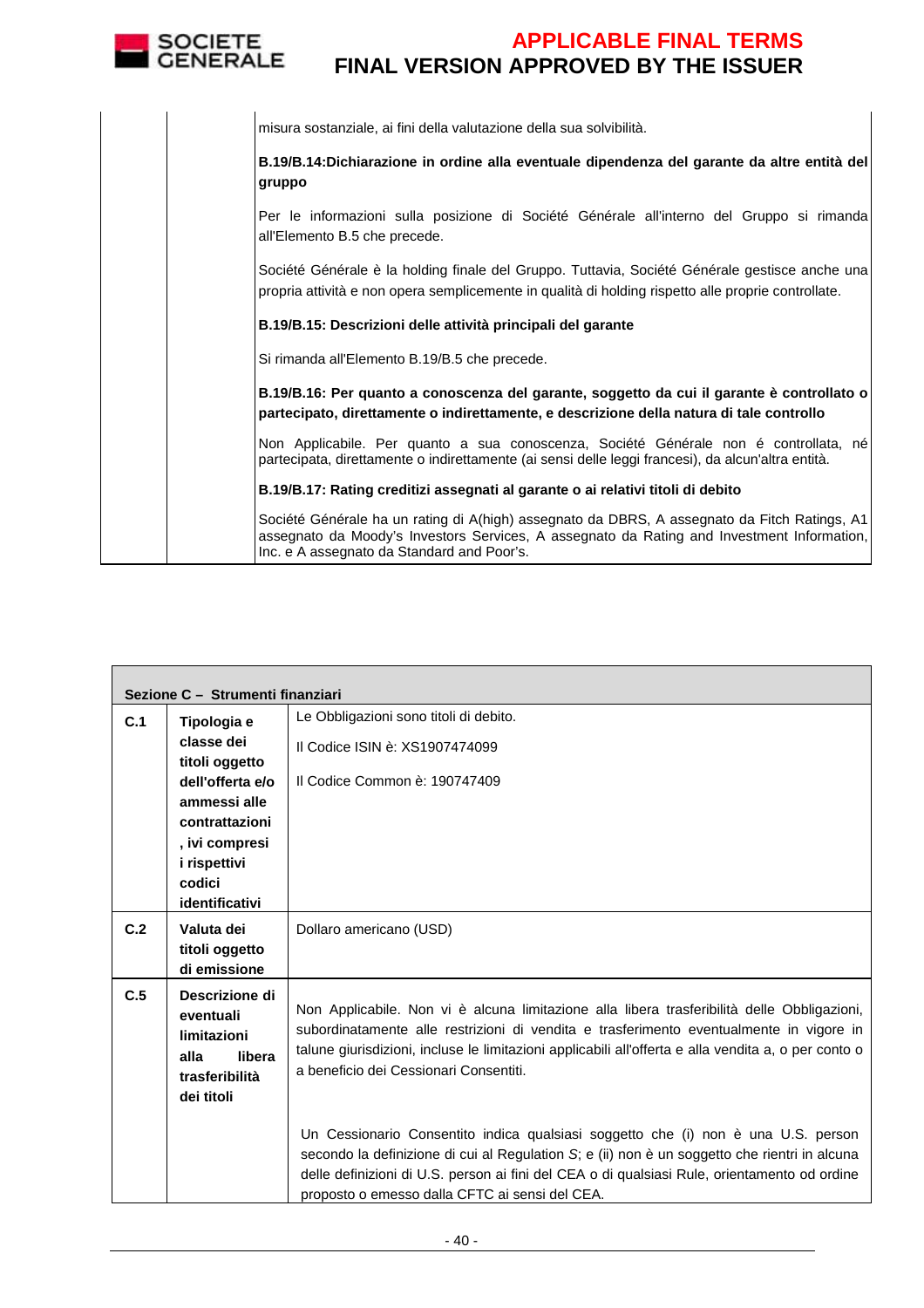

| C.8 | Diritti connessi<br>ai titoli, tra cui i<br>relativi limiti e<br>priorità | Diritti connessi ai titoli:<br>Le Obbligazioni, salvo ove rimborsate in anticipo, daranno diritto a ciascun portatore delle<br>Obbligazioni (il Portatore delle Obbligazioni a ricevere un rendimento potenziale sulle<br>Obbligazioni stesse un ammontare di rimborso alla pari alla data di scadenza e un potenziale<br>rendimento su dette Obbligazioni (si rimanda all'Elemento C.9)                                                                                                                                                                                          |
|-----|---------------------------------------------------------------------------|-----------------------------------------------------------------------------------------------------------------------------------------------------------------------------------------------------------------------------------------------------------------------------------------------------------------------------------------------------------------------------------------------------------------------------------------------------------------------------------------------------------------------------------------------------------------------------------|
|     |                                                                           | Il Portatore delle Obbligazioni avrà diritto a pretendere l'immediato pagamento di qualunque<br>importo nel caso in cui:                                                                                                                                                                                                                                                                                                                                                                                                                                                          |
|     |                                                                           | - l'Emittente non paghi o non rispetti gli altri obblighi ai sensi delle Obbligazioni                                                                                                                                                                                                                                                                                                                                                                                                                                                                                             |
|     |                                                                           | - il Garante non adempia ai propri obblighi ai sensi della Garanzia o la garanzia del Garante<br>non sia più valida; o                                                                                                                                                                                                                                                                                                                                                                                                                                                            |
|     |                                                                           | - risultino pendenti procedimenti di insolvenza o fallimento nei confronti dell'Emittente.                                                                                                                                                                                                                                                                                                                                                                                                                                                                                        |
|     |                                                                           | La modifica dei termini contrattuali delle Obbligazioni richiede necessariamente il consenso<br>dei Portatori delle Obbligazioni ai sensi delle disposizioni di un accordo di agenzia, reso<br>disponibile ai Portatori delle Obbligazioni su richiesta dell'Emittente.                                                                                                                                                                                                                                                                                                           |
|     |                                                                           | Rinuncia ai diritti di compensazione<br>I Portatori delle Obbligazioni rinunciano a qualsiasi diritto di compensazione e<br>ritenzione con riferimento alle Obbligazioni, nella misura consentita dalla legge.                                                                                                                                                                                                                                                                                                                                                                    |
|     |                                                                           | Legge applicabile                                                                                                                                                                                                                                                                                                                                                                                                                                                                                                                                                                 |
|     |                                                                           | Le Obbligazioni e qualsiasi obbligazione extra-contrattuale derivante dalle o relativa alle<br>Obbligazioni saranno disciplinati e interpretati ai sensi della legge inglese.                                                                                                                                                                                                                                                                                                                                                                                                     |
|     |                                                                           | L'Emittente accetta la competenza dei tribunali inglesi in relazione a qualunque controversia<br>nei confronti dell'Emittente, e che i Portatori delle Obbligazioni possano promuovere<br>un'azione legale innanzi a qualunque altro tribunale competente.                                                                                                                                                                                                                                                                                                                        |
|     |                                                                           | Priorità:                                                                                                                                                                                                                                                                                                                                                                                                                                                                                                                                                                         |
|     |                                                                           | Le Obbligazioni sono obbligazioni dirette, incondizionate, non garantite e non subordinate<br>dell'Emittente e saranno pari passu rispetto a tutte le altre obbligazioni dirette,<br>incondizionate, non garantite e non subordinate dell'Emittente, presenti e future, in<br>circolazione.                                                                                                                                                                                                                                                                                       |
|     |                                                                           | Limiti ai diritti connessi ai titoli:                                                                                                                                                                                                                                                                                                                                                                                                                                                                                                                                             |
|     |                                                                           | - L'Emittente potrà rimborsare anticipatamente le Obbligazioni sulla base del loro valore di<br>mercato per motivi di natura fiscale o nel caso in cui si verifichino eventi straordinari che<br>incidano sugli strumenti sottostanti o nel caso in cui si verifichi un ulteriore(i) evento(i) di<br>turbativa.                                                                                                                                                                                                                                                                   |
|     |                                                                           | - L'Emittente potrà apportare modifiche alle condizioni in caso di correzioni che incidano sullo<br>strumento sottostante, e, al verificarsi di eventi straordinari che incidano sullo(gli)<br>strumento(i) sottostante(i) o al verificarsi di ulteriori eventi di turbativa, l'Emittente potrà<br>procedere alla sostituzione dello(gli) strumento(i) sottostante(i) con un(dei) nuovo(i)<br>strumento(i) sottostante(i), o alla deduzione da qualunque somma dovuta dell'aumento del<br>costo di copertura, ed in ogni caso senza il consenso dei Portatori delle Obbligazioni; |
|     |                                                                           | - L'Emittente potrà procedere alla monetizzazione di tutto o parte degli importi dovuti fino alla<br>data di scadenza delle Obbligazioni nel caso in cui si verifichino eventi straordinari che<br>incidano sugli strumenti sottostanti o nel caso in cui si verifichi un ulteriore(i) evento(i) di<br>turbativa.                                                                                                                                                                                                                                                                 |
|     |                                                                           | - i diritti al pagamento di capitale e interessi si prescriveranno entro un periodo di dieci anni<br>(per quanto riguarda il capitale) e cinque anni (per quanto riguarda gli interessi) a decorrere<br>dalla data in cui il pagamento di detti importi è divenuto per la prima volta esigibile e non sia<br>stato onorato.                                                                                                                                                                                                                                                       |
|     |                                                                           | - In caso di mancato pagamento da parte dell'Emittente, i Portatori delle Obbligazioni non<br>intraprenderanno alcun procedimento, legale o di altro tipo, né avanzeranno pretese nei<br>confronti dell'Emittente. Ciononostante, i Portatori delle Obbligazioni continueranno ad avere                                                                                                                                                                                                                                                                                           |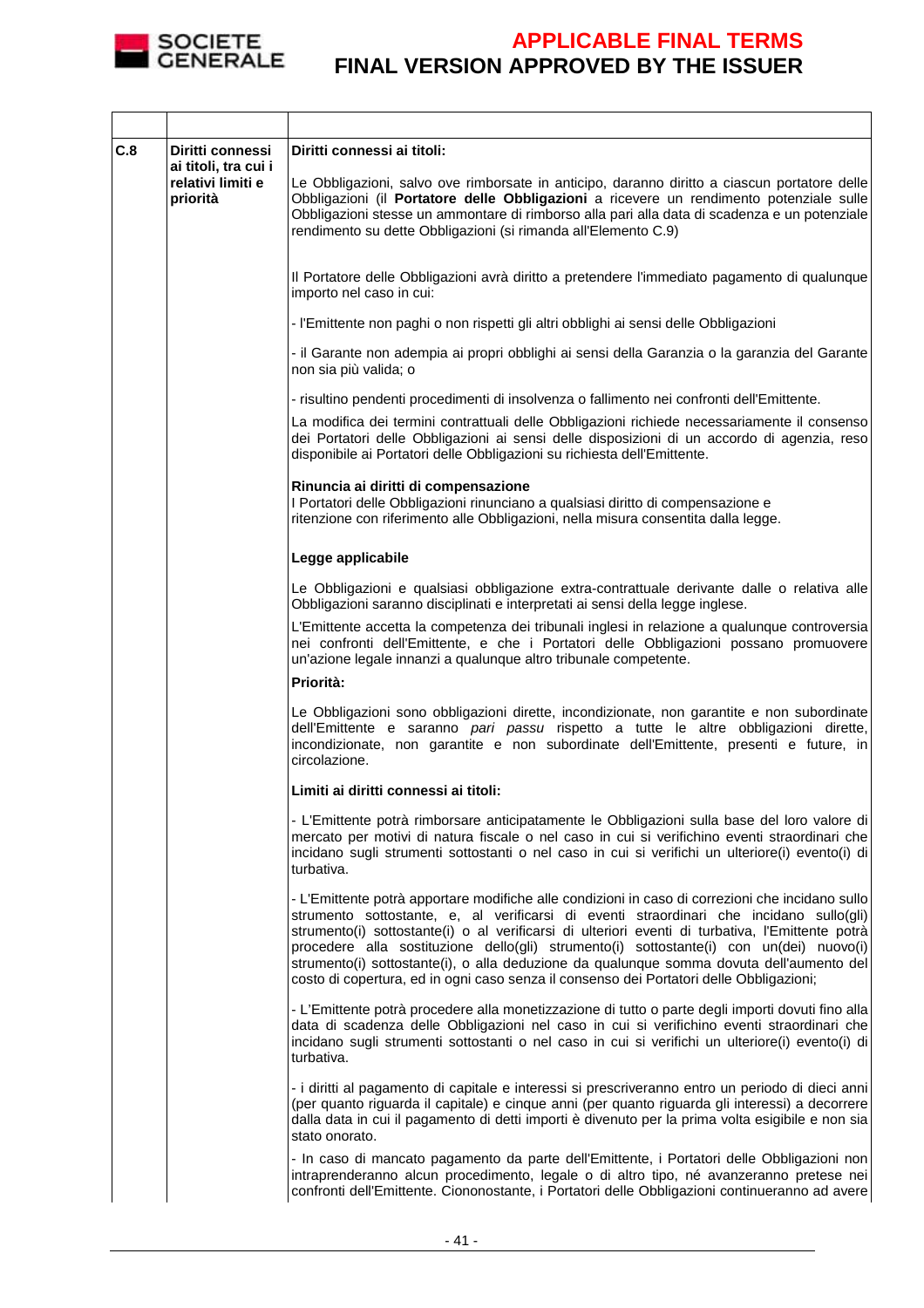|     | SOCIETE<br>GENERALE                                                       |                                                                                                                                                                             | <b>APPLICABLE FINAL TERMS</b><br><b>FINAL VERSION APPROVED BY THE ISSUER</b>                                                                                                                                                                                                                                                                                                                                                                                                                                                                                                                                                                                                |
|-----|---------------------------------------------------------------------------|-----------------------------------------------------------------------------------------------------------------------------------------------------------------------------|-----------------------------------------------------------------------------------------------------------------------------------------------------------------------------------------------------------------------------------------------------------------------------------------------------------------------------------------------------------------------------------------------------------------------------------------------------------------------------------------------------------------------------------------------------------------------------------------------------------------------------------------------------------------------------|
|     |                                                                           | <b>Tassazione</b>                                                                                                                                                           | il diritto di pretendere dal Garante il pagamento di qualunque importo non ancora pagato.                                                                                                                                                                                                                                                                                                                                                                                                                                                                                                                                                                                   |
|     |                                                                           | Autorità Fiscale, salvo ove tale ritenuta o detrazione sia richiesta a norma di legge.                                                                                      | Tutti i pagamenti relativi alle Obbligazioni, alle Ricevute e alle Cedole o previsti ai sensi della<br>Garanzia saranno effettuati senza ritenute o detrazioni in relazione a o in acconto a fronte di<br>alcuna tassa, imposta, accertamento od onere governativo di qualunque natura imposti,<br>esatti, riscossi, trattenuti o accertati, al presente o in futuro, da o per conto di qualunque                                                                                                                                                                                                                                                                           |
|     |                                                                           | importo in quel momento dovuto ed esigibile.                                                                                                                                | Nel caso in cui sia necessario detrarre o trattenere qualunque importo in relazione a o per<br>conto di qualunque Autorità Fiscale, il relativo Emittente o, a seconda dei casi, il Garante<br>provvederà (salvo che in determinate circostanze), nella misura massima consentita dalla<br>legge, a versare tale importo aggiuntivo ove necessario, in modo che ciascun Portatore delle<br>Obbligazioni, Portatore delle Ricevute o Portatore delle Cedole percepisca, dopo la<br>detrazione o ritenuta a fronte di tali tasse, imposte, accertamenti od oneri governativi, l'intero                                                                                        |
|     |                                                                           | ad esso relativo o (ii) che siano imposte ai sensi della Sezione 871(m) del Codice.                                                                                         | Nonostante le disposizioni precedenti, in nessun caso l'Emittente o, a seconda dei casi, il<br>Garante, sarà tenuto al pagamento di qualsivoglia importo addizionale in relazione alle<br>Obbligazioni, Ricevute o Cedole a fronte di eventuali ritenute o detrazioni (i) che siano<br>richieste ai sensi di un accordo descritto nella Sezione 1471(b) dell'Internal Revenue Code<br>del 1986 (il " Codice") o altrimenti imposte in base alle Sezioni dalla 1471 alla 1474 del<br>Codice, ogni regolamento o accordo a norma dello stesso, o qualsiasi interpretazione<br>ufficiale di ciò, ovvero qualsivoglia legge che dia attuazione ad un approccio intergovernativo |
|     |                                                                           | Dove:                                                                                                                                                                       |                                                                                                                                                                                                                                                                                                                                                                                                                                                                                                                                                                                                                                                                             |
|     |                                                                           | relativa autorità di riferimento che abbia potere in materia fiscale.                                                                                                       | Per Giurisdizione Fiscale si intende il Lussemburgo ovvero qualsivoglia struttura politica o                                                                                                                                                                                                                                                                                                                                                                                                                                                                                                                                                                                |
| C.9 | Procedure per<br>l'esercizio dei<br>diritti:<br>interesse,<br>rendimento. | La data di emissione delle Obbligazioni è il 29/03/2019 (la Data di Emissione) e ciascuna<br>Obbligazione avrà una denominazione specificata di USD 2 000 (la Denominazione |                                                                                                                                                                                                                                                                                                                                                                                                                                                                                                                                                                                                                                                                             |
|     | rimborso e                                                                | Specificata)<br>Interessi:                                                                                                                                                  |                                                                                                                                                                                                                                                                                                                                                                                                                                                                                                                                                                                                                                                                             |
|     | rappresentant<br>i e dei<br>Portatori delle<br>Obbligazioni               | Interessi)                                                                                                                                                                  | La data di decorrenza degli interessi è: la Data di Emissione (la Data di Decorrenza degli                                                                                                                                                                                                                                                                                                                                                                                                                                                                                                                                                                                  |
|     |                                                                           | Tasso(i) di interesse:                                                                                                                                                      | 2% per anno, pagabile annualmente in<br>via posticipata                                                                                                                                                                                                                                                                                                                                                                                                                                                                                                                                                                                                                     |
|     |                                                                           | Periodo(i) Specificato(i) / Data(e) di<br>Pagamento Interessi(i)<br>(GG/MM/AAAA)                                                                                            | 29/03/2020; 29/03/2021                                                                                                                                                                                                                                                                                                                                                                                                                                                                                                                                                                                                                                                      |
|     |                                                                           | <b>Importo Cedola Fissa</b>                                                                                                                                                 | Salvo in caso di rimborso anticipato, in<br>ogni Data di Pagamento Interessi,<br>l'Emittente dovrà pagare ai Portatori<br>delle<br>Obbligazioni,<br>per<br>ogni<br>Obbligazione, un importo determinato<br>dall'Agente di Calcolo, come segue:                                                                                                                                                                                                                                                                                                                                                                                                                              |
|     |                                                                           |                                                                                                                                                                             | Tasso di Interesse x Denominazione<br>Specifica x Frazione Giorni di Calcolo                                                                                                                                                                                                                                                                                                                                                                                                                                                                                                                                                                                                |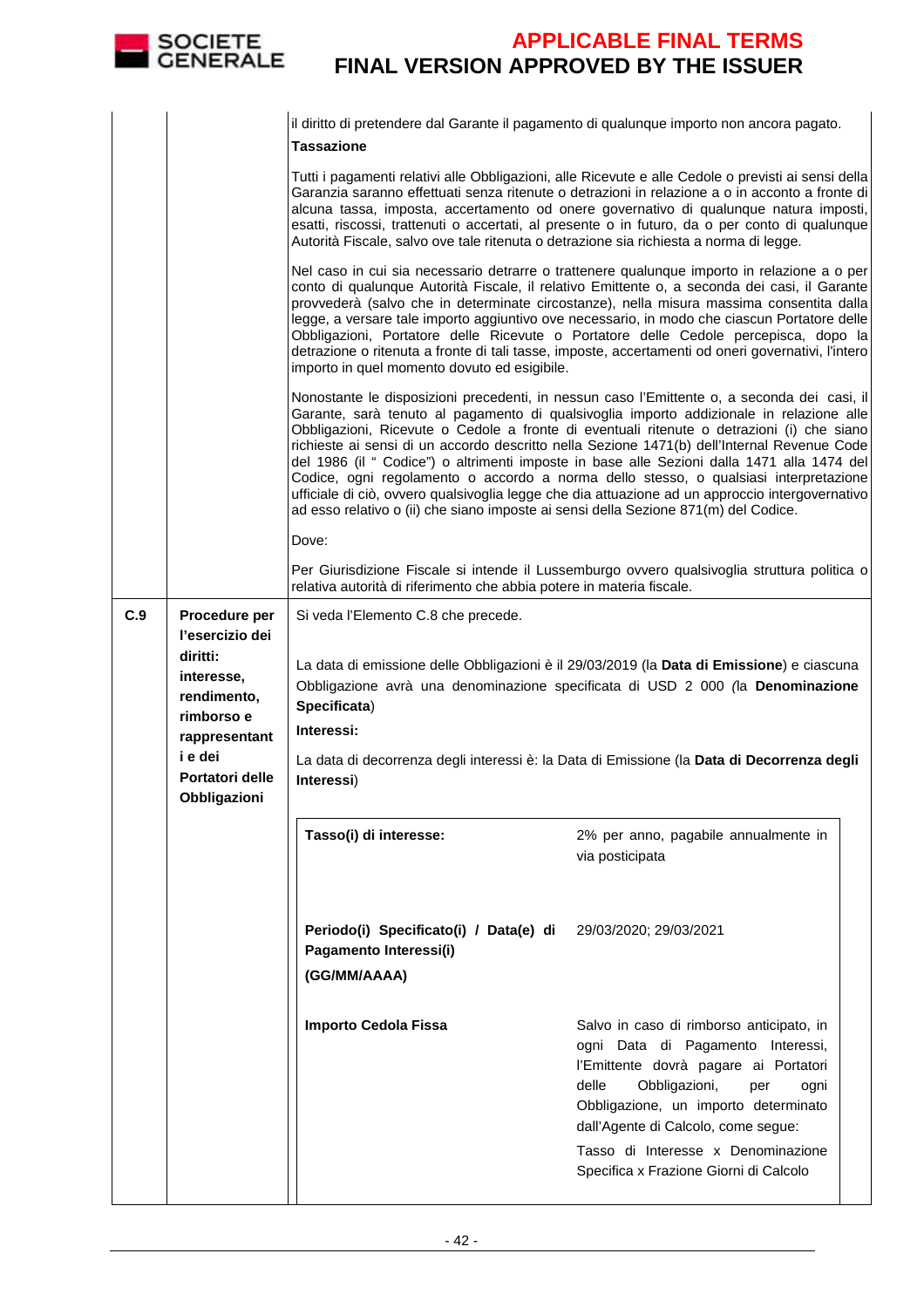

|  | Frazione Giorni di Calcolo:                                             | Effettivi/Giorni<br>Giorni<br>Effettivi<br>(Actual/Actual) (ISDA)                                                                                                                                                                    |
|--|-------------------------------------------------------------------------|--------------------------------------------------------------------------------------------------------------------------------------------------------------------------------------------------------------------------------------|
|  | Importo Interessi Strutturati                                           | Salvo ove rimborsati in anticipo, alla<br>Data Pagamento Interessi(i) (i = 1),<br>l'Emittente pagherà ai Portatori delle<br>Obbligazioni, per ciascuna Obbligazione,<br>un importo determinato dall'Agente di<br>Calcolo come segue: |
|  |                                                                         | Scenario 1:                                                                                                                                                                                                                          |
|  |                                                                         | Se<br>alla<br>Data<br>Valutazione(i),<br>Performance(i) è superiore a 0%, allora:                                                                                                                                                    |
|  |                                                                         | Importo<br>Interessi<br>Strutturati(i)<br>$=$<br>Denominazione<br>Specificata<br>X<br>Performance(i)                                                                                                                                 |
|  |                                                                         | <b>Scenario 2:</b>                                                                                                                                                                                                                   |
|  |                                                                         | alla<br>Se<br>Valutazione(i),<br>Data<br>Performance(i) è inferiore o uguale a<br>0%, allora:                                                                                                                                        |
|  |                                                                         | Importo Interessi Strutturati(i) = 0 (zero)                                                                                                                                                                                          |
|  | Periodi<br><b>Specificati/Date</b><br>Interessi<br>Pagamento Interessi: | Data Pagamento Interessi(1): La Data di<br>Scadenza                                                                                                                                                                                  |
|  | Definizioni relative alla(e) data(e):                                   | Applicabile                                                                                                                                                                                                                          |
|  | Data di Valutazione(0):<br>(GG/MM/AAAA)                                 | 29/03/2019                                                                                                                                                                                                                           |
|  | Data di Valutazione(i);<br>$(i = 1)$                                    | 22/03/2022                                                                                                                                                                                                                           |
|  | (GG/MM/AAAA)<br>Definizioni relative al Prodotto:                       | Applicabile, nel rispetto delle previsioni<br>della Condizione 4 dei Termini e<br>Condizioni Aggiuntivi relativi alle Formule                                                                                                        |
|  | Performance(i)<br>$(i=1)$                                               | Indica (S(i) / S(0)) - 100%                                                                                                                                                                                                          |
|  | S(i)<br>(i da 0 a 1)                                                    | Indica<br>rispetto<br>Data<br>ad<br>ogni<br>Valutazione(i) il Prezzo di Chiusura del<br>Sottostante                                                                                                                                  |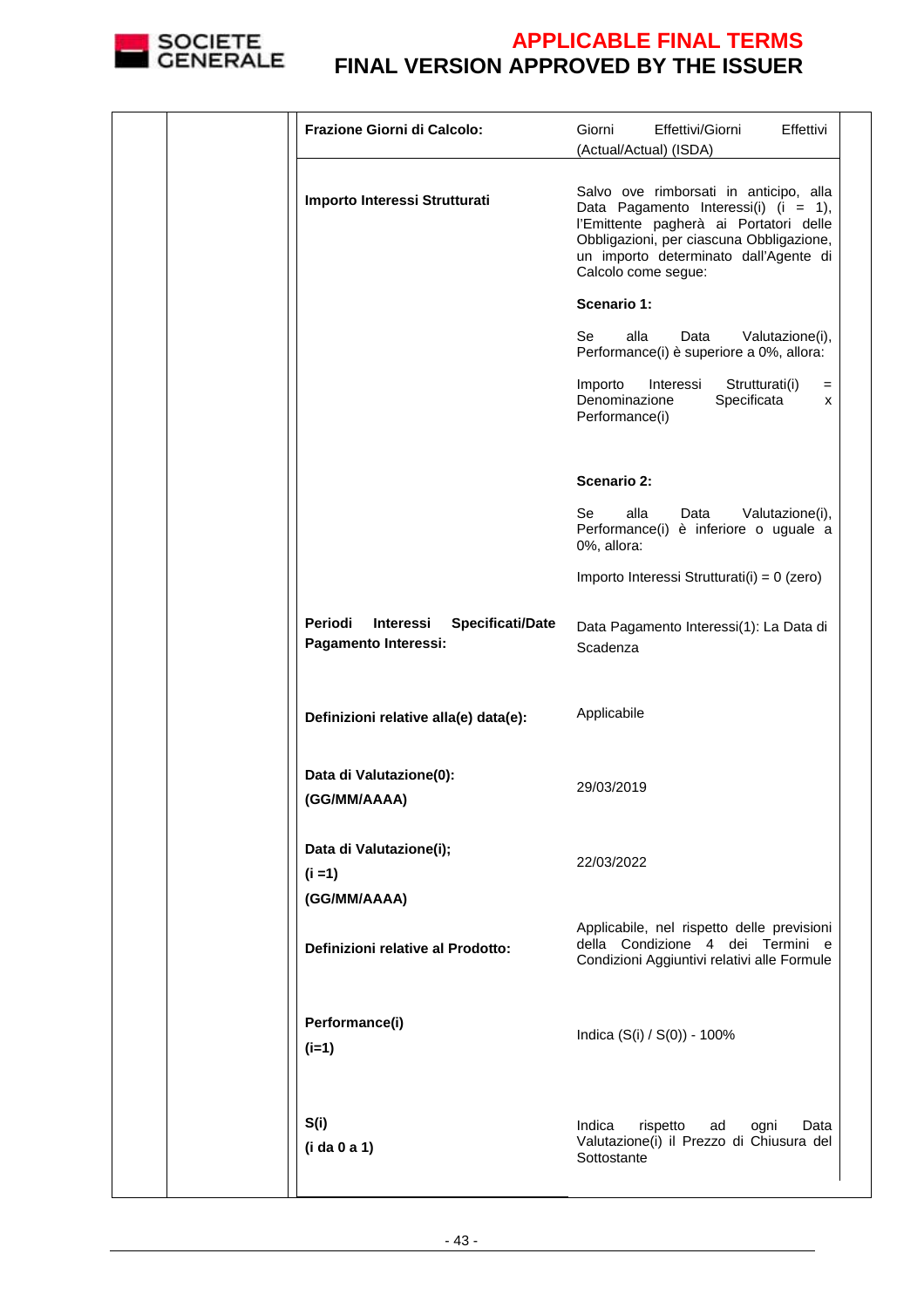

|      |                                                                                                                                                                                                                                                                                           | Sottostante:<br>Il tipo di sottostante è: indice<br>elettroniche.                                                                                                                                                                                                             |                                   |                                |  | Informazioni relative al sottostante sono disponibili sui seguenti siti web o pagine                                                                                             |                      |
|------|-------------------------------------------------------------------------------------------------------------------------------------------------------------------------------------------------------------------------------------------------------------------------------------------|-------------------------------------------------------------------------------------------------------------------------------------------------------------------------------------------------------------------------------------------------------------------------------|-----------------------------------|--------------------------------|--|----------------------------------------------------------------------------------------------------------------------------------------------------------------------------------|----------------------|
|      |                                                                                                                                                                                                                                                                                           | Nome dell'<br><b>Indice</b>                                                                                                                                                                                                                                                   | <b>Bloomberg</b><br><b>Ticker</b> | <b>Sponsor</b><br>dell' Indice |  | <b>Mercato Regolamentato</b>                                                                                                                                                     | <b>Sito internet</b> |
|      |                                                                                                                                                                                                                                                                                           | Solactive<br>Sustainable<br>Development<br>Goals Impact<br>Index                                                                                                                                                                                                              | <b>SOLSDG</b>                     | Solactive<br>AG                |  | Ciascun mercato sul quale<br>i titoli compresi nell'indice<br>sono negoziati, come di<br>volta in volta determinato<br>dallo Sponsor Indice                                      | www.solactive.com    |
|      |                                                                                                                                                                                                                                                                                           | Rimborso:                                                                                                                                                                                                                                                                     |                                   |                                |  |                                                                                                                                                                                  |                      |
|      |                                                                                                                                                                                                                                                                                           | Importo di Rimborso Finale                                                                                                                                                                                                                                                    |                                   |                                |  | Salvo ove rimborsati in anticipo, l'Emittente<br>rimborserà le Obbligazioni alla Data di<br>Scadenza, ai sensi delle seguenti previsioni<br>in relazione a ciascuna Obbligazione |                      |
|      |                                                                                                                                                                                                                                                                                           |                                                                                                                                                                                                                                                                               |                                   |                                |  | di<br>Rimborso<br>Importo<br>Denominazione Specificata x 100%                                                                                                                    | Finale<br>Ξ          |
|      |                                                                                                                                                                                                                                                                                           | Data di Scadenza                                                                                                                                                                                                                                                              |                                   |                                |  | La Data di Scadenza delle Obbligazioni<br>sarà il 29/03/2022                                                                                                                     |                      |
|      |                                                                                                                                                                                                                                                                                           | Rappresentante dei Portatori delle Obbligazioni:<br>Non Applicabile. Poiché le Obbligazioni sono disciplinate dal diritto inglese, non esiste<br>alcun Rappresentante dei Portatori delle Obbligazioni.                                                                       |                                   |                                |  |                                                                                                                                                                                  |                      |
| C.10 | <b>Spiegazione</b>                                                                                                                                                                                                                                                                        | Si veda il precedente Elemento C.9.                                                                                                                                                                                                                                           |                                   |                                |  |                                                                                                                                                                                  |                      |
| C.11 | chiara e<br>comprensibile<br>che consenta<br>agli investitori<br>di<br>comprendere<br>come il valore<br>del proprio<br>investimento<br>sia influenzato<br>dal valore<br>dello(gli)<br>strumento(i)<br>sottostante(i),<br>specialmente<br>nei casi in cui i<br>rischi sono più<br>evidenti | Il valore delle Obbligazioni e il pagamento di uno degli importi cedolari a un Portatore delle<br>Obbligazioni alla relativa data di pagamento degli interessi dipenderanno dalla performance<br>dell(e)' attività sottostante(i), alla(e) relativa(e) data(e) di valutazione |                                   |                                |  |                                                                                                                                                                                  |                      |
|      | Se i titoli offerti<br>sono o saranno                                                                                                                                                                                                                                                     | Sarà presentata domanda di ammissione alla negoziazione delle Obbligazioni su EuroTLX,<br>un Sistema Multilaterale di Negoziazione organizzato e gestito da EuroTLX Sim S.p.A                                                                                                 |                                   |                                |  |                                                                                                                                                                                  |                      |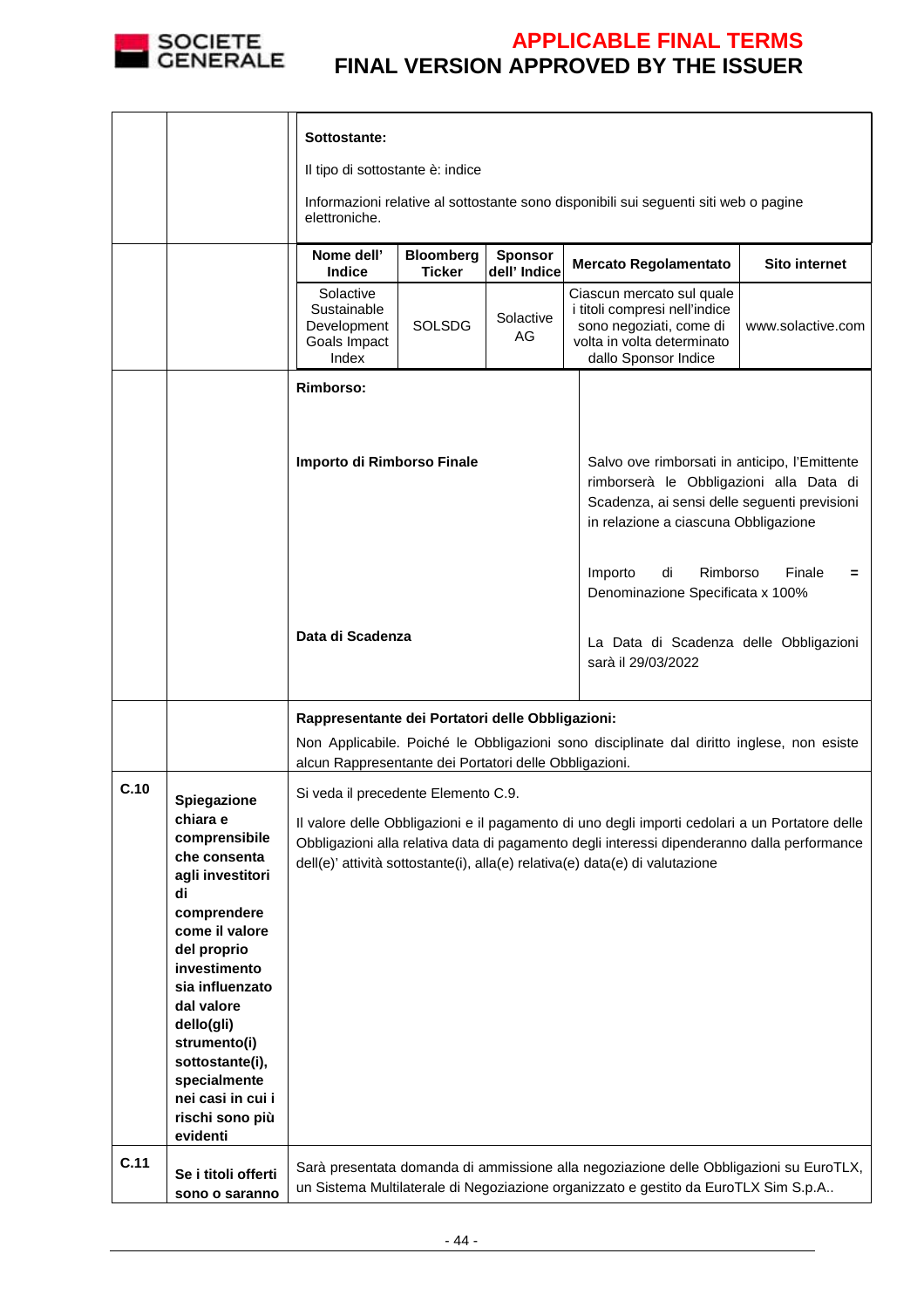

 $\overline{\phantom{0}}$ 

| oggetto di una  |  |  |  |
|-----------------|--|--|--|
| domanda di      |  |  |  |
| ammissione      |  |  |  |
| alla            |  |  |  |
| negoziazione ai |  |  |  |
| fini di         |  |  |  |
| ottenerne la    |  |  |  |
| distribuzione   |  |  |  |
| su un mercato   |  |  |  |
| regolamentato   |  |  |  |
| o in altri      |  |  |  |
| mercati         |  |  |  |
| equivalenti,    |  |  |  |
| con             |  |  |  |
| indicazione dei |  |  |  |
| mercati in      |  |  |  |
| questione       |  |  |  |
|                 |  |  |  |

|     | Sezione D - Rischi                                |                                                                                                                                                                                                                                              |
|-----|---------------------------------------------------|----------------------------------------------------------------------------------------------------------------------------------------------------------------------------------------------------------------------------------------------|
| D.2 | Principali informazioni<br>relative ai principali | Un investimento nelle Obbligazioni comporta dei rischi che devono essere<br>valutati<br>decisione<br>prima<br>di<br>qualsiasi<br>di<br>investimento.                                                                                         |
|     | rischi specifici<br>dell'emittente                | In particolare, il Gruppo è esposto ai rischi intrinseci della propria attività<br>principale, inclusi:                                                                                                                                      |
|     |                                                   | Rischi economici globali:                                                                                                                                                                                                                    |
|     |                                                   | L'economia globale e i mercati finanziari continuano a presentare alti livelli di<br>incertezza, che potrebbero incidere significativamente e negativamente sulle<br>attività, la situazione finanziaria e i risultati economici del Gruppo. |
|     |                                                   | I risultati del Gruppo potrebbero essere influenzati dall'esposizione ai mercati<br>regionali.                                                                                                                                               |
|     |                                                   | Il gruppo opera in settori molto competitivi, anche nel proprio mercato<br>nazionale.                                                                                                                                                        |
|     |                                                   | Rischi di credito:                                                                                                                                                                                                                           |
|     |                                                   | Il Gruppo è esposto al rischio di controparte ed al rischio di concentrazione.                                                                                                                                                               |
|     |                                                   | Le strategie di copertura del Gruppo non possono impedire tutti i rischi di<br>perdite.                                                                                                                                                      |
|     |                                                   | I risultati operativi e la situazione finanziaria del Gruppo possono essere<br>sottoposti ad effetti pregiudizievoli da un aumento significativo di nuove<br>disposizioni o di disposizioni inadeguate.<br>Rischi di mercato:                |
|     |                                                   | Il declino protratto dei mercati finanziari o la ridotta liquidità in tali mercati<br>possono rendere più difficile la vendita di beni o il trasferimento di posizioni<br>commerciali e potrebbero portare a perdite materiali.              |
|     |                                                   | La volatilità dei mercati finanziari può causare al Gruppo perdite significative<br>relativamente alle sue attività commerciali e di investimento.                                                                                           |
|     |                                                   | La solidità finanziaria e la condotta di altri istituti finanziari e operatori di mercato<br>potrebbero influire negativamente sul Gruppo.                                                                                                   |
|     |                                                   | Il Gruppo può generare minori proventi dalle intermediazioni e da altre attività<br>su commissione o a pagamento nei periodi di flessione del mercato.                                                                                       |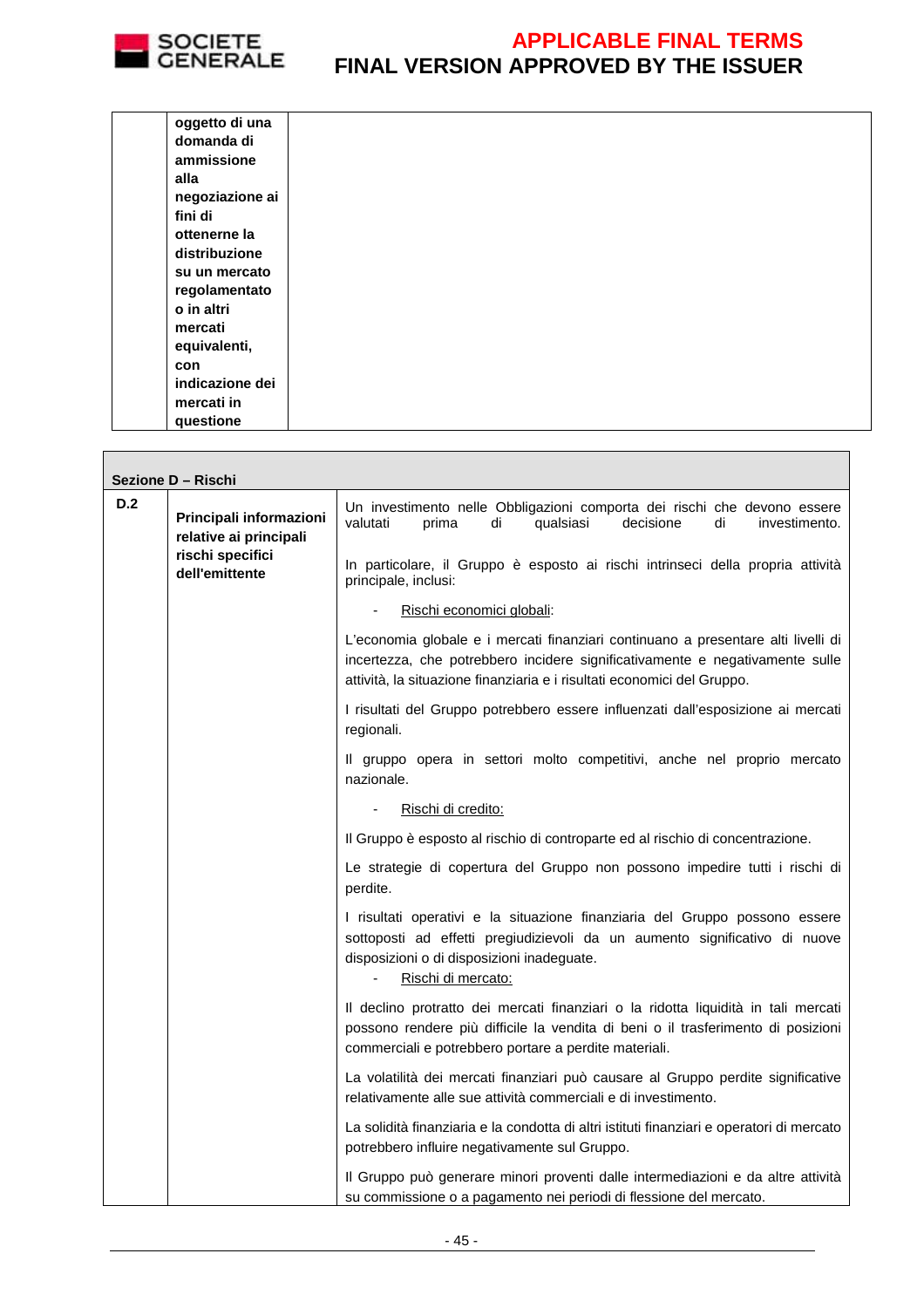

|  | Rischi operativi:                                                                                                                                                                                                                                                                                                                                                                                                                                                                      |
|--|----------------------------------------------------------------------------------------------------------------------------------------------------------------------------------------------------------------------------------------------------------------------------------------------------------------------------------------------------------------------------------------------------------------------------------------------------------------------------------------|
|  | Il sistema di gestione del rischio del Gruppo potrebbe non essere efficace e può<br>esporre il Gruppo a rischi non identificati o imprevisti, che potrebbero portare a<br>perdite significative.                                                                                                                                                                                                                                                                                       |
|  | Il fallimento delle operazioni, la conclusione ed i vincoli di capacità che<br>interessano le istituzioni con le quali il Gruppo intrattiene relazioni commerciali,<br>o il guasto o la violazione dei sistemi informatici del Gruppo, potrebbero tradursi<br>in perdite.                                                                                                                                                                                                              |
|  | Al fine di redigere il proprio bilancio consolidato conformemente con gli IFRS<br>come adottati dall'Unione Europea, il Gruppo si affida ad ipotesi e stime che, se<br>non corrette, potrebbero avere un impatto significativo sul bilancio.                                                                                                                                                                                                                                           |
|  | La capacità del Gruppo di attrarre e trattenere personale qualificato nonché<br>cambiamenti significativi nel quadro normativo relativo a personale e<br>retribuzioni, possono materialmente influire negativamente sui rendimenti del<br>Gruppo.                                                                                                                                                                                                                                      |
|  | Se il Gruppo effettua un'acquisizione può non essere in grado di gestire il<br>processo di integrazione in un modo economicamente efficace o ottenere i<br>benefici attesi.                                                                                                                                                                                                                                                                                                            |
|  | Il Gruppo può incorrere in perdite quale conseguenza di eventi imprevisti o<br>catastrofici, inclusi attacchi terroristici e disastri naturali.<br>Rischio strutturale di interesse e di cambio:                                                                                                                                                                                                                                                                                       |
|  | Le variazioni dei tassi di interesse possono influenzare negativamente l'attività<br>bancaria e di asset management del Gruppo.                                                                                                                                                                                                                                                                                                                                                        |
|  | Le fluttuazioni dei tassi di cambio potrebbero influire negativamente sui risultati<br>operativi del Gruppo.<br>Rischio liquidità:                                                                                                                                                                                                                                                                                                                                                     |
|  | Il Gruppo dipende dall'accesso ai finanziamenti e da altre fonti di liquidità, che<br>possono essere limitate per motivi indipendenti dalla sua volontà.<br>Rischi regolamentari e reputazionali, contenzioso:                                                                                                                                                                                                                                                                         |
|  | I danni reputazionali potrebbero danneggiare la posizione di concorrenza del<br>Gruppo.                                                                                                                                                                                                                                                                                                                                                                                                |
|  | Il Gruppo è esposto a rischi legali che potrebbero influire negativamente sulla<br>sua situazione finanziaria e sul risultato delle operazioni.                                                                                                                                                                                                                                                                                                                                        |
|  | Il Gruppo è soggetto a un ampio quadro di vigilanza e regolamentazione in<br>ciascuno dei paesi in cui opera ed i cambiamenti di questi regimi potrebbero<br>avere un effetto significativo sulle attività e sui costi del Gruppo, nonché<br>sull'ambiente finanziario ed economico in cui questo opera.<br>Una serie di misure eccezionali adottate dai governi, dalle banche centrali e<br>dalle autorità di regolamentazione potrebbe essere modificata o conclusa, e le<br>misure. |
|  | <u>Altri rischi:</u><br>Rischi relativi all'adozione del piano strategico del Gruppo.                                                                                                                                                                                                                                                                                                                                                                                                  |
|  | L'affidabilità creditizia ed i rating di credito dell'Emittente possono influenzare il<br>valore di mercato delle Obbligazioni.                                                                                                                                                                                                                                                                                                                                                        |
|  | L'imminente uscita del Regno Unito dall'Unione Europea potrebbe influenzare<br>negativamente il Gruppo.                                                                                                                                                                                                                                                                                                                                                                                |
|  | Poiché l'Emittente è parte del Gruppo, anch'esso è soggetto ai medesimi fattori                                                                                                                                                                                                                                                                                                                                                                                                        |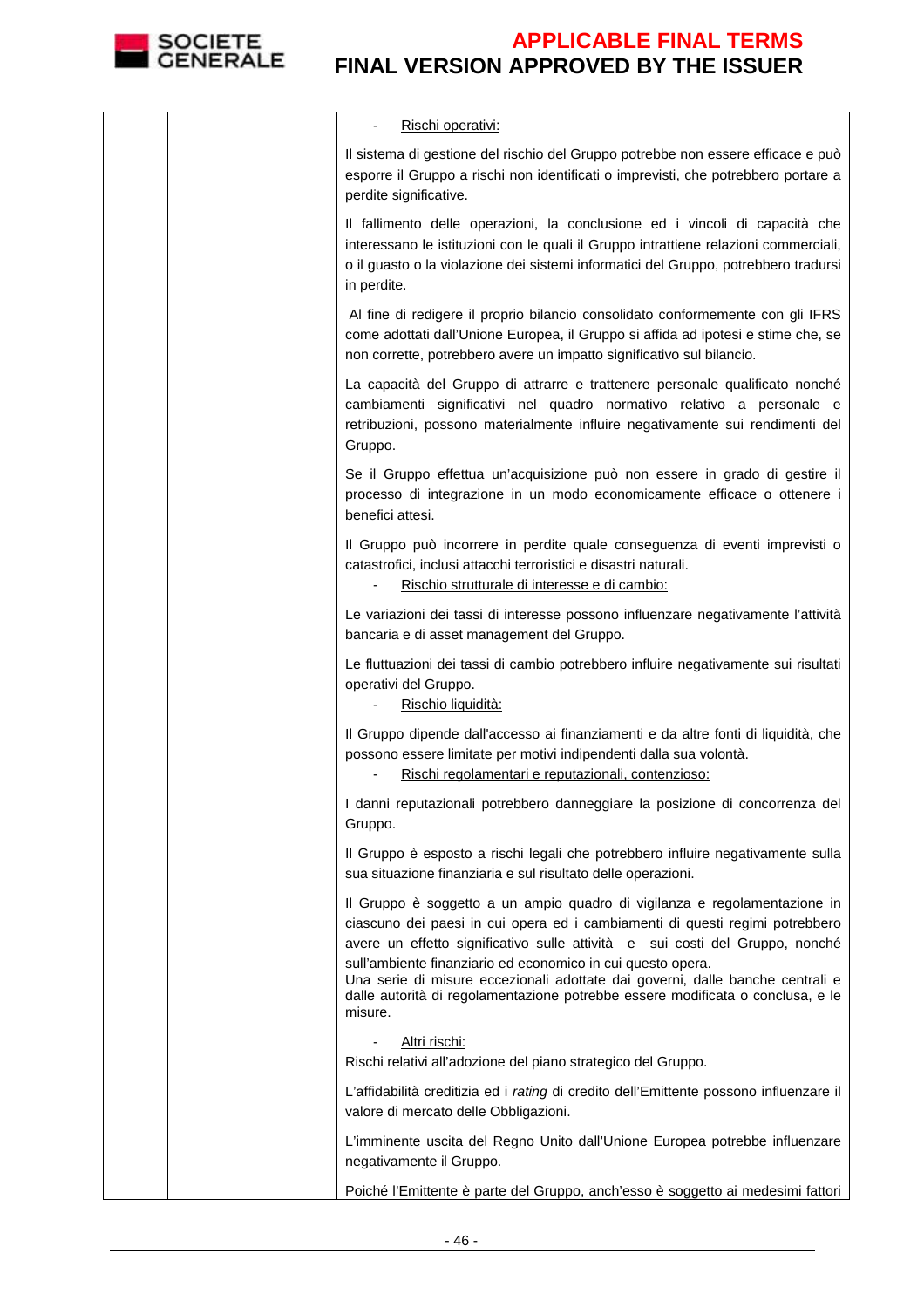

|     |                                                                                           | di rischio.                                                                                                                                                                                                                                                                                                                                                                                                                                                                                                                                                                                                                                                                                                                                                                                                                                                                                                                                                          |
|-----|-------------------------------------------------------------------------------------------|----------------------------------------------------------------------------------------------------------------------------------------------------------------------------------------------------------------------------------------------------------------------------------------------------------------------------------------------------------------------------------------------------------------------------------------------------------------------------------------------------------------------------------------------------------------------------------------------------------------------------------------------------------------------------------------------------------------------------------------------------------------------------------------------------------------------------------------------------------------------------------------------------------------------------------------------------------------------|
| D.3 | Principali informazioni<br>relative ai principali<br>rischi<br>specifici<br>dei<br>titoli | L'investimento in Obbligazioni a Tasso Fisso comporta rischi correlati alle<br>oscillazioni dei tassi di mercato, la qual cosa potrebbe incidere negativamente<br>sul valore di tali Obbligazioni.                                                                                                                                                                                                                                                                                                                                                                                                                                                                                                                                                                                                                                                                                                                                                                   |
|     |                                                                                           | I pagamenti sia in relazione al capitale sia agli interessi, e sia a scadenza che<br>ad altre date relativi alle Obbligazioni sono calcolati con riferimento a uno o più<br>sottostanti, il rendimento delle Obbligazioni si basa sulle variazioni del valore<br>del sottostante, il quale può oscillare. Si richiama l'attenzione dei futuri<br>investitori sul fatto che le Obbligazioni potrebbero essere volatili e che gli<br>investitori potrebbero non percepire alcun interesse.                                                                                                                                                                                                                                                                                                                                                                                                                                                                             |
|     |                                                                                           | I termini e le condizioni delle Obbligazioni possono prevedere disposizioni ai<br>sensi delle quali il verificarsi di determinate turbative di mercato potrebbe<br>comportare ritardi nel regolamento delle Obbligazioni ovvero determinate<br>modifiche. Inoltre, nel caso di eventi che interessino gli strumenti sottostanti, i<br>termini e le condizioni delle Obbligazioni consentono all'Emittente di sostituire<br>gli strumenti sottostanti con strumenti sottostanti nuovi, cessare l'esposizione<br>alle attività sottostanti e applicare un tasso di riferimento ai proventi così ottenuti<br>fino alla data di scadenza delle Obbligazioni, prorogare la data di scadenza<br>delle Obbligazioni, rimborsare anticipatamente le Obbligazioni sulla base del<br>relativo valore di mercato, o detrarre da qualunque importo dovuto il maggiore<br>costo di copertura, e in ciascun caso senza il preventivo consenso dei Portatori<br>delle Obbligazioni. |
|     |                                                                                           | La Garanzia costituisce un'obbligazione contrattuale generale e non garantita<br>del Garante e di nessun altro soggetto. Qualsiasi pagamento inerente alle<br>Obbligazioni è correlato altresì all'affidabilità creditizia del Garante.                                                                                                                                                                                                                                                                                                                                                                                                                                                                                                                                                                                                                                                                                                                              |
|     |                                                                                           | Si richiama l'attenzione di coloro che desiderano investire nelle Obbligazioni<br>che beneficiano della Garanzia sul fatto che, in caso di mancato pagamento da<br>parte di un Emittente, gli importi cui hanno diritto i Portatori delle Obbligazioni si<br>limiteranno agli importi ottenuti tramite un'apposita azione da promuoversi ai<br>sensi della Garanzia e in conformità ai relativi termini, ed essi non avranno<br>alcun diritto di istituire alcun procedimento, di natura giudiziaria o altrimenti, né<br>di avanzare alcuna pretesa nei confronti dell'Emittente.                                                                                                                                                                                                                                                                                                                                                                                    |
|     |                                                                                           | La Garanzia è una mera garanzia di pagamento e non una garanzia relativa alla<br>performance dell'Emittente rilevante né ad alcuno degli altri obblighi dello<br>stesso ai sensi delle Obbligazioni, che beneficiano della Garanzia.                                                                                                                                                                                                                                                                                                                                                                                                                                                                                                                                                                                                                                                                                                                                 |
|     |                                                                                           | Société Générale opererà in qualità di emittente ai sensi del Programma, di<br>Garante delle Obbligazioni emesse dall'Emittente e di fornitore di strumenti di<br>copertura per l'Emittente. Di conseguenza, gli investitori saranno esposti non<br>solo al rischio di credito del Garante, ma anche ai rischi operativi derivanti dalla<br>mancanza di indipendenza del Garante con riguardo all'assunzione dei propri<br>doveri e obblighi in qualità di Garante e fornitore di strumenti di copertura                                                                                                                                                                                                                                                                                                                                                                                                                                                             |
|     |                                                                                           | I potenziali conflitti di interesse e i rischi operativi derivanti da tale mancanza di<br>indipendenza dovrebbero in parte essere mitigati dal fatto che all'interno del<br>Garante, l'implementazione della Garanzia e la fornitura di strumenti di<br>copertura compente a divisioni differenti, ognuna gestita come unità operativa<br>distinta, segregata da barriere informative (i cosiddetti Chinese Walls) e gestita<br>da team diversi.                                                                                                                                                                                                                                                                                                                                                                                                                                                                                                                     |
|     |                                                                                           | L'Emittente e il Garante, e qualunque delle rispettive controllate e/o affiliate, in<br>relazione alle altre rispettive attività commerciali, potrebbero essere in possesso<br>di, o acquisire, informazioni rilevanti in merito alle attività sottostanti. Tali attività                                                                                                                                                                                                                                                                                                                                                                                                                                                                                                                                                                                                                                                                                            |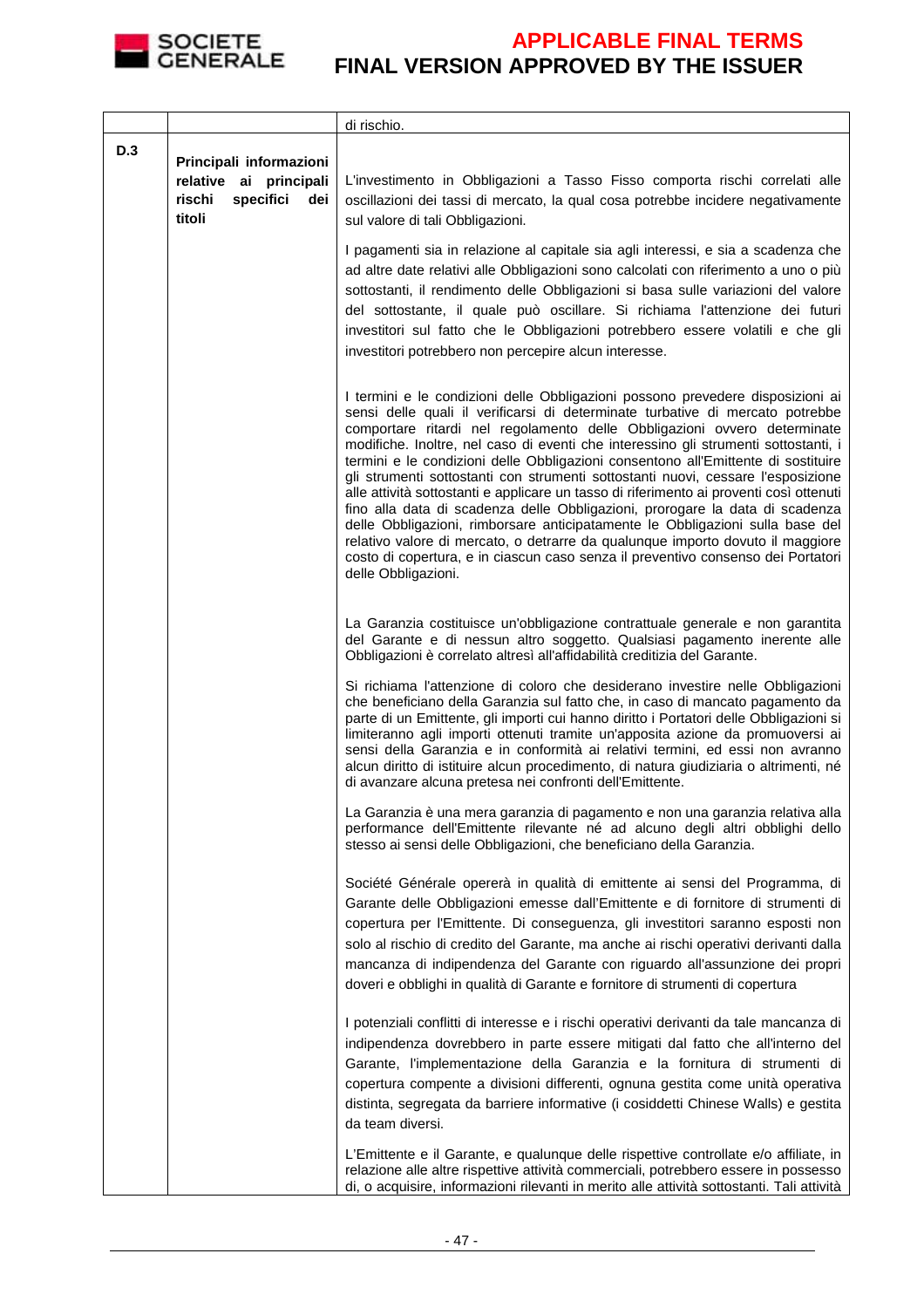

| e informazioni potrebbero comportare conseguenze negative per i Portatori<br>delle Obbligazioni.                                                                                                                                                                                                                                                                                                                                                                                                                                                                                                                                                 |
|--------------------------------------------------------------------------------------------------------------------------------------------------------------------------------------------------------------------------------------------------------------------------------------------------------------------------------------------------------------------------------------------------------------------------------------------------------------------------------------------------------------------------------------------------------------------------------------------------------------------------------------------------|
| L'Emittente e il Garante e qualunque delle rispettive controllate e/o affiliate<br>potrebbero operare in altre vesti in relazione alle Obbligazioni, ad esempio in<br>qualità di market maker, agente per il calcolo o agente. Pertanto, potrebbero<br>verificarsi potenziali conflitti di interesse.<br>In relazione all'offerta delle Obbligazioni, l'Emittente e il Garante e/o le rispettive<br>affiliate potrebbero stipulate una o più operazioni di copertura con riguardo a<br>una o più attività di riferimento o relativi derivati, suscettibili di incidere sul<br>prezzo di mercato, sulla liquidità o sul valore delle Obbligazioni |
| La regolamentazione e la rifoma dei "benchmarks" potrebbe influire<br>negativamente sul valore delle Obbligazioni collegate o che usano tali<br>"benchmarks" come riferimento.                                                                                                                                                                                                                                                                                                                                                                                                                                                                   |
| Nel corso della vita delle Obbligazioni, il valore di mercato degli stessi potrebbe<br>risultare inferiore al capitale investito. Inoltre, in caso di insolvenza da parte<br>dell'Emittente e/o del Garante potrebbe verificarsi la perdita totale del capitale<br>investito.                                                                                                                                                                                                                                                                                                                                                                    |

| Sezione E - Offerta |                                                |                                                                |                                                                                                                                                                                                                                                                                                                   |  |
|---------------------|------------------------------------------------|----------------------------------------------------------------|-------------------------------------------------------------------------------------------------------------------------------------------------------------------------------------------------------------------------------------------------------------------------------------------------------------------|--|
| E.2b                | Motivi dell'offerta e<br>utilizzo dei proventi | del perseguimento del profitto.                                | I proventi netti di ciascuna emissione delle Obbligazioni saranno utilizzati ai fini<br>del finanziamento generico del Gruppo Société Générale, ivi compreso ai fini                                                                                                                                              |  |
|                     |                                                | nominale delle Obbligazioni.                                   | Société Générale si impegna a tenere nei suoi libri assets <sup>1</sup> in Positive Impact<br>Finance ("Positive Impact Finance") per un importo pari al 100% dell'importo                                                                                                                                        |  |
|                     |                                                |                                                                | Société Générale si impegna a monitorare i suoi assets in Positive Impact<br>Finance attraverso la rigorosa Société Générale Environmental & Social (E&S)<br>attraverso un processo di gestione dei rischi, durante la vita delle Obbligazioni.                                                                   |  |
|                     |                                                | sostenibilità degli assets in Positive Impact Finance.         | Vigeo Eiris è stata commissionata da Société Générale per condurre una<br>valutazione indipendente delle credenziali di sostenibilità degli assets in<br>Positive Impact Finance secondo la metodologia di Vigeo Eiris Environmental,<br>Social and Governance (ESG). Vigeo Eiris ha confermato le credenziali di |  |
|                     |                                                | Positive Impact Finance fino alla scadenza delle Obbligazioni. | Société Générale nominerà Vigeo Eiris o un analogo consulente esterno ESG<br>per riesaminare su base annua le credenziali di sostenibilità degli assets in                                                                                                                                                        |  |
|                     |                                                | Con,                                                           |                                                                                                                                                                                                                                                                                                                   |  |
|                     |                                                | Vigeo Eiris:                                                   | esperto nella valutazione delle aziende e<br>delle organizzazioni per quanto riguarda le<br>loro pratiche e le loro prestazioni in materia<br>ambientale, sociale e governativa ("ESG").                                                                                                                          |  |
|                     |                                                | Positive Impact Finance:                                       | Positive Impact Finance è quello che serve<br>per fornire un contributo positivo a uno o<br>più dei tre pilastri dello sviluppo sostenibile<br>(economico, ambientale e sociale), una<br>volta che<br>qualsiasi impatto negativo<br>potenziale<br>sia<br>debitamente<br>stato<br>identificato e mitigato.         |  |
|                     |                                                |                                                                | <sup>1</sup> Condizioni: nel caso in cui uno degli assets Positive Impact Finance                                                                                                                                                                                                                                 |  |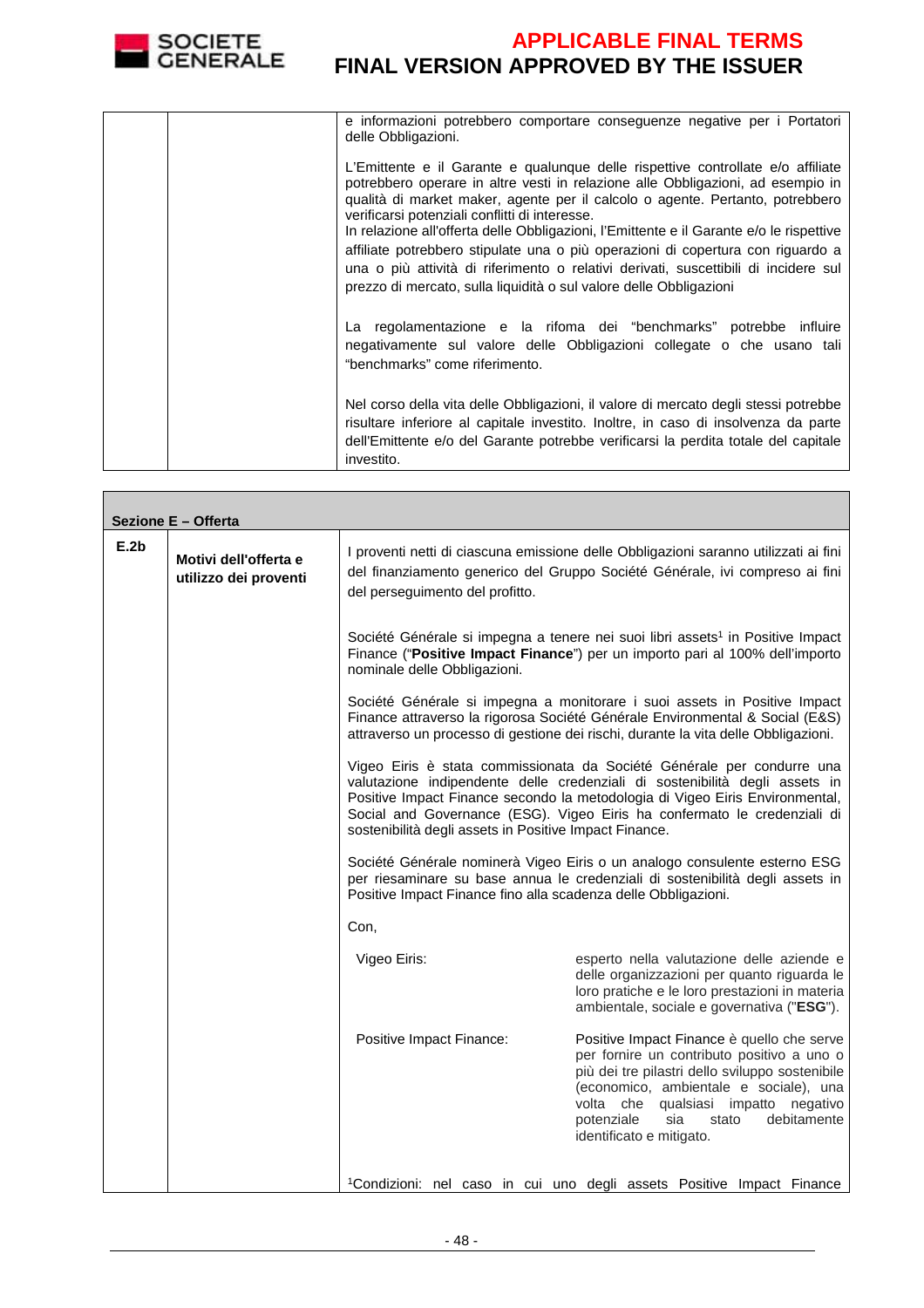

|                                |                                    | attualmente attribuito da Société Générale a questo prodotto sia prepagato,<br>venduto, abbia cessato di esistere o per qualsiasi altra ragione non potrà<br>essere attribuito a tale prodotto, allora Société Générale, nei limiti del possibile<br>sostituirà tali assets con altri assets Positive Impact Finance.                                                                                                                                                                                                                                                                                                                                                                                                                                                                                                                                                                                                                                           |
|--------------------------------|------------------------------------|-----------------------------------------------------------------------------------------------------------------------------------------------------------------------------------------------------------------------------------------------------------------------------------------------------------------------------------------------------------------------------------------------------------------------------------------------------------------------------------------------------------------------------------------------------------------------------------------------------------------------------------------------------------------------------------------------------------------------------------------------------------------------------------------------------------------------------------------------------------------------------------------------------------------------------------------------------------------|
| E.3<br>Descrizione dei termini |                                    | Giurisdizione(i) dell'offerta pubblica: Italia                                                                                                                                                                                                                                                                                                                                                                                                                                                                                                                                                                                                                                                                                                                                                                                                                                                                                                                  |
|                                | e delle condizioni<br>dell'offerta | Periodo di Offerta:                                                                                                                                                                                                                                                                                                                                                                                                                                                                                                                                                                                                                                                                                                                                                                                                                                                                                                                                             |
|                                |                                    | Dal 26 febbraio 2019 (incluso) alle 09:00 CET (Central European Time) al 26<br>marzo 2019 (incluso), alle 16:00 CET, salvo chiusura anticipata del Periodo di<br>Offerta, come descritto di seguito.                                                                                                                                                                                                                                                                                                                                                                                                                                                                                                                                                                                                                                                                                                                                                            |
|                                |                                    | Le Obbligazioni verranno collocate:                                                                                                                                                                                                                                                                                                                                                                                                                                                                                                                                                                                                                                                                                                                                                                                                                                                                                                                             |
|                                |                                    | (a) all'interno dei locali dei Collocatori (presso le sedi e le filiali);                                                                                                                                                                                                                                                                                                                                                                                                                                                                                                                                                                                                                                                                                                                                                                                                                                                                                       |
|                                |                                    | (b) mediante offerta fuori sede ai sensi dell'articolo 30 e dell'articolo 31 del d.lgs<br>24 febbraio 1998 n. 58 come successivamente modificato (il "Testo Unico della<br>Finanza") dal 26 febbraio 2019 alle 9.00 CET al 21 marzo 2019 (incluso), alle<br>16.00 CET; e                                                                                                                                                                                                                                                                                                                                                                                                                                                                                                                                                                                                                                                                                        |
|                                |                                    | (c) mediante tecniche di comunicazione a distanza ai sensi dell'articolo 32 del<br>TUF dal 26 febbraio 2019 alle 9.00 CET al 14 marzo 2019 (incluso), alle 16.00<br>CET,                                                                                                                                                                                                                                                                                                                                                                                                                                                                                                                                                                                                                                                                                                                                                                                        |
|                                |                                    | salvo chiusura anticipata del Periodo d'Offerta come descritto di seguito.                                                                                                                                                                                                                                                                                                                                                                                                                                                                                                                                                                                                                                                                                                                                                                                                                                                                                      |
|                                |                                    | Se concordato con il Dealer, un Collocatore può collocare le Obbligazioni per<br>un periodo più corto rispetto al Periodo di Offerta, a condizione che in tale caso<br>le date di inizio e di fine siano indicate nel modulo di adesione del Collocatore<br>di riferimento.                                                                                                                                                                                                                                                                                                                                                                                                                                                                                                                                                                                                                                                                                     |
|                                |                                    | I Collocatori che intendono collocare le Obbligazioni attraverso l'offerta fuori<br>sede ai sensi dell'articolo 30 del Testo Unico della Finanza raccoglieranno i<br>Moduli di adesione - invece che direttamente presso le loro filiali e uffici -<br>attraverso consulenti finanziari abilitati all'offerta fuori sede ai sensi dell'articolo<br>31 del Testo Unico della Finanza.                                                                                                                                                                                                                                                                                                                                                                                                                                                                                                                                                                            |
|                                |                                    | Ai sensi dell'articolo 30, comma 6, del Testo Unico della Finanza, la validità e<br>l'efficacia dei contratti sottoscritti tramite Offerta Fuori Sede è sospesa per un<br>periodo di 7 (sette) giorni dalla data di sottoscrizione del Modulo di Adesione da<br>parte del relativo investitore.                                                                                                                                                                                                                                                                                                                                                                                                                                                                                                                                                                                                                                                                 |
|                                |                                    | Entro tale periodo gli investitori possono comunicare al relativo Collocatore il<br>loro recesso, senza dover pagare alcun costo o commissione.                                                                                                                                                                                                                                                                                                                                                                                                                                                                                                                                                                                                                                                                                                                                                                                                                 |
|                                |                                    | Le Obbligazioni verranno anche offerte mediante tecniche di comunicazione a<br>distanza ai sensi dell'articolo 32 del Testo Unico della Finanza (ad esempio<br>attraverso le piattaforme di trading online dei Collocatori). In tale caso gli<br>investitori possono acquistare le Obbligazioni via internet, dopo essere stati<br>identificati dal Collocatore, utilizzando le loro password/codici identificativi<br>personali. Ai sensi dell'articolo 67-duodecies del d.lgs n. 206/2005 come<br>successivamente modificato (il "Codice del Consumo"), la validità e l'efficacia<br>dei contratti sottoscritti mediante tecniche di comunicazione a distanza sono<br>sospese per un periodo di 14 (quattordici) giorni dalla data di sottoscrizione del<br>modulo di adesione da parte dell'investitore di riferimento. Entro tale periodo gli<br>investitori possono comunicare al relativo Collocatore il loro recesso senza<br>alcun costo o commissione. |
|                                |                                    | Prezzo di Offerta: Le Obbligazioni saranno offerte al Prezzo di Emissione, una<br>parte del quale, pari al massimo al 2,50%, è costituita dalla commissione di<br>collocamento che sarà corrisposta dall'Emittente al singolo Collocatore.                                                                                                                                                                                                                                                                                                                                                                                                                                                                                                                                                                                                                                                                                                                      |
|                                |                                    | Condizioni a cui è soggetta l'offerta: L'offerta delle Obbligazioni è<br>subordinata alla loro emissione e a qualunque condizione aggiuntiva contenuta<br>nei termini generali di attività degli intermediari finanziari, dagli stessi notificate<br>agli investitori.                                                                                                                                                                                                                                                                                                                                                                                                                                                                                                                                                                                                                                                                                          |